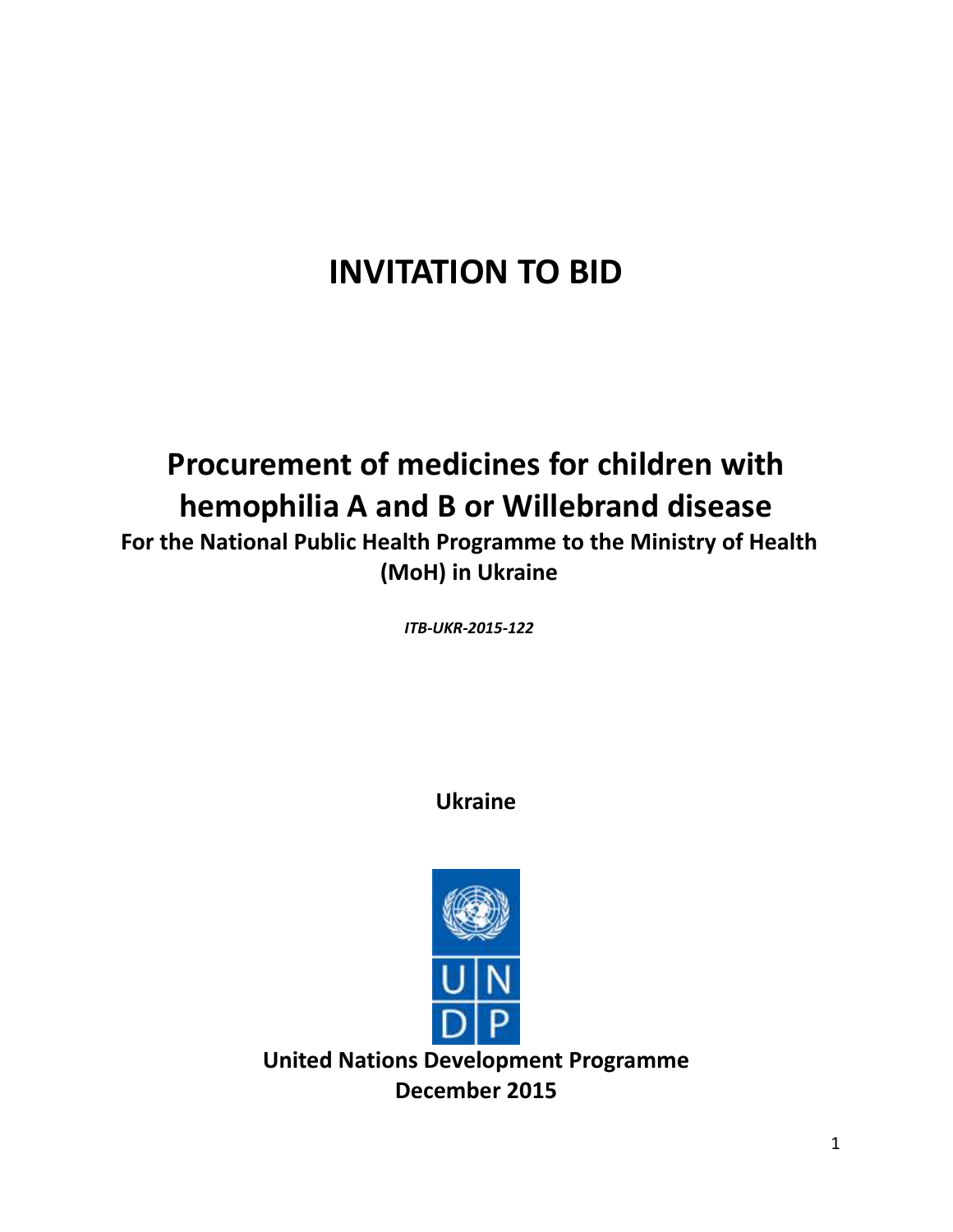# **Section 1. Letter of Invitation**



Kyiv, Ukraine December 29, 2015

#### *ITB-UKR-2015-122*

# **Procurement of medicines for children with hemophilia A and B or Willebrand disease**

Dear Bidders,

The United Nations Development Programme (UNDP) hereby invites you to submit a Bid to this Invitation to Bid (ITB) for the above-referenced subject.

This ITB includes the following documents:

Section 1 – This Letter of Invitation Section 2 – Instructions to Bidders (including Data Sheet) Section 3 – Schedule of Requirements and Technical Specifications including Annex 1 "Brief

Summary on the simplified procedure of state registration of medicinal products procured with involvement of the international organizations"

Section 4 – Bid Submission Form

Section 5 – Documents Establishing the Eligibility and Qualifications of the Bidder

Section 6 – Technical Bid Form

Section 7 – Price Schedule Form

Section 8 – Form for Performance Security *(may be required from winning entity)*

Section 9 – General Terms and Conditions for Goods

#### **Your offer, comprising of the Technical and Financial Proposal in one archived file, should be submitted in accordance with Section 2.**

You are kindly requested to submit an acknowledgment letter to UNDP to the following address:

United Nations Development Programme in Ukraine procurement.ua@undp.org Attention: Procurement Unit

The letter should be received by UNDP *preferably* no later than January 5, 2016*.* The same letter should advise whether your company intends to submit a Bid. If that is not the case, UNDP would appreciate your indicating the reason, for our records.

If you have received this ITB through a direct invitation by UNDP, transferring this invitation to another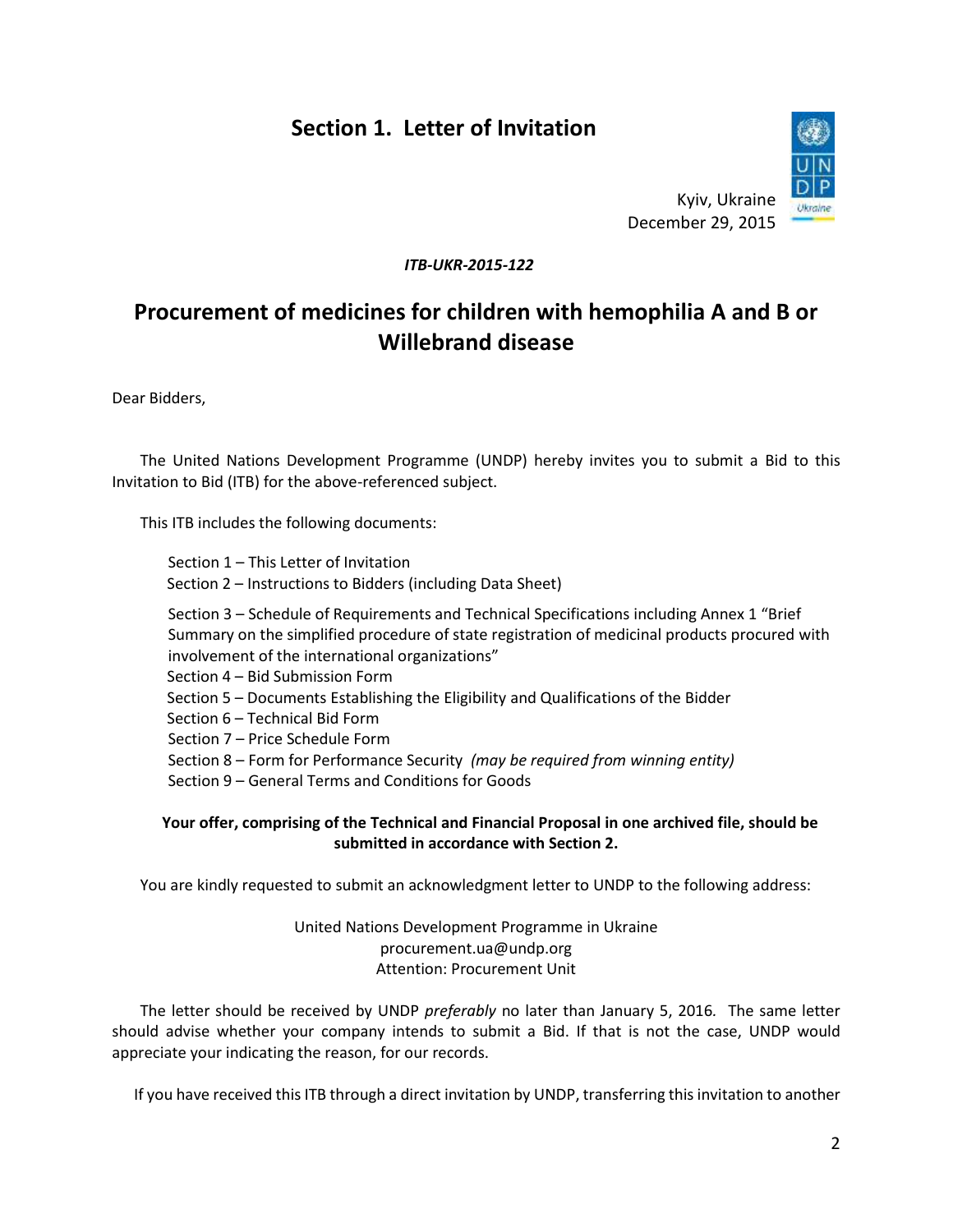firm requires notifying UNDP accordingly.

 $\mathcal{A}^{(n)}$ 

Should you require any clarification, kindly communicate with the contact person identified in the attached Data Sheet as the focal point for queries on this ITB.

UNDP looks forward to receiving your Bid and thanks you in advance for your interest in UNDP procurement opportunities.

Yours sincerely,

Munice

Ms. Andra Brige, UNDP Business Development Specialist

 $\rightarrow$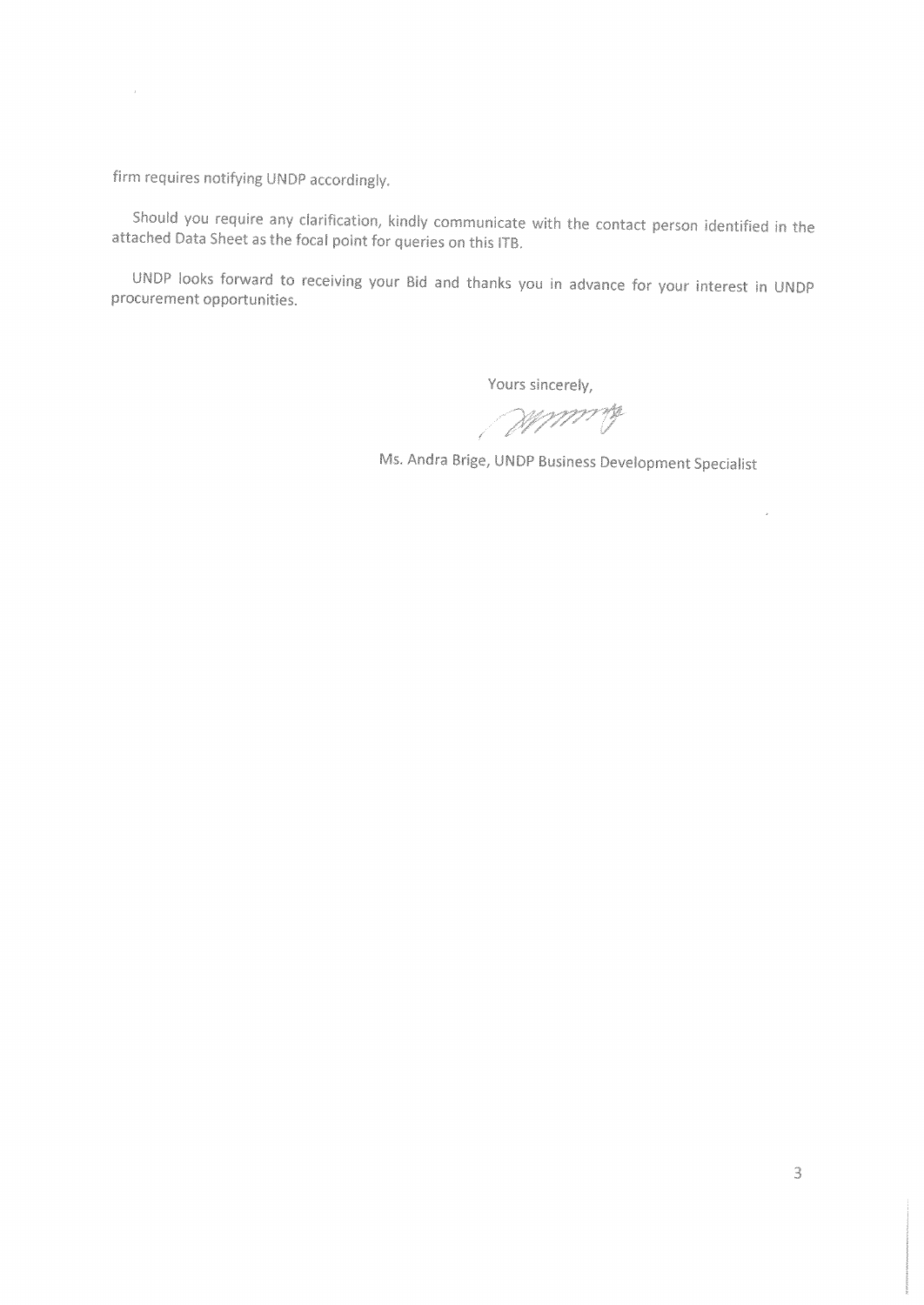# **Section 2: Instruction to Bidders**

#### **Definitions**

- a) *"Bid"* refers to the Bidder's response to the Invitation to Bid, including the Bid Submission Form, Technical Bid and Price Schedule and all other documentation attached thereto as required by the ITB.
- b) *"Bidder"* refers to any legal entity that may submit, or has submitted, a Bid for the supply of goods and provision of related services requested by UNDP.
- c) *"Contract"*refers to the legal instrument that will be signed by and between the UNDP and the successful Bidder, all the attached documents thereto, including the General Terms and Conditions (GTC) and the Appendices.
- d) "*Country"* refers to the country indicated in the Data Sheet.
- e) *"Data Sheet"* refers to such part of the Instructions to Bidders used to reflect conditions of the tendering process that are specific for the requirements of the ITB.
- f) *"Day"* refers to calendar day.
- g) *"Goods"* refer to any tangible product, commodity, article, material, wares, equipment, assets or merchandise that UNDP requires under this ITB.
- h) *"Government"* refers to the Government of the country where the goods and related services provided/rendered specified under the Contract will be delivered or undertaken.
- i) *"Instructions to Bidders"* refers to the complete set of documents which provides Bidders with all information needed and procedures to be followed in the course of preparing their Bid
- j) *"ITB"* refers to the Invitation to Bid consisting of instructions and references prepared by UNDP for purposes of selecting the best supplier or service provider to fulfil the requirement indicated in the Schedule of Requirements and Technical Specifications.
- k) *"LOI"* (Section 1 of the ITB) refers to the Letter of Invitation sent by UNDP to Bidders.
- l) *"Material Deviation"* refers to any contents or characteristics of the bid that is significantly different from an essential aspect or requirement of the ITB, and (i) substantially alters the scope and quality of the requirements; (ii) limits the rights of UNDP and/or the obligations of the offeror; and (iii) adversely impacts the fairness and principles of the procurement process, such as those that compromise the competitive position of other offerors.
- m) *"Schedule of Requirements and Technical Specifications"* refers to the document included in this ITB as Section 3 which lists the goods required by UNDP, their specifications, the related services,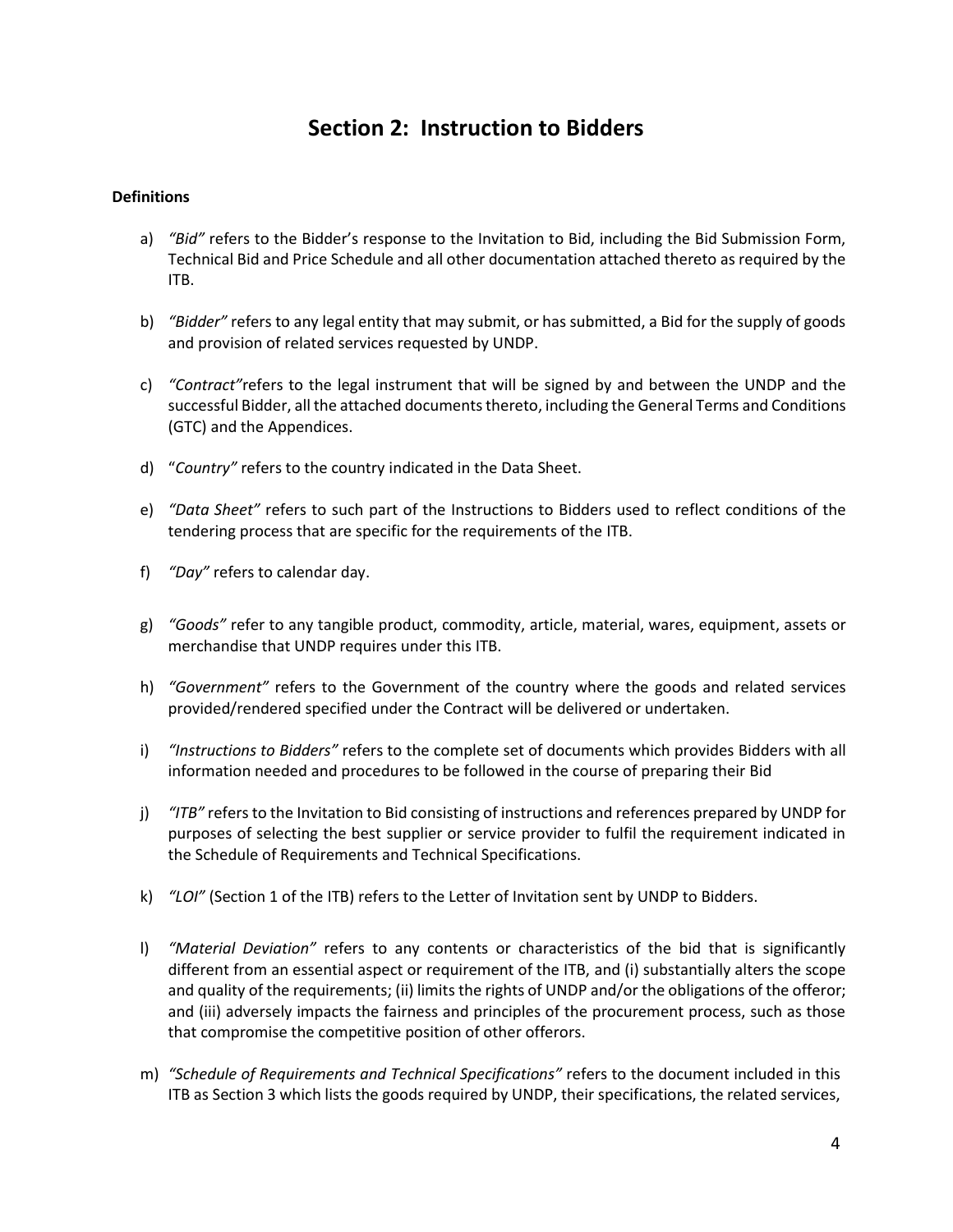activities, tasks to be performed, and other information pertinent to UNDP's receipt and acceptance of the goods.

- n) *"Services"* refers to the entire scope of tasks related or ancillary to the completion or delivery of the goods required by UNDP under the ITB.
- o) "*Supplemental Information to the ITB"* refers to a written communication issued by UNDP to prospective Bidders containing clarifications, responses to queries received from prospective Bidders, or changes to be made in the ITB, at any time after the release of the ITB but before the deadline for the submission of Bid.

### **A. GENERAL**

- 1. UNDP hereby solicits Bids as a response to this Invitation to Bid (ITB). Bidders must strictly adhere to all the requirements of this ITB. No changes, substitutions or other alterations to the rules and provisions stipulated in this ITB may be made or assumed unless it is instructed or approved in writing by UNDP in the form of Supplemental Information to the ITB.
- 2. Submission of a Bid shall be deemed as an acknowledgement by the Bidder that all obligations stipulated by this ITB will be met and, unless specified otherwise, the Bidder has read, understood and agreed to all the instructions in this ITB.
- 3. Any Bid submitted will be regarded as an offer by the Bidder and does not constitute or imply the acceptance of any Bid by UNDP. UNDP is under no obligation to award a contract to any Bidder as a result of this ITB.
- 4. UNDP implements a policy of zero tolerance on proscribed practices, including fraud, corruption, collusion, unethical practices, and obstruction. UNDP is committed to preventing, identifying and addressing all acts of fraud and corrupt practices against UNDP as well as third parties involved in UNDP activities. (See

[http://www.undp.org/content/dam/undp/library/corporate/Procurement/english/Procurement](http://www.undp.org/content/dam/undp/library/corporate/Procurement/english/Procurement%20Fraud%20Notice.pdf) [%20Fraud%20Notice.pdfa](http://www.undp.org/content/dam/undp/library/corporate/Procurement/english/Procurement%20Fraud%20Notice.pdf)nd

[http://www.undp.org/content/undp/en/home/operations/procurement/protestandsanctions/f](http://www.undp.org/content/undp/en/home/operations/procurement/protestandsanctions/) or full description of the policies)

- 5. In responding to this ITB, UNDP requires all Bidders to conduct themselves in a professional, objective and impartial manner, and they must at all times hold UNDP's interests paramount. Bidders must strictly avoid conflicts with other assignments or their own interests, and act without consideration for future work. All Bidders found to have a conflict of interest shall be disqualified. Without limitation on the generality of the above, Bidders, and any of their affiliates, shall be considered to have a conflict of interest with one or more parties in this solicitation process, if they:
	- 5.1 Are, or have been associated in the past, with a firm or any of its affiliates which have been engaged UNDP to provide services for the preparation of the design, Schedule of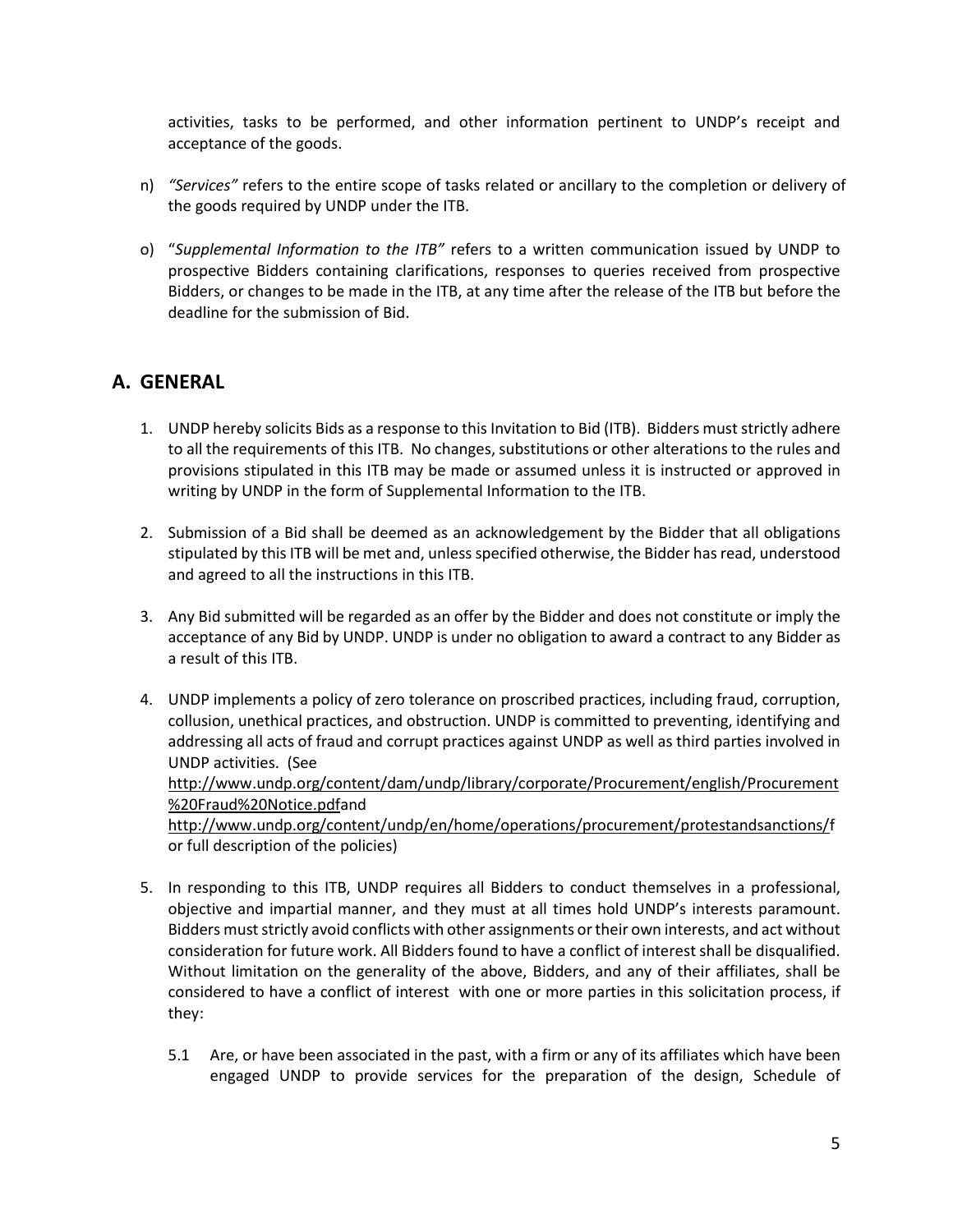Requirements and Technical Specifications, cost analysis/estimation, and other documents to be used for the procurement of the goods and related services in this selection process;

- 5.2 Were involved in the preparation and/or design of the programme/project related to the goods and related services requested under this ITB; or
- 5.3 Are found to be in conflict for any other reason, as may be established by, or at the discretion of, UNDP.

In the event of any uncertainty in the interpretation of what is potentially a conflict of interest, Bidders must disclose the condition to UNDP and seek UNDP's confirmation on whether or not such conflict exists.

- 6. Similarly, the following must be disclosed in the Bid:
	- 6.1 Bidders who are owners, part-owners, officers, directors, controlling shareholders, or key personnel who are family of UNDP staff involved in the procurement functions and/or the Government of the country or any Implementing Partner receiving the goods and related services under this ITB; and
	- 6.4 Others that could potentially lead to actual or perceived conflict of interest, collusion or unfair competition practices.

Failure of such disclosure may result in the rejection of the Bid.

- 7. The eligibility of Bidders that are wholly or partly owned by the Government shall be subject to UNDP's further evaluation and review of various factors such as being registered as an independent entity, the extent of Government ownership/share, receipt of subsidies, mandate, access to information in relation to this ITB, and others that may lead to undue advantage against other Bidders, and the eventual rejection of the Bid.
- 8. All Bidders must adhere to the UNDP Supplier Code of Conduct, which may be found at this link: <http://web.ng.undp.org/procurement/undp-supplier-code-of-conduct.pdf>

#### **B. CONTENTS OF BID**

#### **9. Sections of Bid**

Bidders are required to complete, sign and submit the following documents:

- 9.1 Bid Submission Cover Letter Form (see ITB Section 4);
- 9.2 Documents Establishing the Eligibility and Qualifications of the Bidder (see ITB Section 5);
- 9.3 Technical Bid(see prescribed form in ITB Section 6);
- 9.4 Price Schedule(see prescribed form in ITB Section 7);
- 9.5 Bid Security, if applicable(if required and as stated in the DS nos. 9-11, see prescribed Form in ITB Section 8);
- 9.6 Any attachments and/or appendices to the Bid (including all those specified under the **Data Sheet**)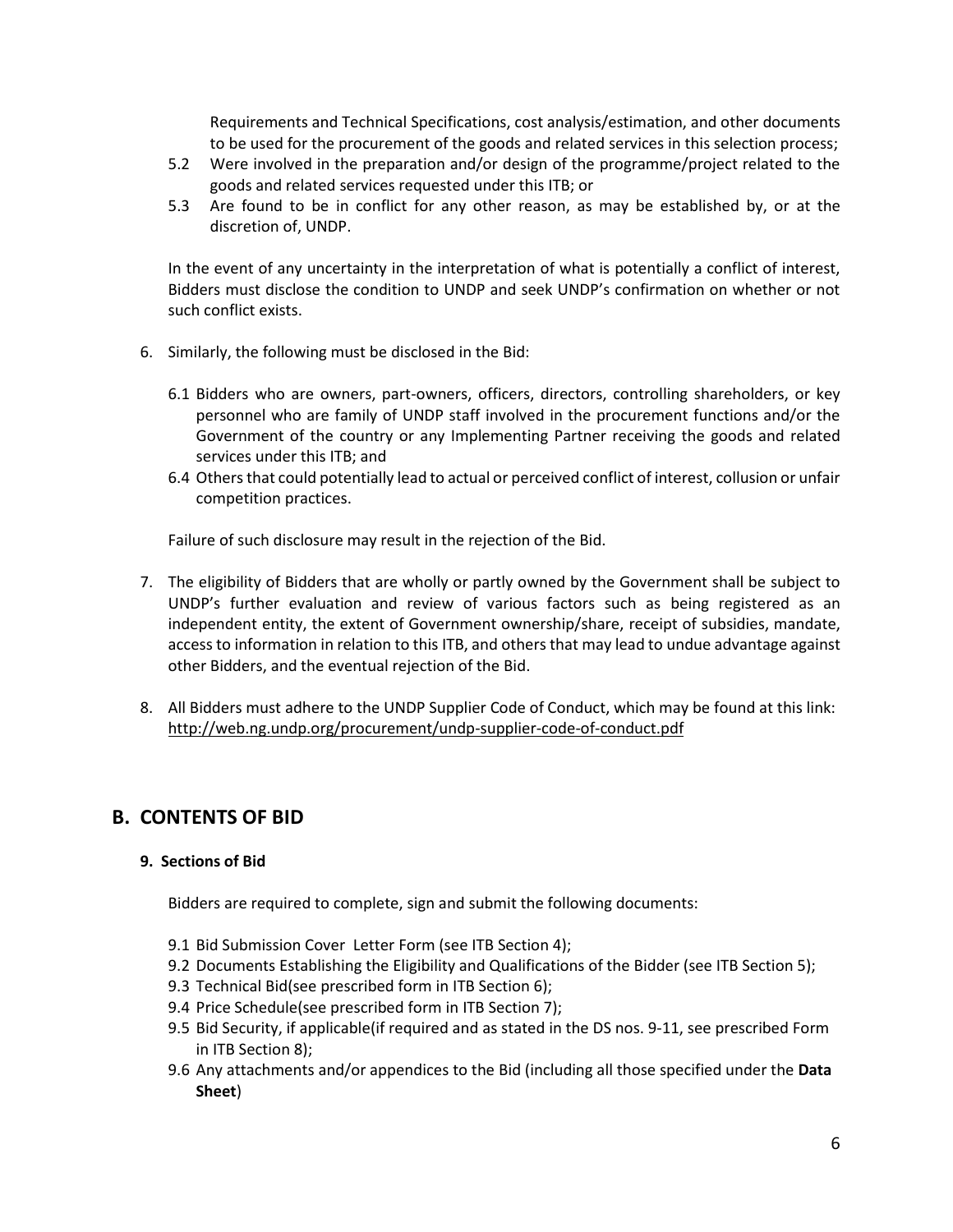#### **10. Clarification of Bid**

- 10.1 Bidders may request clarification of any of the ITB documents no later than the number of days indicated in the **Data Sheet**(DS no. 16) prior to the Bid submission date. Any request for clarification must be sent in writing via courier or through electronic means to the UNDP address indicated in the **Data Sheet**(DS no. 17). UNDP will respond in writing, transmitted by electronic means and will transmit copies of the response (including an explanation of the query but without identifying the source of inquiry) to all Bidders who have provided confirmation of their intention to submit a Bid.
- 10.2 UNDP shall endeavor to provide such responses to clarifications in an expeditious manner, but any delay in such response shall not cause an obligation on the part of UNDP to extend the submission date of the Bid, unless UNDP deems that such an extension is justified and necessary.

#### **11. Amendment of Bid**

- 11.1 At any time prior to the deadline for submission of Bid, UNDP may for any reason, such as in response to a clarification requested by a Bidder, modify the ITB in the form of a Supplemental Information to the ITB. All prospective Bidders will be notified in writing of all changes/amendments and additional instructions through Supplemental Information to the ITB and through the method specified in the **Data Sheet** (DS No. 18).
- 11.2 In order to afford prospective Bidders reasonable time to consider the amendments in preparing their Bid, UNDP may, at its discretion, extend the deadline for submission of Bid, if the nature of the amendment to the ITB justifies such an extension.

#### **C. PREPARATION OF BID**

#### **12. Cost**

The Bidder shall bear any and all costs related to the preparation and/or submission of the Bid, regardless of whether its Bid was selected or not. UNDP shall in no case be responsible or liable for those costs, regardless of the conduct or outcome of the procurement process.

#### **13. Language**

The Bid, as well as any and all related correspondence exchanged by the Bidder and UNDP, shall be written in the language (s) specified in the **Data Sheet** (DS No. 4). Any printed literature furnished by the Bidder written in a language other than the language indicated in the **Data Sheet**, must be accompanied by a translation in the preferred language indicated in the **Data Sheet**. For purposes of interpretation of the Bid, and in the event of discrepancy or inconsistency in meaning, the version translated into the preferred language shall govern. Upon conclusion of a contract, the language of the contract shall govern the relationship between the contractor and UNDP.

#### **14. Bid Submission Form**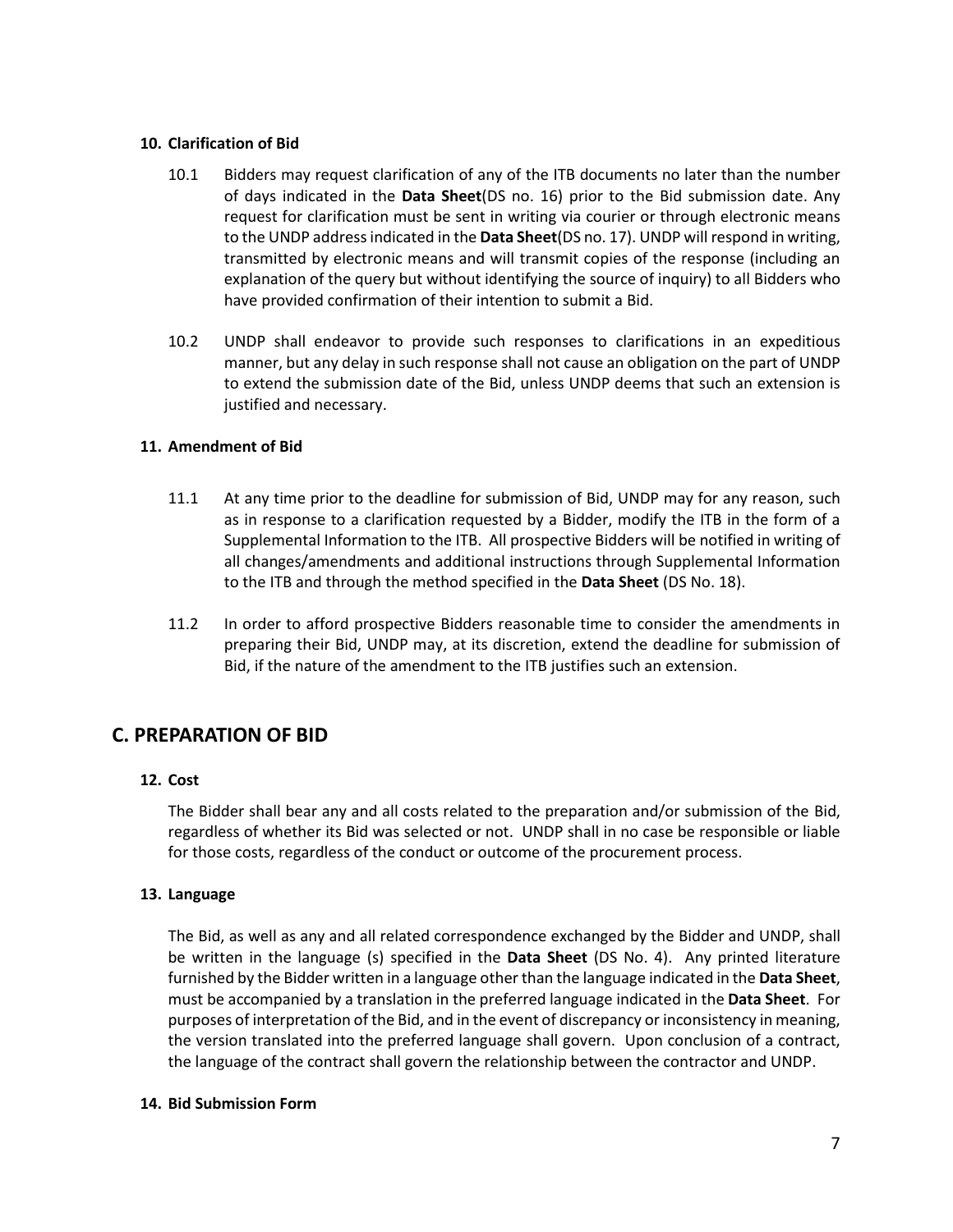The Bidder shall submit the Bid Submission Form using the form provided in Section 4 of this ITB.

#### **15. Technical Bid Format and Content**

Unless otherwise stated in the **Data Sheet** (DS no. 28), the Bidder shall structure the Technical Bid as follows:

- 15.1 Expertise of Firm/Organization this section should provide details regarding management structure of the organization, organizational capability/resources, and experience of organization/firm, the list of projects/contracts (both completed and on-going, both domestic and international) which are related or similar in nature to the requirements of the ITB, manufacturing capacity of plant if Bidder is a manufacturer, authorization from the manufacturer of the goods if Bidder is not a manufacturer, and proof of financial stability and adequacy of resources to complete the delivery of goods and provision of related services required by the ITB (see ITB Clause 18and DS No. 26 for further details).The same shall apply to any other entity participating in the ITB as a Joint Venture or Consortium.
- 15.2 Technical Specifications and Implementation Plan this section should demonstrate the Bidder's response to the Schedule of Requirements and Technical Specifications by identifying the specific components proposed; how each of the requirements shall be met point by point; providing a detailed specification and description of the goods required, plans and drawings where needed; the essential performance characteristics, identifying the works/portions of the work that will be subcontracted; a list of the major subcontractors, and demonstrating how the bid meets or exceeds the requirements, while ensuring appropriateness of the bid to the local conditions and the rest of the project operating environment during the entire life of the goods provided. Details of technical bid must be laid out and supported by an Implementation Timetable, including Transportation and Delivery Schedule where needed, that is within the duration of the contract as specified in the **Data Sheet** (DSnoS.29 and 30).

Bidders must be fully aware that the goods and related services that UNDP require may be transferred, immediately or eventually, by UNDP to the Government partners, or to an entity nominated by the latter, in accordance with UNDP's policies and procedures. All bidders are therefore required to submit the following in their bids :

- a) A statement of whether any import or export licences are required in respect of the goods to be purchased or services to be rendered, including any restrictions in the country of origin, use or dual use nature of the goods or services, including any disposition to end users;
- b) Confirmation that the Bidder has obtained license of this nature in the past, and have an expectation of obtaining all the necessary licenses, should their bid be rendered the most responsive; and
- c) Complete documentation, information and declaration of any goods classified or may be classified as "Dangerous Goods".
- 15.3 Management Structure and Key Personnel This section should include the comprehensive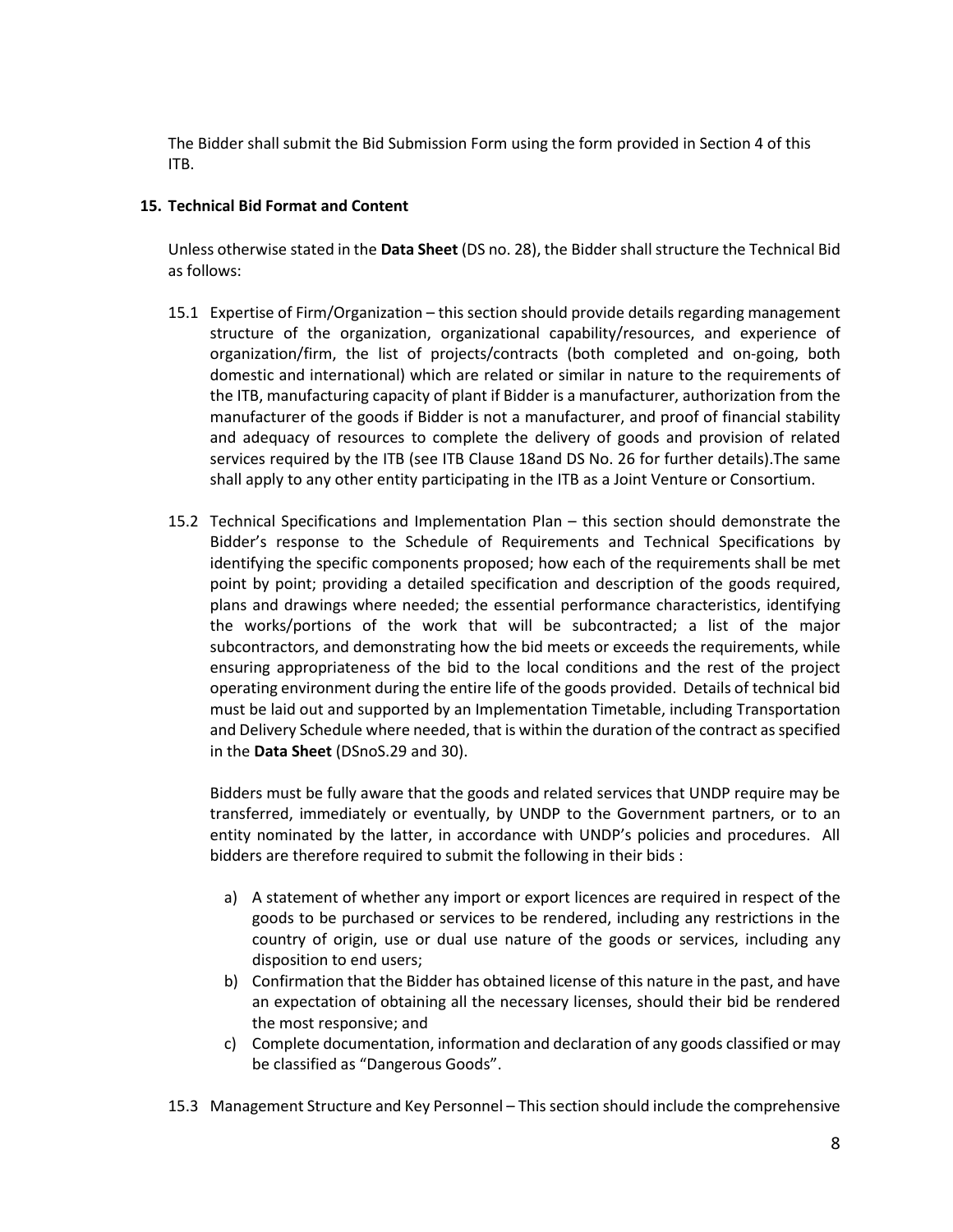curriculum vitae (CVs)of key personnel that will be assigned to support the implementation of the technical bid, clearly defining their roles and responsibilities. CVs should establish competence and demonstrate qualifications in areas relevant to the requirements of this ITB.

In complying with this section, the Bidder assures and confirms to UNDP that the personnel being nominated are available to fulfil the demands of the Contract during its stated full term. If any of the key personnel later becomes unavailable, except for unavoidable reasons such as death or medical incapacity, among other possibilities, UNDP reserves the right to render the Bid non-responsive. Any deliberate substitution of personnel arising from unavoidable reasons, including delay in the implementation of the project of programme through no fault of the Bidder, shall be made only with UNDP's acceptance of the justification for substitution, and UNDP's approval of the qualification of the replacement who shall be either of equal or superior credentials as the one being replaced.

- 15.4 Where the **Data Sheet** requires the submission of the Bid Security, the Bid Security shall be included along with the Technical Bid. The Bid Security may be forfeited by UNDP, and reject the Bid, in the event of any or any combination of the following conditions:
	- a) If the Bidder withdraws its offer during the period of the Bid Validity specified in the **Data Sheet** (DS no. 11), or;
	- b) If the Bid Security amount is found to be less than what is required by UNDP as indicated in the **Data Sheet** (DS no. 9), or;
	- c) In the case the successful Bidder fails:
		- i. to sign the Contract after UNDP has awarded it;
		- ii. to comply with UNDP's variation of requirement, as per ITB Clause 35; or
		- iii. to furnish Performance Security, insurances, or other documents that UNDP may require as a condition to rendering effective the contract that may be awarded to the Bidder.

#### **16. Price Schedule**

The Price Schedule shall be prepared using the attached standard form (Section 7). It shall list all major cost components associated with the goods and related services, and the detailed breakdown of such costs. All goods and services described in the Technical Bid must be priced separately on a one-to-one correspondence. Any output and activities described in the Technical Bid but not priced in the Price Schedule, shall be assumed to be included in the prices of the items or activities, as well as in the final total price of the bid.

#### **17. Currencies**

All prices shall be quoted in the currency indicated in the **Data Sheet** (DS no. 15). However, where Bids are quoted in different currencies, for the purposes of comparison of all Bid:

17.1 UNDP will convert the currency quoted in the Bid into the UNDP preferred currency, in accordance with the prevailing UN operational rate of exchange on the last day of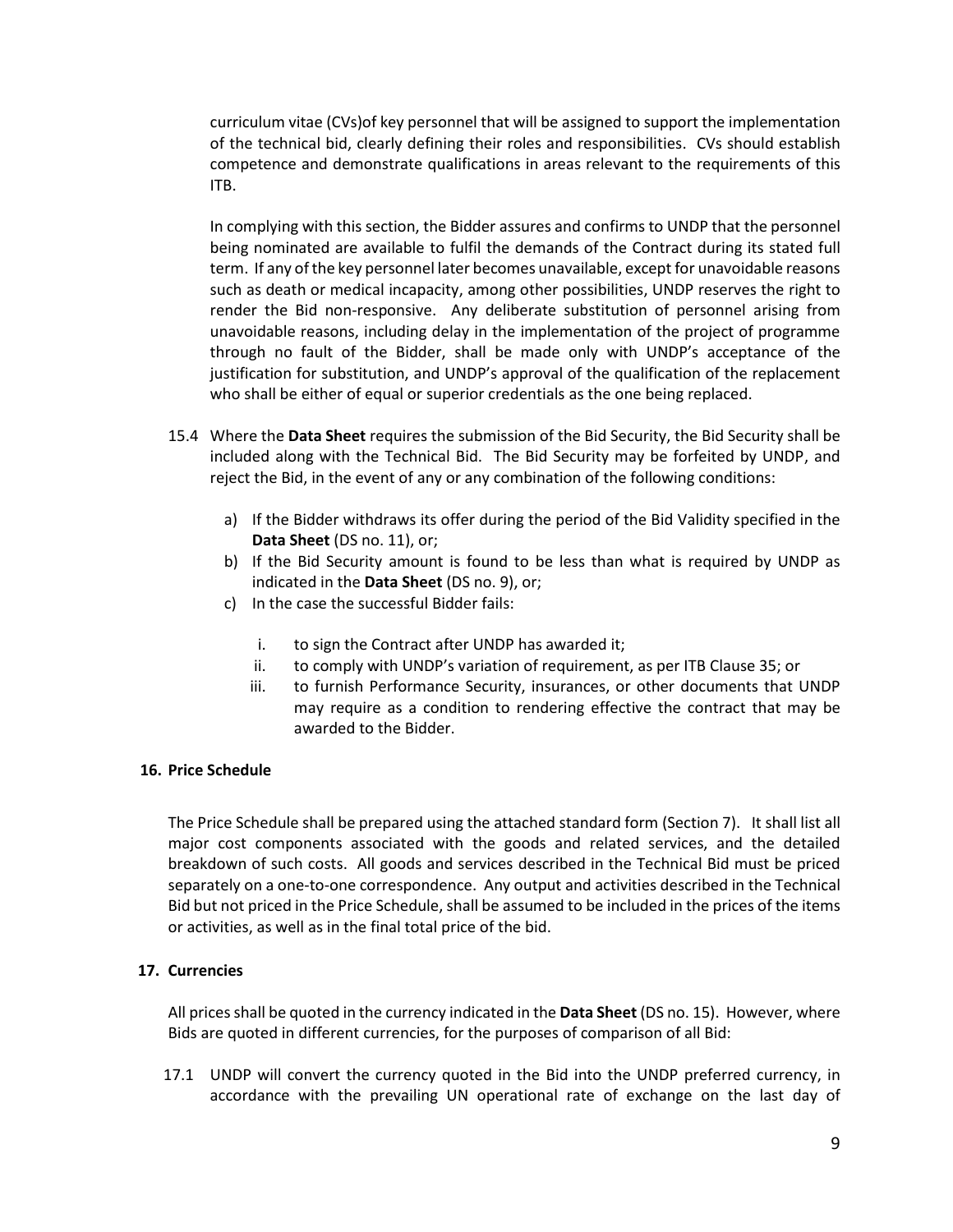submission of Bid; and

17.2 In the event that the Bid found to be the most responsive to the ITB requirement is quoted in another currency different from the preferred currency as per **Data Sheet** (DS no. 15), then UNDP shall reserve the right to award the contract in the currency of UNDP's preference, using the conversion method specified above.

#### **18. Documents Establishing the Eligibility and Qualifications of the Bidder**

- 18.1 The Bidder shall furnish documentary evidence of its status as an eligible and qualified vendor, using the forms provided under Section 5, Bidder Information Forms. In order to award a contract to a Bidder, its qualifications must be documented to UNDP's satisfactions. These include, but are not limited to the following:
	- a) That, in the case of a Bidder offering to supply goods under the Contract which the Bidder did not manufacture or otherwise produce, the Bidder has been duly authorized by the goods' manufacturer or producer to supply the goods in the country of final destination;
	- b) That the Bidder has the financial, technical, and production capability necessary to perform the Contract; and
	- c) That, to the best of the Bidder's knowledge, it is not included in the UN 1267 List or the UN Ineligibility List, nor in any and all of UNDP's list of suspended and removed vendors.
- 18.2 Bids submitted by two (2) or more Bidders shall all be rejected by UNDP if they are found to have any of the following:
	- a) they have at least one controlling partner, director or shareholder in common; or
	- b) any one of them receive or have received any direct or indirect subsidy from the other/s; or
	- c) they have the same legal representative for purposes of this ITB; or
	- d) they have a relationship with each other, directly or through common third parties, that puts them in a position to have access to information about, or influence on the Bid of, another Bidder regarding this ITB process;
	- e) they are subcontractors to each other's bid, or a subcontractor to one bid also submits another Bid under its name as lead Bidder; or
	- f) an expert proposed to be in the bid of one Bidder participates in more than one Bid received for this ITB process. This condition does not apply to subcontractors being included in more than one Bid.

#### **19. Joint Venture, Consortium or Association**

If the Bidder is a group of legal entities that will form or have formed a joint venture, consortium or association at the time of the submission of the Bid, they shall confirm in their Bid that : (i) they have designated one party to act as a lead entity, duly vested with authority to legally bind the members of the joint venture jointly and severally, and this shall be duly evidenced by a duly notarized Agreement among the legal entities, which shall be submitted along with the Bid; and (ii) if they are awarded the contract, the contract shall be entered into, by and between UNDP and the designated lead entity, who shall be acting for and on behalf of all entities that comprise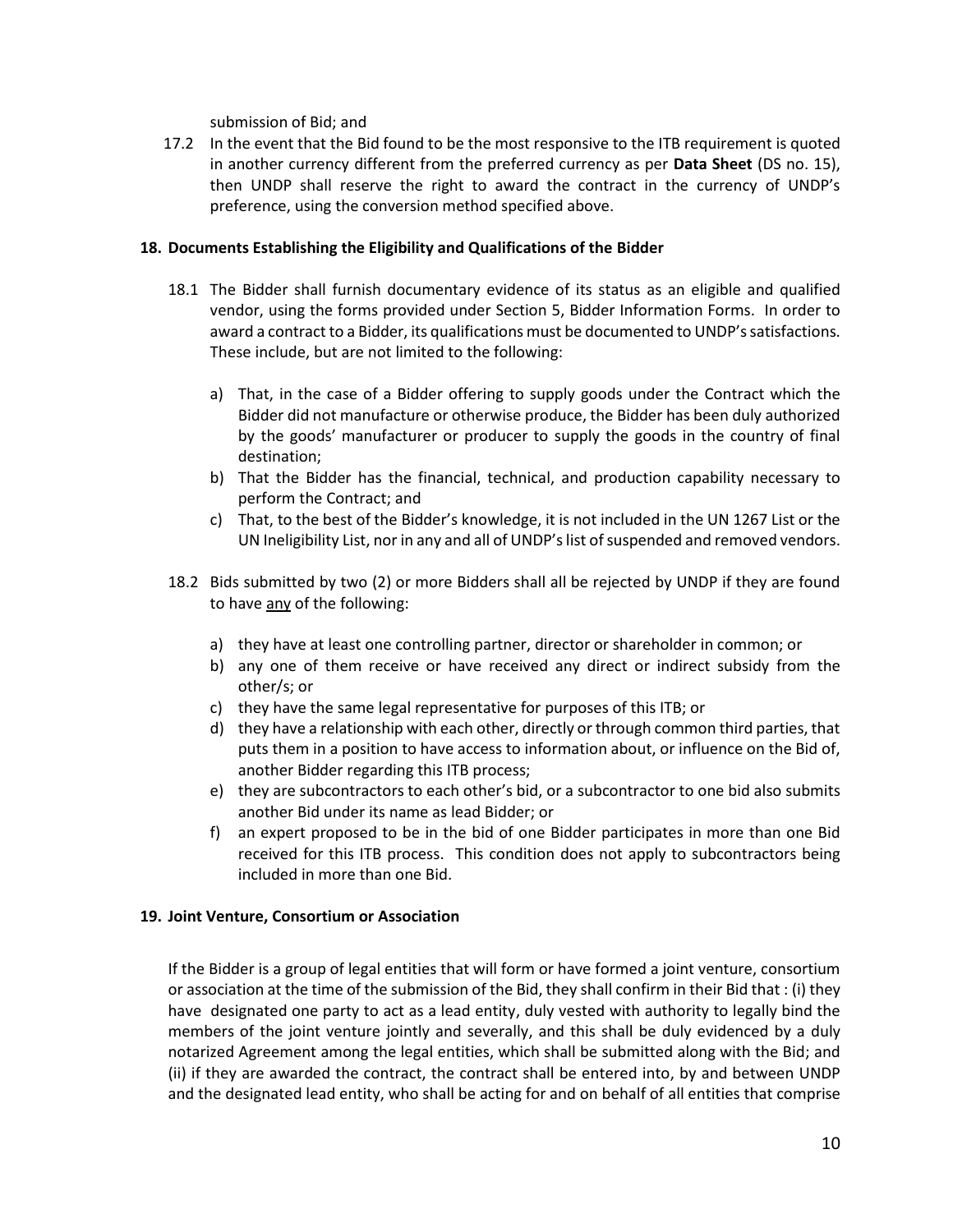the joint venture.

After the bid has been submitted to UNDP, the lead entity identified to represent the joint venture shall not be altered without the prior written consent of UNDP. Furthermore, neither the lead entity nor the member entities of the joint venture can:

- a) Submit another Bid, either in its own capacity; nor
- b) As a lead entity or a member entity for another joint venture submitting another Bid.

The description of the organization of the joint venture/consortium/association must clearly define the expected role of each of the entity in the joint venture in delivering the requirements of the ITB, both in the bid and in the Joint Venture Agreement. All entities that comprise the joint venture shall be subject to the eligibility and qualification assessment by UNDP.

Where a joint venture is presenting its track record and experience in a similar undertaking as those required in the ITB, it should present such information in the following manner:

- a) Those that were undertaken together by the joint venture; and
- b) Those that were undertaken by the individual entities of the joint venture expected to be involved in the performance of the services defined in the ITB.

Previous contracts completed by individual experts working privately but who are permanently or were temporarily associated with any of the member firms cannot be claimed as the experience of the joint venture or those of its members, but should only be claimed by the individual experts themselves in their presentation of their individual credentials.

If the Bid of a joint venture is determined by UNDP as the most responsive Bid that offers the best value for money, UNDP shall award the contract to the joint venture, in the name of its designated lead entity, who shall sign the contract for and on behalf of all the member entities.

#### **20. Alternative Bid**

Unless otherwise specified in the **Data Sheet**(DS nos. 5 and 6), alternative bid shall not be considered. Where the conditions for its acceptance are met, or justifications are clearly established, UNDP reserves the right to award a contract based on an alternative bid.

#### **21. Validity Period**

- 21.1 Bid shall remain valid for the period specified in the **Data Sheet**(DS no. 8), commencing on the submission deadline date also indicated in the **Data Sheet**(DS no. 21). A Bid valid for a shorter period shall be immediately rejected by UNDP and rendered non-responsive.
- 21.2 In exceptional circumstances, prior to the expiration of the Bid validity period, UNDP may request Bidders to extend the period of validity of their Bid. The request and the responses shall be made in writing, and shall be considered integral to the Bid.

#### **22. Bidder's Conference**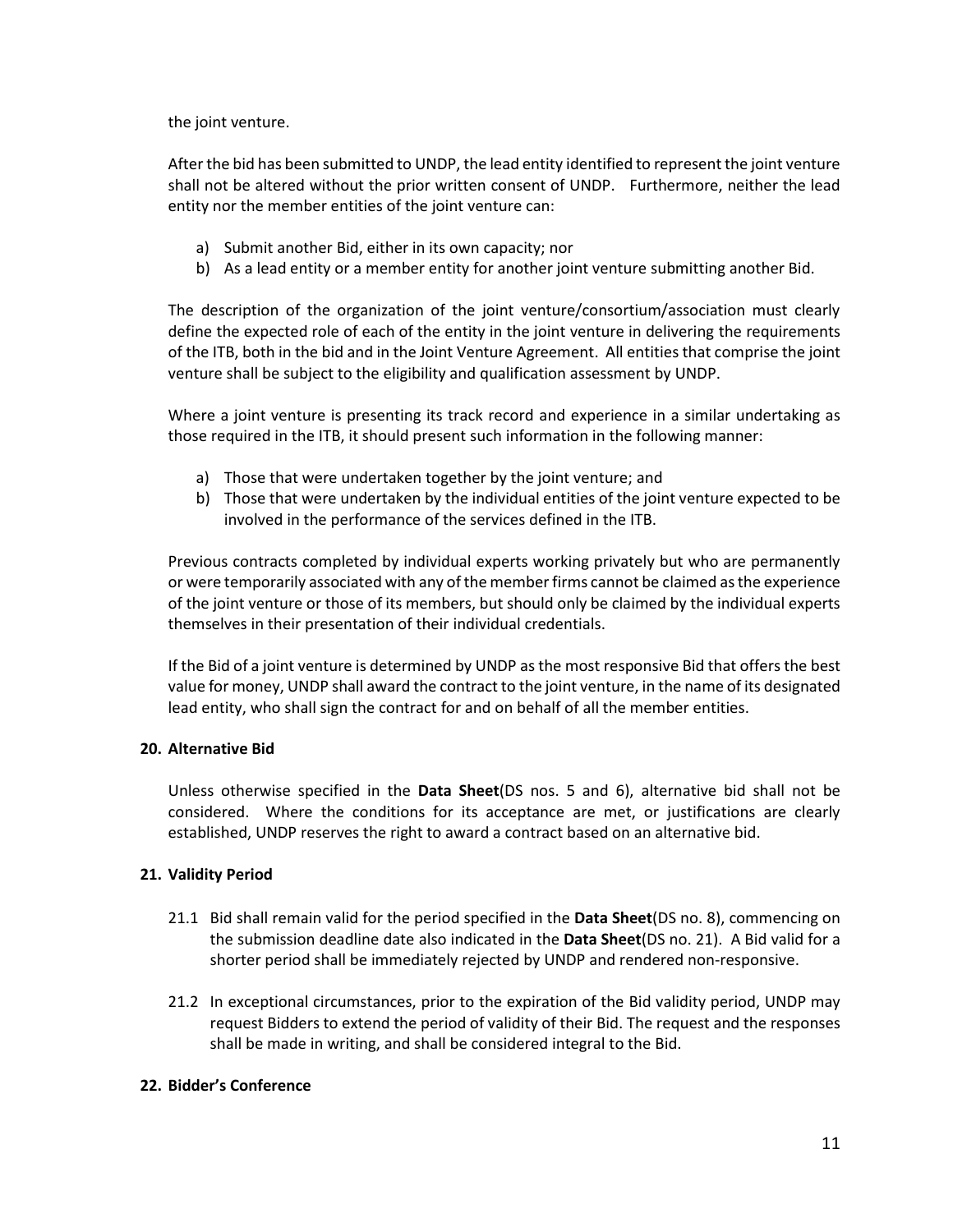When appropriate, a Bidder's conference will be conducted at the date, time and location specified in the **Data Sheet** (DS no. 7). All Bidders are encouraged to attend. Non-attendance, however, shall not result in disqualification of an interested Bidder. Minutes of the Bidder's conference will be either posted on the UNDP website, or disseminated to the individual firms who have registered or expressed interest with the contract, whether or not they attended the conference. No verbal statement made during the conference shall modify the terms and conditions of the ITB unless such statement is specifically written in the Minutes of the Conference, or issued/posted as an amendment in the form of a Supplemental Information to the ITB.

### **D. SUBMISSION AND OPENING OF BID**

#### **23. Submission**

- 23.1 The Technical Bid and the Price Schedule **must** be submitted together and sealed together in one and the same envelope, delivered either personally, by courier, or by electronic method of transmission. If submission will not be done by electronic means, the Technical Bid and Price Schedule must be sealed together in an envelope whose external side must :
	- a) Bear the name of the Bidder;
	- b) Be addressed to UNDP as specified in the **Data Sheet** (DSno.20); and
	- c) Bear a warning not to open before the time and date for Bid opening as specified in the **Data Sheet** (DS no. 24)**.**

If the envelope is not sealed nor labeled as required, the Bidder shall assume the responsibility for the misplacement or premature opening of Bid due to improper sealing and labeling by the Bidder.

- 23.2 Bidders must submit their Bid in the manner specified in the **Data Sheet** (DS nos. 22 and 23).When the Bid is expected to be in transit for more than 24 hours, the Bidder must ensure that sufficient lead time has been provided in order to comply with UNDP's deadline for submission. UNDP shall indicate for its record that the official date and time of receiving the Bid is the actual date and time when the said Bid has physically arrived at the UNDP premises indicated in the **Data Sheet** (DS no. 20).
- 23.3 Bidders submitting Bid by mail or by hand shall enclose the original and each copy of the Bid, in separate sealed envelopes, duly marking each of the envelopes as "Original Bid" and the others as "Copy of Bid". The two envelopes, consisting of original and copies, shall then be sealed in an outer envelope. The number of copies required shall be as specified in the **Data Sheet**(DS no. 19)**.** In the event of any discrepancy between the contents of the "Original Bid" and the "Copy of Bid", the contents of the original shall govern. The original version of the Bid shall be signed or initialed by the Bidder or person(s) duly authorized to commit the Bidder on every page. The authorization shall be communicated through a document evidencing such authorization issued by the highest official of the firm, or a Power of Attorney, accompanying the Bid.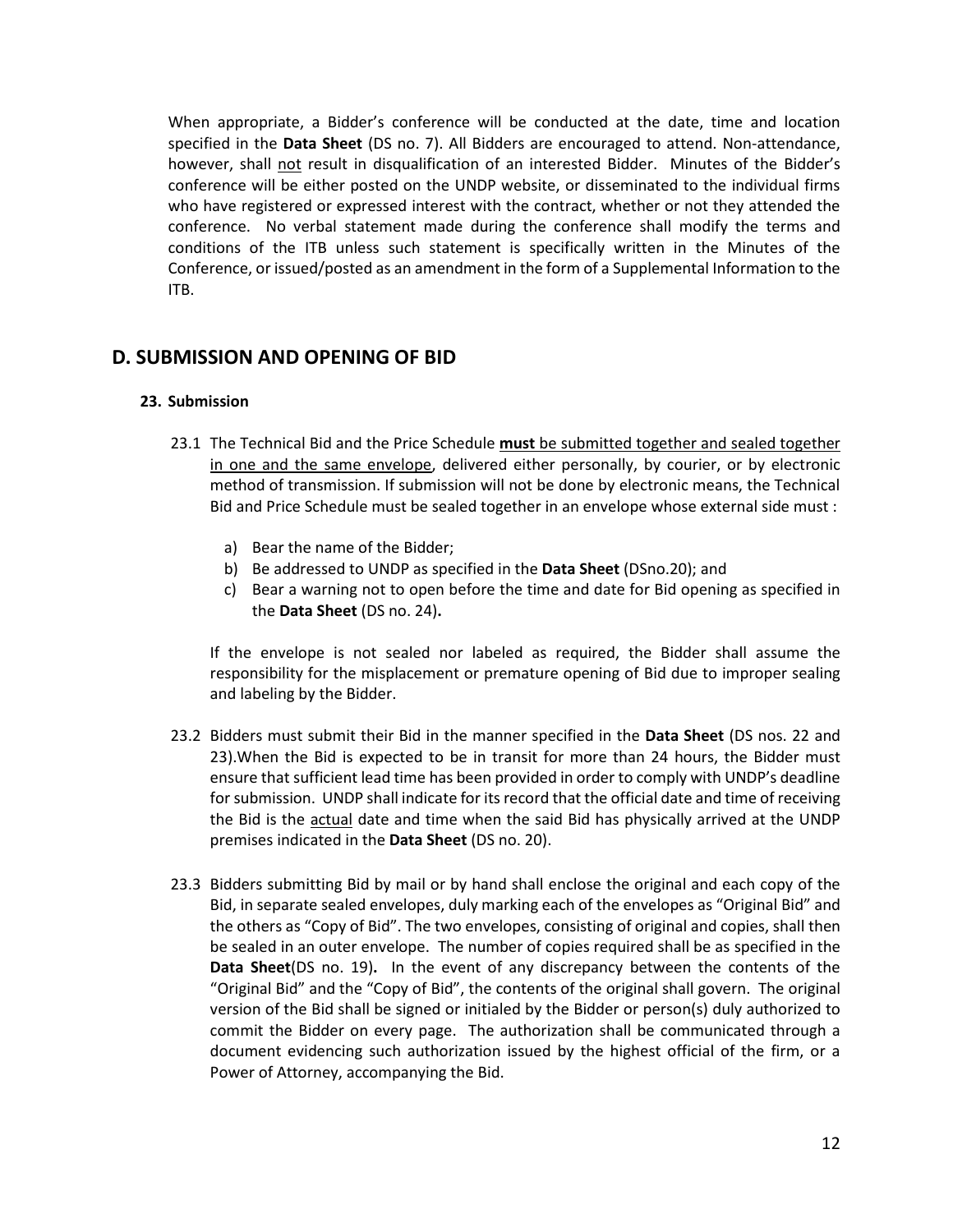23.4 Bidders must be aware that the mere act of submission of a Bid, in and of itself, implies that the Bidder accepts the General Contract Terms and Conditions of UNDP as attached hereto as Section 11.

#### **24. Deadline for Submission of Bid and Late Bids**

Bid must be received by UNDP at the address and no later than the date and time specified in the **Data Sheet**(DSno.20 and 21).

UNDP shall not consider any Bid that arrives after the deadline for submission of Bid. Any Bid received by UNDP after the deadline for submission of Bid shall be declared late, rejected, and returned unopened to the Bidder.

#### **25. Withdrawal, Substitution, and Modification of Bid**

- 25.1 Bidders are expected to have sole responsibility for taking steps to carefully examine in detail the full consistency of its Bid to the requirements of the ITB, keeping in mind that material deficiencies in providing information requested by UNDP, or lack clarity in the description of goods and related services to be provided, may result in the rejection of the Bid. The Bidder shall assume any responsibility regarding erroneous interpretations or conclusions made by the Bidder in the course of understanding the ITB out of the set of information furnished by UNDP.
- 25.2 A Bidder may withdraw, substitute or modify its Bid after it has been submitted by sending a written notice in accordance with ITB Clause 23, duly signed by an authorized representative, and shall include a copy of the authorization (or a Power of Attorney). The corresponding substitution or modification of the Bid must accompany the respective written notice. All notices must be received by UNDP prior to the deadline for submission and submitted in accordance with ITB Clause 23 (except that withdrawal notices do not require copies). The respective envelopes shall be clearly marked "WITHDRAWAL," "SUBSTITUTION," or MODIFICATION".
- 25.3 Bid requested to be withdrawn shall be returned unopened to the Bidders.
- 25.4 No Bid may be withdrawn, substituted, or modified in the interval between the deadline for submission of Bid and the expiration of the period of Bid validity specified by the Bidder on the Bid Submission Form or any extension thereof.

#### **26. Bid Opening**

UNDP will open the Bid in the presence of an ad-hoc committee formed by UNDP of at least two (2) members. If electronic submission is permitted, any specific electronic Bid opening procedures shall be as specified in the **Data Sheet** (DS no. 23).

The Bidders' names, modifications, withdrawals, the condition of the envelope labels/seals, the number of folders/files and all other such other details as UNDP may consider appropriate, will be announced at the opening. No Bid shall be rejected at the opening stage, except for late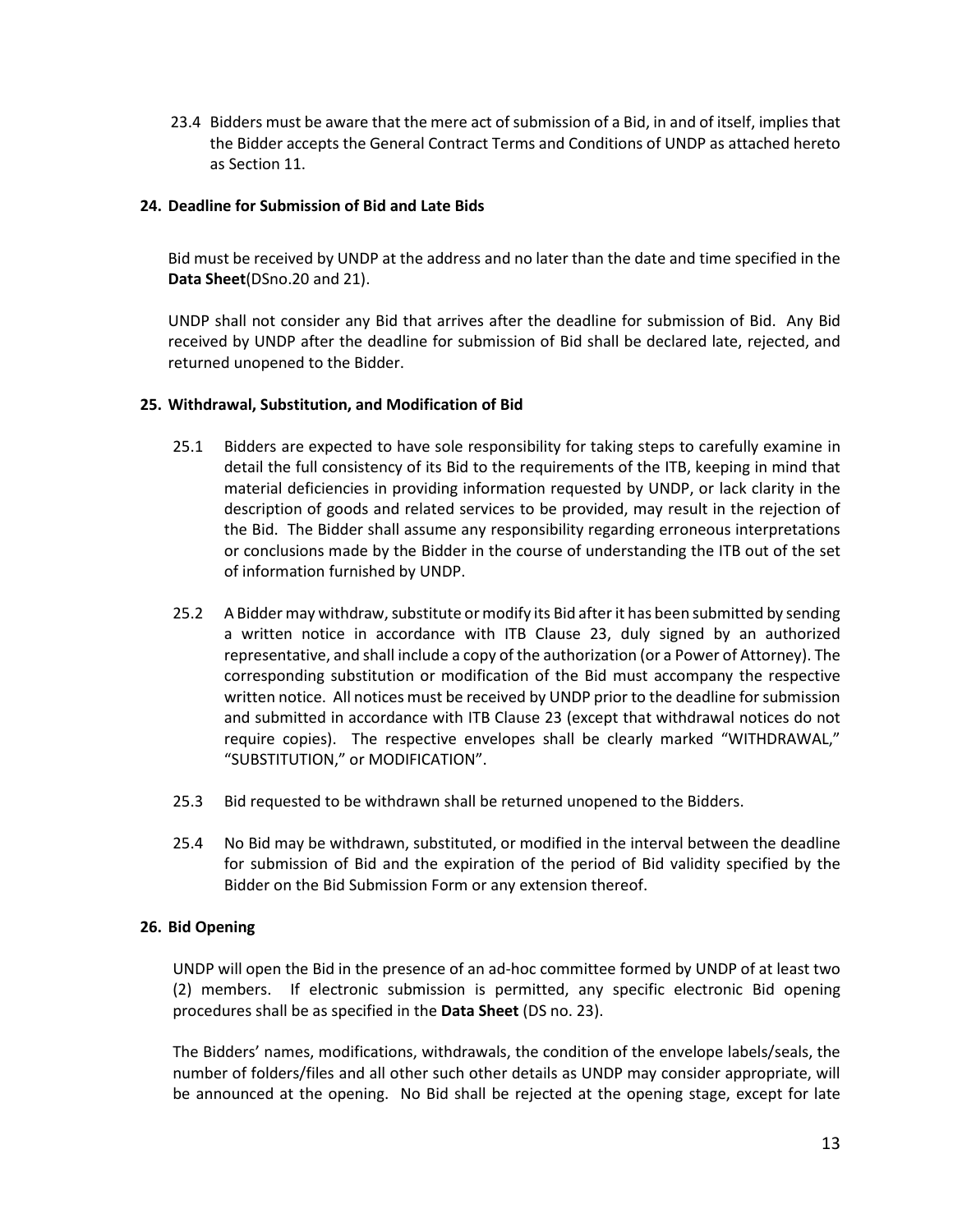submission, for which the Bid shall be returned unopened to the Bidder.

#### **27. Confidentiality**

Information relating to the examination, evaluation, and comparison of Bid, and the recommendation of contract award, shall not be disclosed to Bidders or any other persons not officially concerned with such process, even after publication of the contract award.

Any effort by a Bidder to influence UNDP in the examination, evaluation and comparison of the Bid or contract award decisions may, at UNDP's decision, result in the rejection of its Bid.

In the event that a Bidder is unsuccessful, the Bidder may seek a meeting with UNDP for a debriefing. The purpose of the debriefing is discussing the strengths and weaknesses of the Bidder's submission, in order to assist the Bidder in improving the bid presented to UNDP. The content of other bid and how they compare to the Bidder's submission shall not be discussed.

#### **E. EVALUATION OF BID**

#### **28. Preliminary Examination of Bid**

UNDP shall examine the Bid to determine whether they are complete with respect to minimum documentary requirements, whether the documents have been properly signed, whether or not the Bidder is in the UN Security Council 1267/1989 Committee's list of terrorists and terrorist financiers, and in UNDP's list of suspended and removed vendors, and whether the Bid are generally in order, among other indicators that may be used at this stage. UNDP may reject any Bid at this stage.

#### **29. Evaluation of Bid**

- 29.1UNDP shall examine the Bid to confirm that all terms and conditions under the UNDP General Terms and Conditions and Special Conditions have been accepted by the Bidder without any deviation or reservation.
- 29.2The evaluation team shall review and evaluate the Bids on the basis of their responsiveness to the Schedule of Requirements and Technical Specifications and other documentation provided, applying the procedure indicated in the **Data Sheet** (DS No. 25). Absolutely no changes may be made by UNDP in the criteria after all Bids have been received.
- 29.1UNDP reserves the right to undertake a post-qualification exercise, aimed at determining, to its satisfaction the validity of the information provided by the Bidder. Such post-qualification shall be fully documented and, among those that may be listed in the **Data Sheet** (DS No.33), may include, but need not be limited to, all or any combination of the following :
	- a) Verification of accuracy, correctness and authenticity of the information provided by the bidder on the legal, technical and financial documents submitted;
	- b) Validation of extent of compliance to the ITB requirements and evaluation criteria based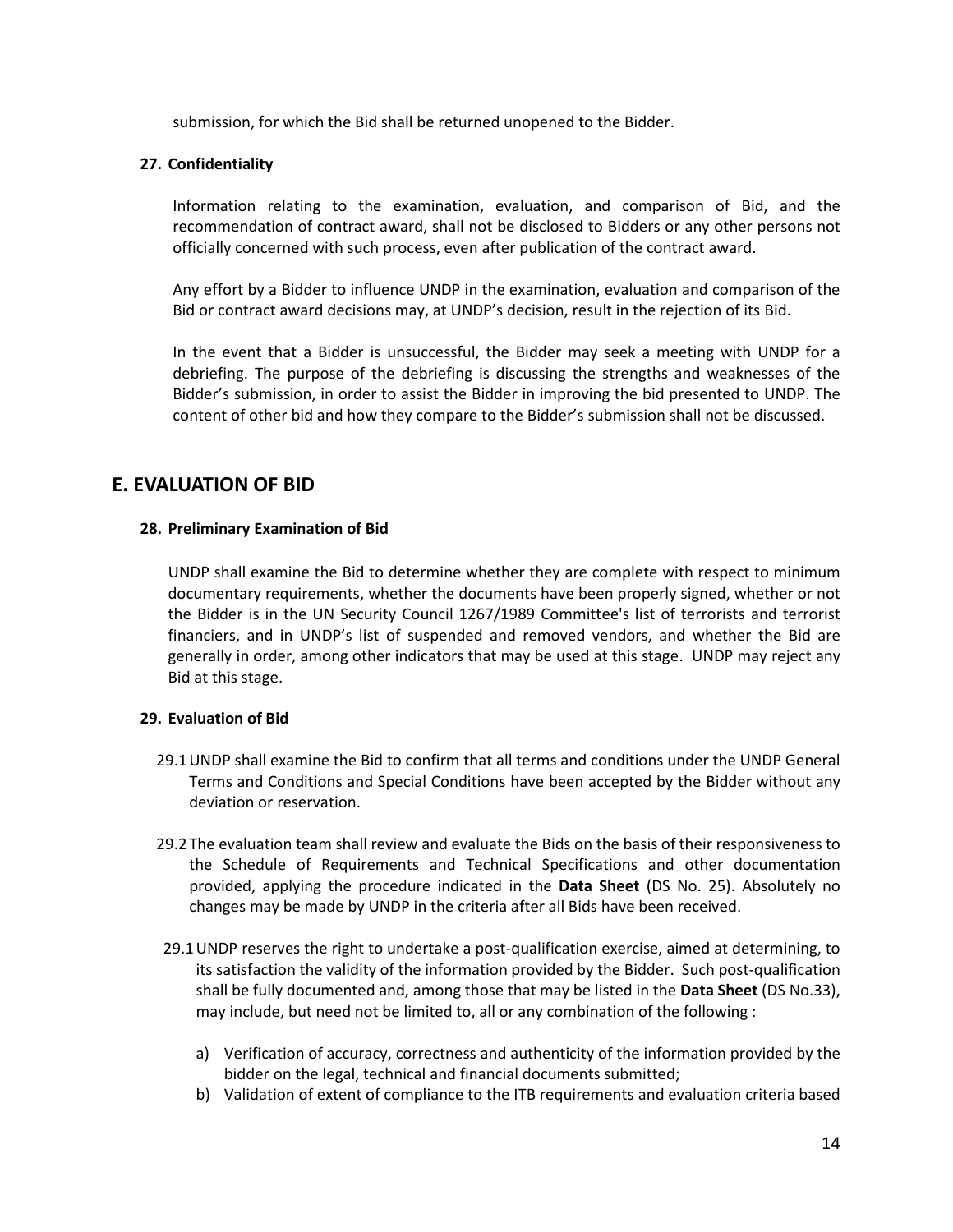on what has so far been found by the evaluation team;

- c) Inquiry and reference checking with Government entities with jurisdiction on the bidder, or any other entity that may have done business with the bidder;
- d) Inquiry and reference checking with other previous clients on the quality of performance on on-going or previous contracts completed;
- e) Physical inspection of the bidder's plant, factory, branches or other places where business transpires, with or without notice to the bidder;
- f) Testing and sampling of completed goods similar to the requirements of UNDP, where available; and
- g) Other means that UNDP may deem appropriate, at any stage within the selection process, prior to awarding the contract.

#### **30. Clarification of Bid**

To assist in the examination, evaluation and comparison of bids, UNDP may, at its discretion, ask any Bidder to clarify its Bid.

UNDP's request for clarification and the Bidder's response shall be in writing. Notwithstanding the written communication, no change in the prices or substance of the Bid shall be sought, offered, or permitted, except to provide clarification, and confirm the correction of any arithmetic errors discovered by UNDP in the evaluation of the Bid, in accordance with ITB Clause 35.

Any unsolicited clarification submitted by a Bidder in respect to its Bid, which is not a response to a request by UNDP, shall not be considered during the review and evaluation of the Bid.

#### **31. Responsiveness of Bid**

UNDP's determination of a Bid's responsiveness will be based on the contents of the Bid itself.

A substantially responsive Bid is one that conforms to all the terms, conditions, and specifications of the ITB without material deviation, reservation, or omission.

If a Bid is not substantially responsive, it shall be rejected by UNDP and may not subsequently be made responsive by the Bidder by correction of the material deviation, reservation, or omission.

#### **32. Nonconformities, Reparable Errors and Omissions**

- 32.3Provided that a Bid is substantially responsive, UNDP may waive any non-conformities or omissions in the Bid that, in the opinion of UNDP, do not constitute a material deviation.
- 32.4Provided that a Bid is substantially responsive, UNDP may request the Bidder to submit the necessary information or documentation, within a reasonable period of time, to rectify nonmaterial nonconformities or omissions in the Bid related to documentation requirements. Such omission shall not be related to any aspect of the price of the Bid. Failure of the Bidder to comply with the request may result in the rejection of its Bid.
- 32.5Provided that the Bid is substantially responsive, UNDP shall correct arithmetical errors as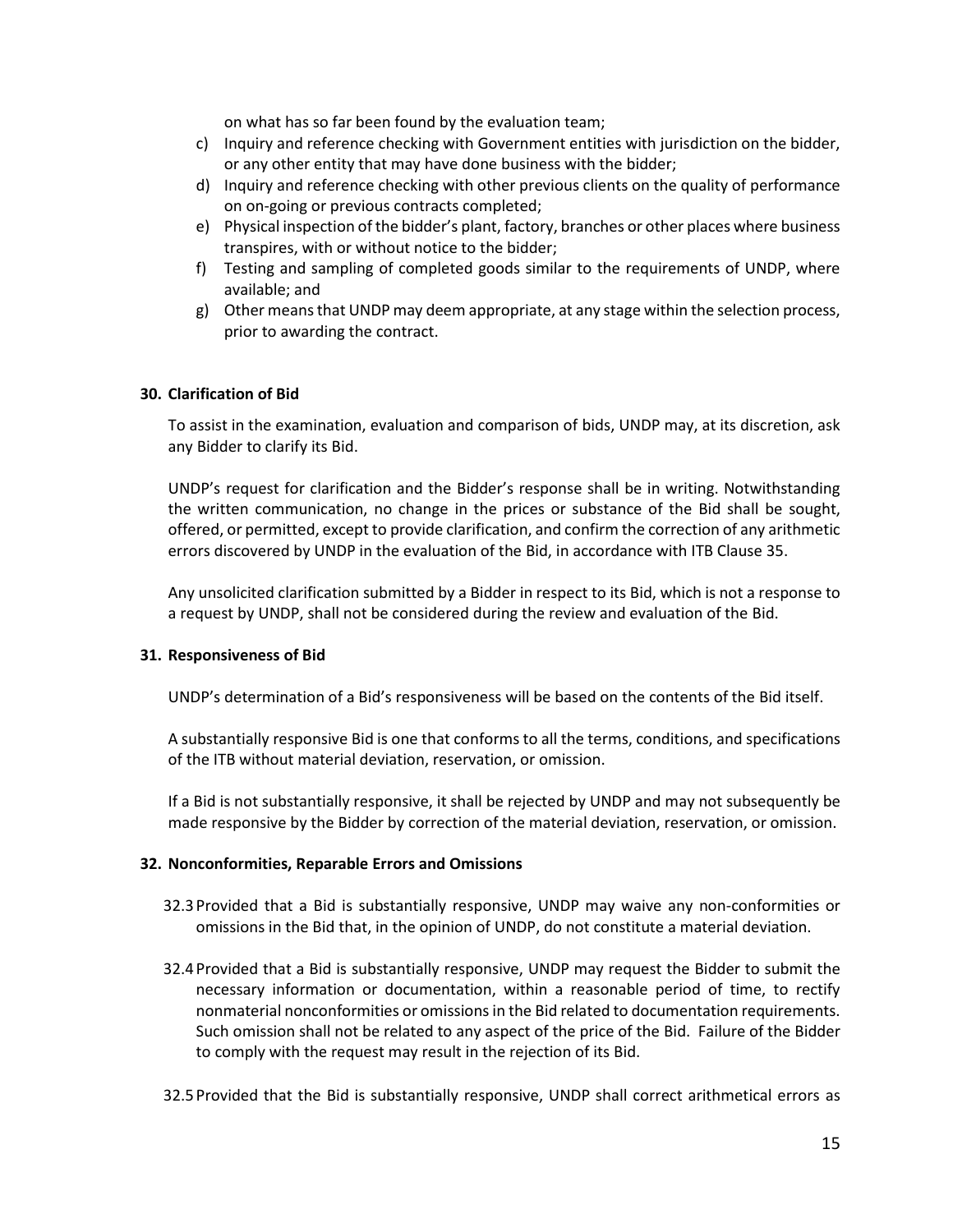#### follows:

- a) if there is a discrepancy between the unit price and the line item total that is obtained by multiplying the unit price by the quantity, the unit price shall prevail and the line item total shall be corrected, unless in the opinion of UNDP there is an obvious misplacement of the decimal point in the unit price, in which case the line item total as quoted shall govern and the unit price shall be corrected;
- b) if there is an error in a total corresponding to the addition or subtraction of subtotals, the subtotals shall prevail and the total shall be corrected; and
- c) if there is a discrepancy between words and figures, the amount in words shall prevail, unless the amount expressed in words is related to an arithmetic error, in which case the amount in figures shall prevail subject to the above.

32.6If the Bidder does not accept the correction of errors made by UNDP, its Bid shall be rejected.

### **F. AWARD OF CONTRACT**

#### **33. Right to Accept, Reject, or Render Non-Responsive Any or All Bid**

- 33.1 UNDP reserves the right to accept or reject any Bid, to render any or all of the Bids as nonresponsive, and to reject all Bids at any time prior to award of contract, without incurring any liability, or obligation to inform the affected Bidder(s) of the grounds for UNDP's action. Furthermore, UNDP is not obligated to award the contract to the lowest price offer.
- 33.2 UNDP shall also verify, and immediately reject their respective Bid, if the Bidders are found to appear in the UN's Consolidated List of Individuals and Entities with Association to Terrorist Organizations, in the List of Vendors Suspended or Removed from the UN Secretariat Procurement Division Vendor Roster, the UN Ineligibility List, and other such lists that as may be established or recognized by UNDP policy on Vendor Sanctions. (See [http://www.undp.org/content/undp/en/home/operations/procurement/procurement\\_](http://www.undp.org/content/undp/en/home/operations/procurement/procurement_protest/) [protest/](http://www.undp.org/content/undp/en/home/operations/procurement/procurement_protest/)

#### **34. Award Criteria**

Prior to expiration of the period of Bid validity, UNDP shall award the contract to the qualified and eligible Bidder that is found to be responsive to the requirements of the Schedule of Requirements and Technical Specification, and has offered the lowest price (See DS No. 32).

#### **35. Right to Vary Requirements at the Time of Award**

At the time of award of Contract, UNDP reserves the right to vary the quantity of the goods and/or related services, by up to a maximum twenty five per cent (25%) of the total offer, without any change in the unit price or other terms and conditions.

#### **36. Contract Signature**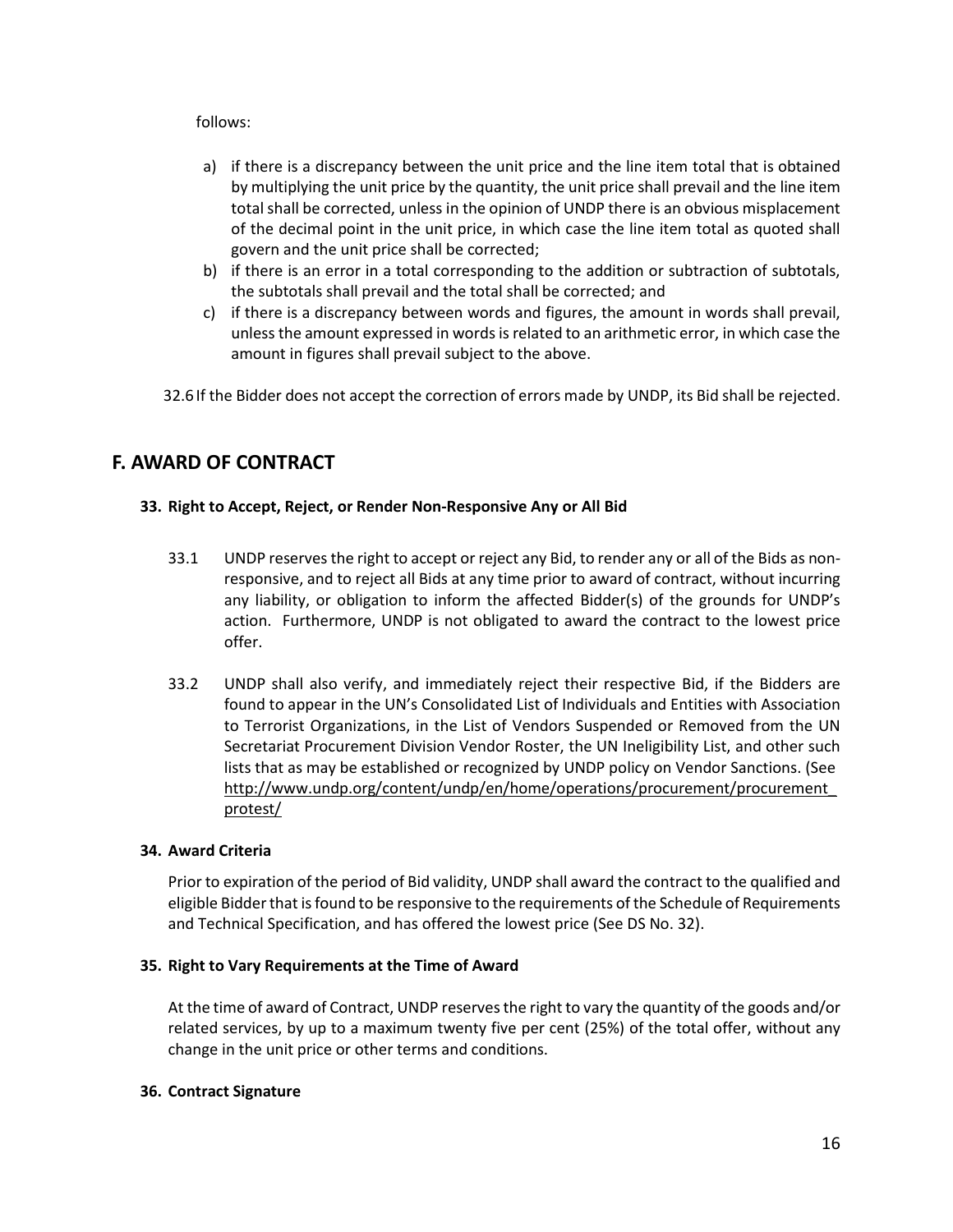Within fifteen(15)days from the date of receipt of the Contract, the successful Bidder shall sign and date the Contract and return it to UNDP.

Failure of the successful Bidder to comply with the requirement of ITB Section F.3 and this provision shall constitute sufficient grounds for the annulment of the award, and forfeiture of the Bid Security if any, and on which event, UNDP may award the Contract to the Bidder with the second highest rated Bid, or call for new Bid.

#### **37. Performance Security**

A performance security, if required, shall be provided in the amount and form provided in Section 9and by the deadline indicated in the **Data Sheet** (DS no. 14), as applicable. Where a Performance Security will be required, the submission of the said document, and the confirmation of its acceptance by UNDP, shall be a condition for the effectivity of the Contract that will be signed by and between the successful Bidder and UNDP.

#### **38. Bank Guarantee for Advanced Payment**

Except when the interests of UNDP so require, it is the UNDP's preference to make no advanced payment(s) on contracts (i.e., payments without having received any outputs).In the event that the Bidder requires an advanced payment upon contract signature, and if such request is duly accepted by UNDP, and the said advanced payment exceeds 20% of the total Bid price, or exceed the amount of USD 30,000, UNDP shall require the Bidder to submit a Bank Guarantee in the same amount as the advanced payment. A bank guarantee for advanced payment shall be furnished in the form provided in Section 10.

#### **39. Vendor Protest**

UNDP's vendor protest procedure provides an opportunity for appeal to those persons or firms not awarded a purchase order or contract through a competitive procurement process. In the event that a Bidder believes that it was not treated fairly, the following link provides further details regarding UNDP vendor protest procedures[:http://www.undp.org/procurement/protest.shtml](http://www.undp.org/procurement/protest.shtml)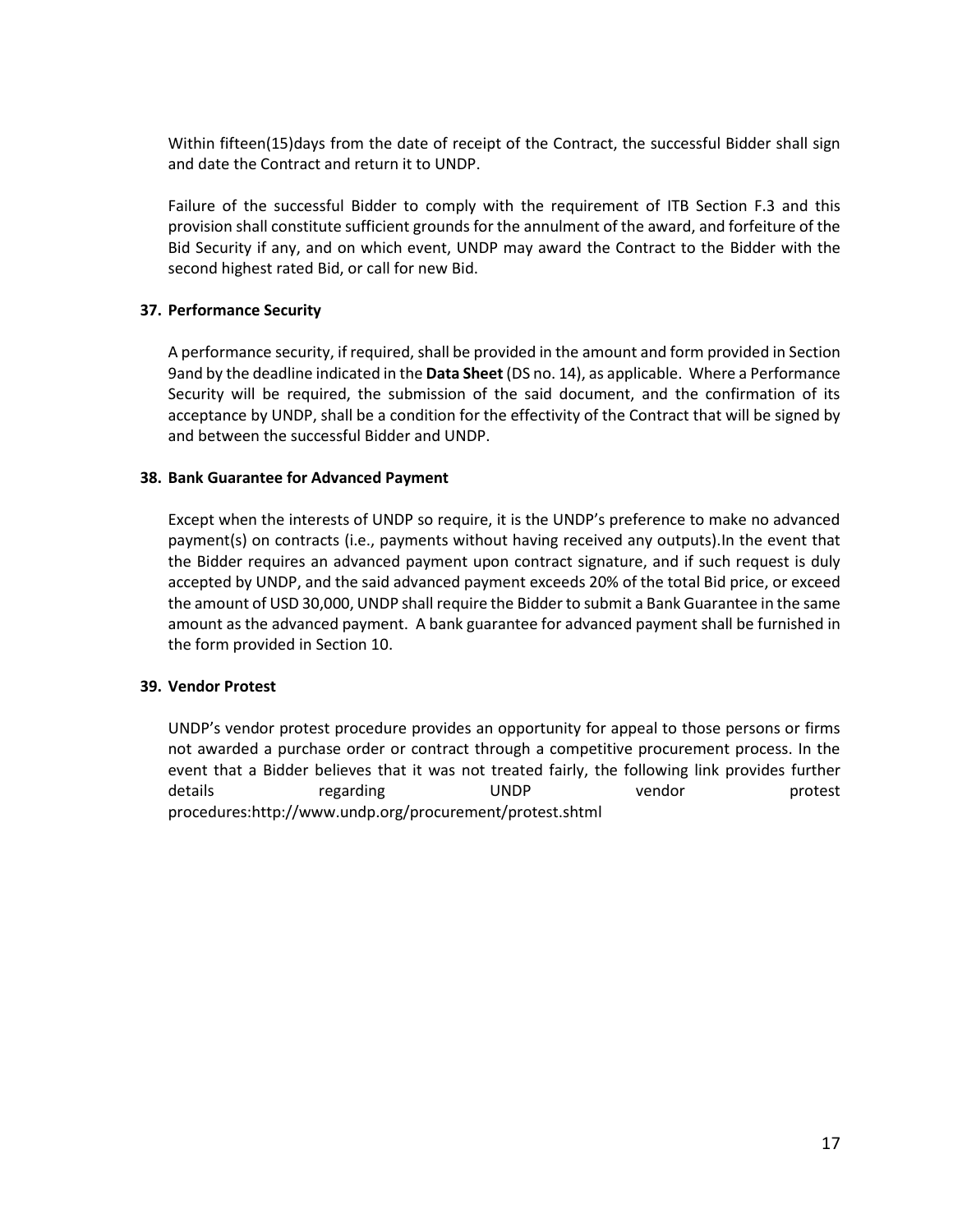## **Instructions to Bidders**

### **DATA SHEET**

The following data for the supply of goods and related services shall complement / supplement the provisions in the Instruction to Bidders. In the case of a conflict between the Instruction to Bidders and the Data Sheet, the provisions in the Data Sheet shall prevail**.** 

| <b>DS</b><br>No. | <b>Cross Ref. to</b><br><b>Instructions</b> | Data                                                                                               | <b>Specific Instructions / Requirements</b>                                                                                                                                                                                                                                                                                                                                                                            |
|------------------|---------------------------------------------|----------------------------------------------------------------------------------------------------|------------------------------------------------------------------------------------------------------------------------------------------------------------------------------------------------------------------------------------------------------------------------------------------------------------------------------------------------------------------------------------------------------------------------|
| $\mathbf{1}$     |                                             | Project Title:                                                                                     | Procurement Support Services to the Ministry of<br><b>Health in Ukraine</b>                                                                                                                                                                                                                                                                                                                                            |
| $\overline{2}$   |                                             | Title of Goods/Services/Work<br>Required:                                                          | Medicines for children with hemophilia A and B<br>or Willebrand disease (15 medicines), in<br>accordance with the technical specifications as per<br>section 3a.                                                                                                                                                                                                                                                       |
| 3                |                                             | Country:                                                                                           | Ukraine                                                                                                                                                                                                                                                                                                                                                                                                                |
| 4                | C.13                                        | Language of the Bid:                                                                               | $\boxtimes$ English<br>$\boxtimes$ Ukrainian/Russian                                                                                                                                                                                                                                                                                                                                                                   |
| 5                | C.20                                        | <b>Conditions for Submitting Bid</b><br>for Parts or sub-parts of the<br><b>Total Requirements</b> | $\boxtimes$ Allowed – Bids can be submitted for selected<br>medicines, in proportions of 25%, 75% and 100 %<br>as indicated under Section 3a.                                                                                                                                                                                                                                                                          |
| 6                | C.20                                        | <b>Conditions for Submitting</b><br><b>Alternative Bid</b>                                         | $\boxtimes$ Shall not be considered<br>$\Box$ Shall be considered. A Bidder may submit an<br>alternative Bid, but only if it also submits a Bid<br>that meets the base case (i.e., what is originally<br>required by UNDP in this ITB). UNDP shall only<br>consider the alternative bid offered by the<br>Bidder whose Bid for the base case was<br>determined to be a responsive Bid that offers<br>the lowest price. |
| 7                | C.22                                        | A pre-Bid conference will be<br>held on:                                                           | Time: 14:00 hrs local time<br>Date:1/8/2016<br>Venue: UN Office in Ukraine; 1 Klovsky uzviz, Kyiv                                                                                                                                                                                                                                                                                                                      |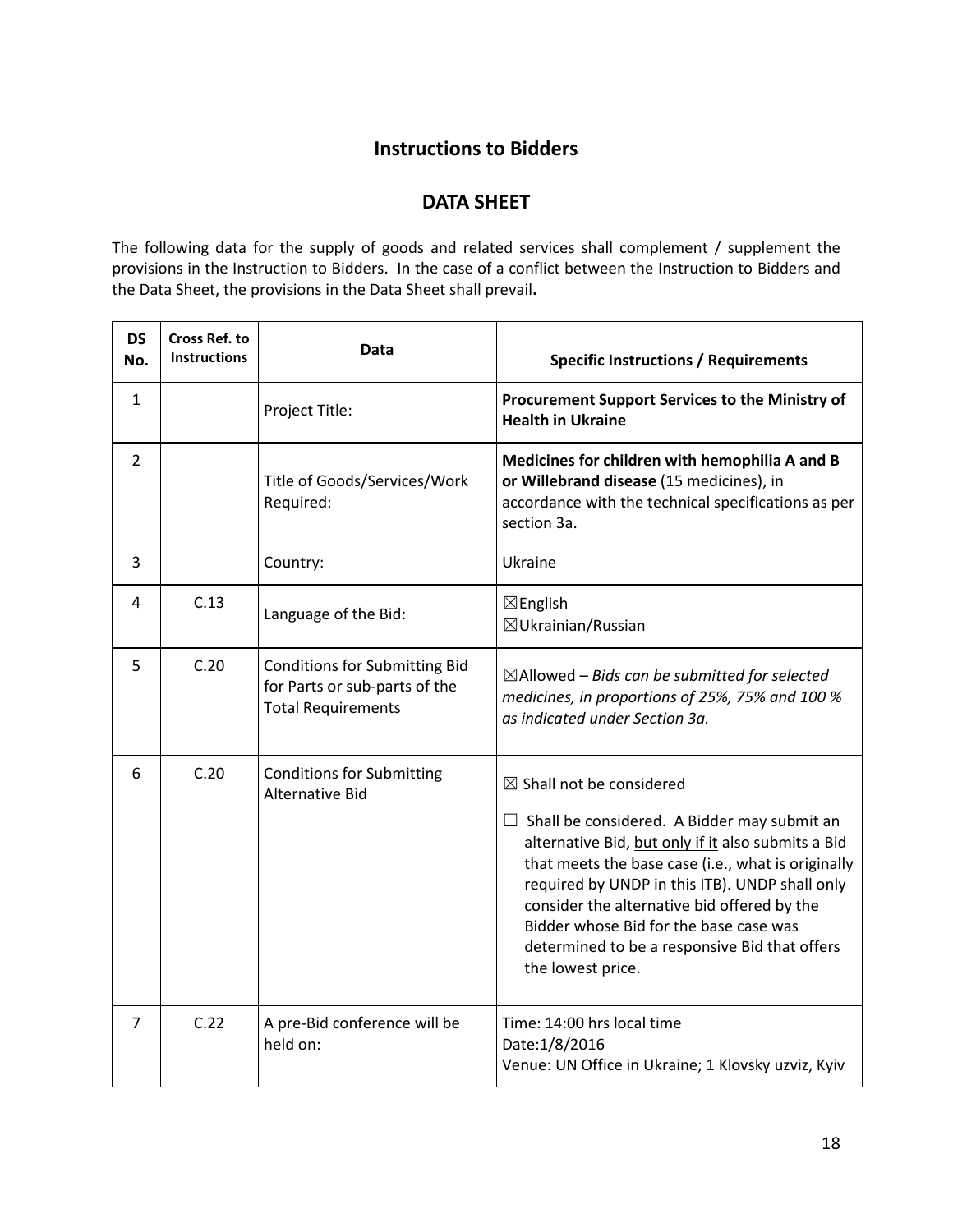|    |                           |                                                                | Companies can participate at pre-bid conference<br>through skype conference as well. Interested<br>companies should send confirmations by email.<br>The UNDP focal point for the arrangement is:<br><b>UNDP Procurement Unit</b><br>Address: 1, Klovsky Uzviz, Kyiv<br>Telephone: +38 044 2539363<br>Facsimile: +38 044 253 2607<br>E-mail: procurement.ua@undp.org |
|----|---------------------------|----------------------------------------------------------------|---------------------------------------------------------------------------------------------------------------------------------------------------------------------------------------------------------------------------------------------------------------------------------------------------------------------------------------------------------------------|
| 8  | C.21.1                    | Period of Bid Validity<br>commencing on the submission<br>date | $\Box$ 60 days<br>$\Box$ 90 days<br>$\boxtimes$ 120 days                                                                                                                                                                                                                                                                                                            |
| 9  | <b>B.9.5</b><br>C.15.4 b) | <b>Bid Security</b>                                            | $\boxtimes$ Not required                                                                                                                                                                                                                                                                                                                                            |
| 10 | <b>B.9.5</b>              | Acceptable forms of Bid Security<br>$\mathbf{1}$               | N/A                                                                                                                                                                                                                                                                                                                                                                 |
| 11 | <b>B.9.5</b><br>C.15.4a)  | Validity of Bid Security                                       | N/A                                                                                                                                                                                                                                                                                                                                                                 |
| 12 |                           | Advanced Payment upon signing<br>of contract                   | $\boxtimes$ Not allowed                                                                                                                                                                                                                                                                                                                                             |
| 13 |                           | <b>Liquidated Damages</b>                                      | □ Will not be imposed<br>$\boxtimes$ Will be imposed under the following<br>conditions:<br>Percentage of contract price per day of delay:0.5%<br>Max. no. of days of delay:30<br>Next course of action : contract termination                                                                                                                                       |
| 14 | F.37                      | <b>Performance Security</b>                                    | $\boxtimes$ Will be Required from Winning entity for all<br>contracts exceeding USD 300,000<br>Amount: 10 % of the contract amount<br>Form: Bank guarantee<br>$\Box$ Not Required                                                                                                                                                                                   |

<sup>1</sup> *Surety bonds or other instruments issued by non-bank Financial Institutions are least preferred by UNDP. Unless stated otherwise, they shall be considered unacceptable to UNDP.*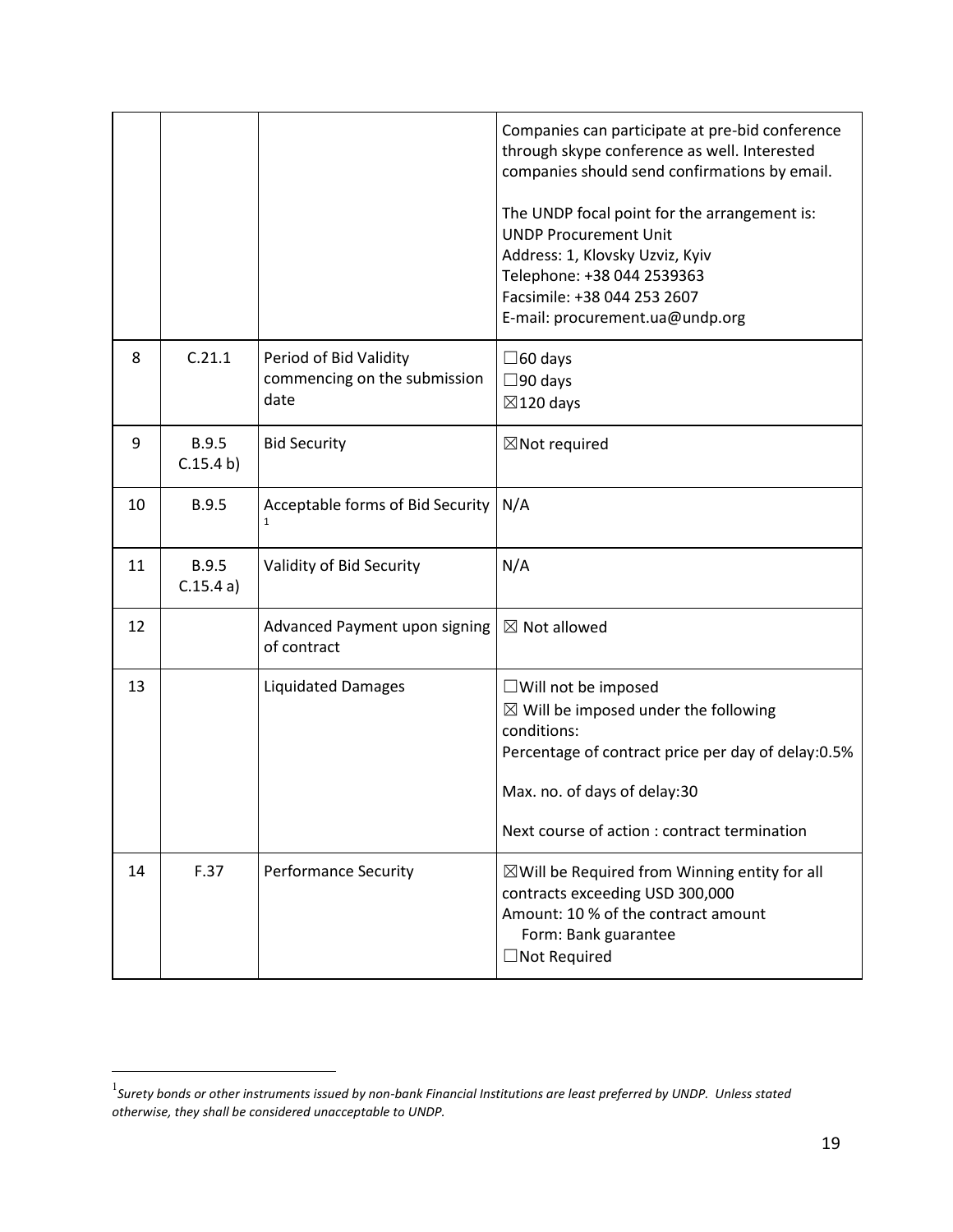| 15 | C.17<br>C.17.2              | Preferred Currency of Bid and<br>Method for Currency conversion                                                        | ⊠United States Dollars (US\$)<br>$\Box$ Euro<br>⊠ Local Currency (UAH)<br>Reference date for determining UN<br>Operational exchange rate at the closure day<br>of the bid submission (please refer to<br>treasury.un.org)                             |
|----|-----------------------------|------------------------------------------------------------------------------------------------------------------------|-------------------------------------------------------------------------------------------------------------------------------------------------------------------------------------------------------------------------------------------------------|
| 16 | B.10.1                      | Deadline for submitting<br>requests for clarifications/<br>questions                                                   | 5 calendar days before the submission date.                                                                                                                                                                                                           |
| 17 | B.10.1                      | <b>Contact Details for submitting</b><br>clarifications/questions                                                      | Focal Person in UNDP: Procurement Unit<br>Address: 1, Klovsky Uzviz, 01021 Kyiv, Ukraine<br>Facsimile: n/a<br>Fax No. : +38 044 253 2607<br>E-mail address dedicated for this purpose:<br>procurement.ua@undp.org                                     |
| 18 | B.11.1                      | <b>Manner of Disseminating</b><br>Supplemental Information to<br>the ITB and<br>responses/clarifications to<br>queries | $\Box$ Direct communication to prospective Bidders by<br>email or fax<br>$\boxtimes$ Direct communication to prospective Bidders by<br>email or fax, and Posting on the website <sup>2</sup><br>http://procurement-notices.undp.org                   |
| 19 | D.23.3                      | No. of copies of Bid that must<br>be submitted                                                                         | Original: 1<br>Copies: 0                                                                                                                                                                                                                              |
| 20 | D.23.1 b)<br>D.23.2<br>D.24 | <b>Bid submission address</b>                                                                                          | tenders.ua@undp.org<br>Please note that bids received through any other<br>address will not be considered.                                                                                                                                            |
| 21 | C.21.1<br>D.24              | Deadline of Bid Submission                                                                                             | Date and Time: February 7, 2016 11:59 PM (UTC<br>$+2:00)$                                                                                                                                                                                             |
| 22 | D.23.2                      | Manner of Submitting Bid                                                                                               | $\boxtimes$ Electronic submission of Bid for technical and<br>financial offers                                                                                                                                                                        |
| 23 | D.23.2<br>D.26              | <b>Conditions and Procedures for</b><br>electronic submission and<br>opening, if allowed                               | $\boxtimes$ Official<br>Address<br>for<br>e-submission:<br>tenders.ua@undp.org<br>$\boxtimes$ Format : PDF files preferred in ZIP archives only.<br>$\boxtimes$ Max. File Size per transmission: [5 MB]<br>$\boxtimes$ Max. No. of transmission : [5] |

*<sup>2</sup> Posting on the website shall be supplemented by directly transmitting the communication to the prospective offerors.*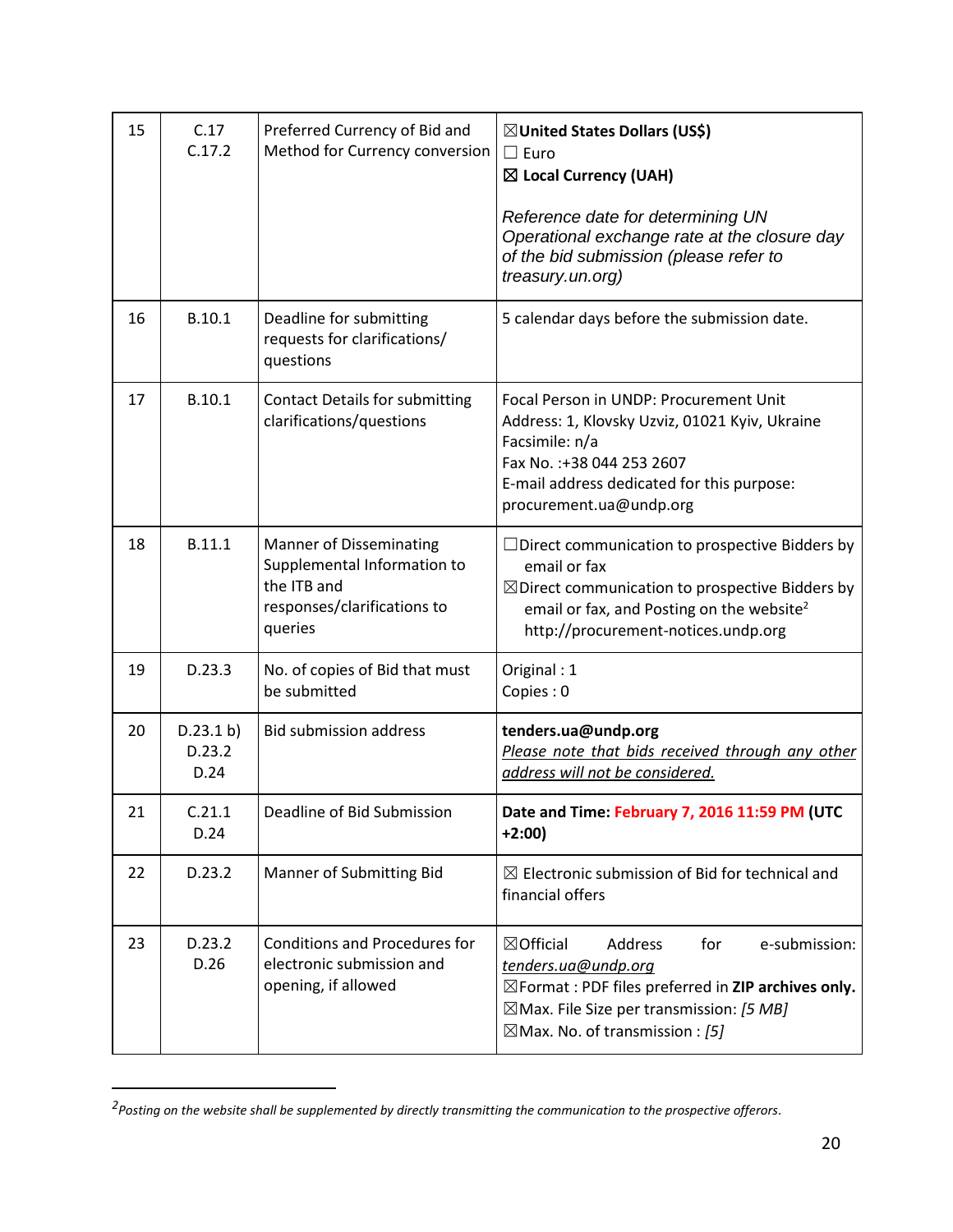|    |           |                                                                                | $\boxtimes$ No. of copies to be transmitted : [1]<br>$\boxtimes$ Mandatory subject of email: <b>ITB-UKR-2015-122</b><br>Procurement of medicines for children with<br>hemophilia A and B or Willebrand disease<br>$\boxtimes$ Virus Scanning Software to be Used prior to<br>transmission: [Files should not contain any viruses<br>or malware software.]<br>$\boxtimes$ Digital Certification/Signature: [if needed]<br>$\boxtimes$ Time Zone to be Recognized: [Kyiv +2]<br>⊠Other conditions: PLEASE make all efforts to<br>provide your proposal in 1 archived PDF file not<br>exceeding 5 MB size.<br>Proposers are solely responsible for ensuring that<br>any and all files sent to UNDP are readable, that<br>is, uncorrupted, in the indicated electronic<br>format, and free from viruses and malware.<br>Failure to provide readable files will result in the<br>proposal being rejected. |
|----|-----------|--------------------------------------------------------------------------------|------------------------------------------------------------------------------------------------------------------------------------------------------------------------------------------------------------------------------------------------------------------------------------------------------------------------------------------------------------------------------------------------------------------------------------------------------------------------------------------------------------------------------------------------------------------------------------------------------------------------------------------------------------------------------------------------------------------------------------------------------------------------------------------------------------------------------------------------------------------------------------------------------|
| 24 | D.23.1 c) | Date, time and venue for                                                       | Date and Time: February 8, 2016 11:00 AM                                                                                                                                                                                                                                                                                                                                                                                                                                                                                                                                                                                                                                                                                                                                                                                                                                                             |
|    |           | opening of Bid                                                                 | Venue: UNDP Ukraine CO conference<br>room<br>Address: 1 Klovsky Uzviz, Kyiv 01021, Ukraine. All<br>companies who submitted their Bids are invited to<br>participate in the Bid Opening procedure (please<br>register via sending a list of participants to<br>procurement.ua@undp.org).                                                                                                                                                                                                                                                                                                                                                                                                                                                                                                                                                                                                              |
| 25 |           | Evaluation method to be used in<br>selecting the most responsive<br><b>Bid</b> | $\boxtimes$ Non-Discretionary "Pass/Fail" Criteria on the<br>Technical Requirements; and<br>$\boxtimes$ Lowest price offer of technically<br>qualified/responsive Bid                                                                                                                                                                                                                                                                                                                                                                                                                                                                                                                                                                                                                                                                                                                                |
| 26 | C.15.1    | Required Documents that must<br>be Submitted to Establish                      | General:                                                                                                                                                                                                                                                                                                                                                                                                                                                                                                                                                                                                                                                                                                                                                                                                                                                                                             |
|    |           | Qualification of Bidders (In<br>"Certified True Copy" form only)               | $\boxtimes$ Duly signed Technical and financial offers as per<br>Sections 4-7.                                                                                                                                                                                                                                                                                                                                                                                                                                                                                                                                                                                                                                                                                                                                                                                                                       |
|    |           |                                                                                | Company:                                                                                                                                                                                                                                                                                                                                                                                                                                                                                                                                                                                                                                                                                                                                                                                                                                                                                             |
|    |           |                                                                                | $\boxtimes$ Company Profile, which should not exceed<br>fifteen (15) pages, including printed brochures and<br>product catalogues relevant to the goods/services<br>being procured                                                                                                                                                                                                                                                                                                                                                                                                                                                                                                                                                                                                                                                                                                                   |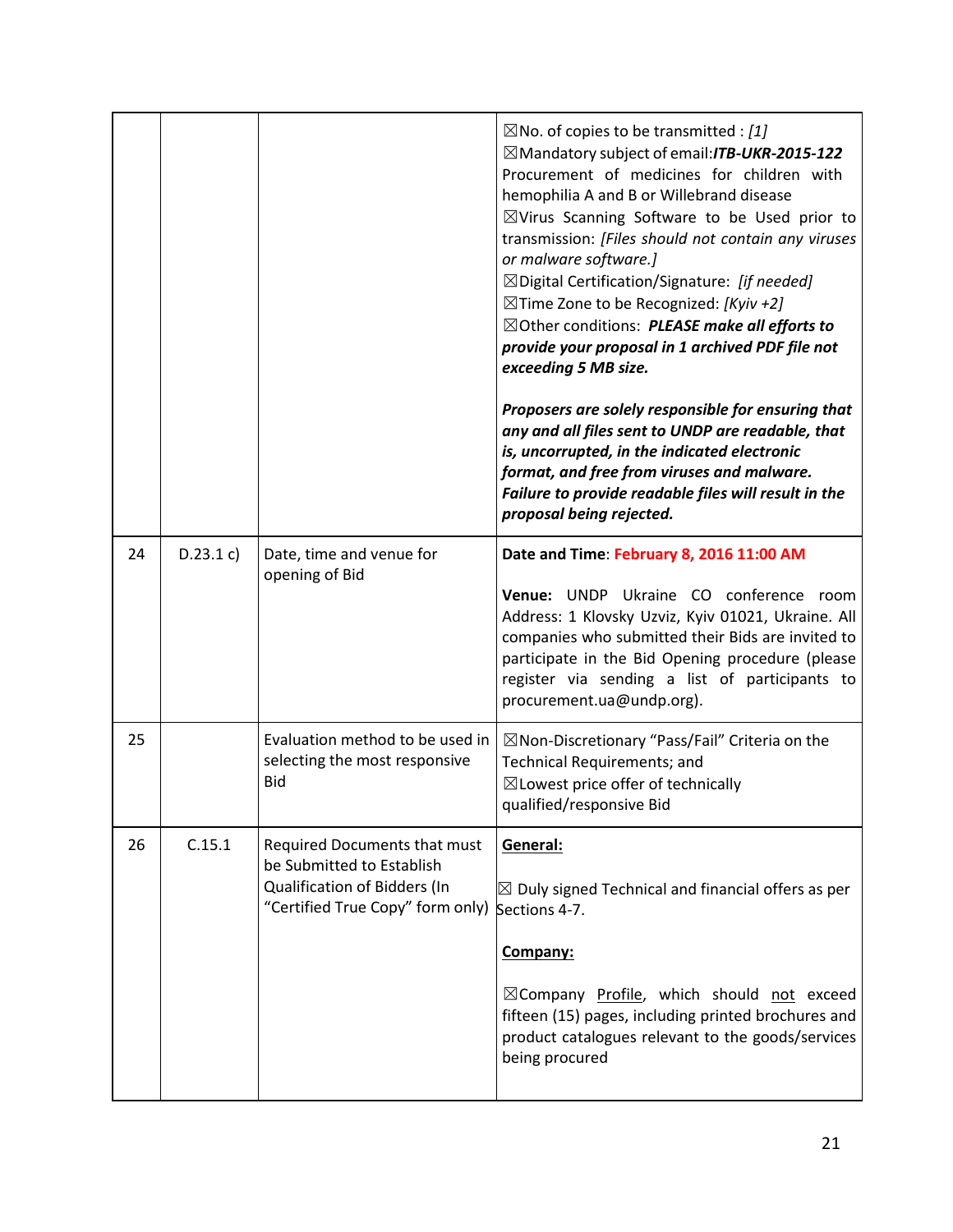|  | ⊠<br><b>List of Shareholders and Other Entities</b><br>Financially Interested in the Firm owning 5% or<br>more of the stocks and other interests, or its<br>equivalent if Bidder is not a corporation                                                                                                                                                                                                                                                                                       |
|--|---------------------------------------------------------------------------------------------------------------------------------------------------------------------------------------------------------------------------------------------------------------------------------------------------------------------------------------------------------------------------------------------------------------------------------------------------------------------------------------------|
|  | $\boxtimes$ Tax Registration/Payment Certificate issued by<br>the Internal Revenue Authority evidencing that the<br>Bidder is updated with its tax payment obligations,<br>or Certificate of Tax exemption, if any such privilege<br>is enjoyed by the Bidder                                                                                                                                                                                                                               |
|  | $\boxtimes$ Certificate of Registration of the business,<br>including Articles of Incorporation, or equivalent<br>document if Bidder is not a corporation                                                                                                                                                                                                                                                                                                                                   |
|  | $\boxtimes$ Valid Certificate of Authorization to act on<br>behalf of the Manufacturer in case the bidder is not<br>a Manufacturer                                                                                                                                                                                                                                                                                                                                                          |
|  | $\boxtimes$ All information regarding any past and current<br>litigation during the last five (5) years, in which the<br>bidder is involved, indicating the parties concerned,<br>the subject of the litigation, the amounts involved,<br>and the final resolution if already concluded.                                                                                                                                                                                                    |
|  | $\boxtimes$ Quality Certificate (e.g., ISO, etc.) and/or other<br>similar certificates, accreditations, awards and<br>citations received by the Bidder, if any                                                                                                                                                                                                                                                                                                                              |
|  | ⊠ A copy of valid GMP Certificate                                                                                                                                                                                                                                                                                                                                                                                                                                                           |
|  | ⊠Environmental<br>Compliance<br>Certificates,<br>Accreditations, Markings/Labels,<br>and<br>other<br>evidences<br>Bidder's<br>which<br>of<br>the<br>practices<br>contributes to the ecological sustainability and<br>reduction of adverse environmental impact (e.g.,<br>use of non-toxic substances, recycled raw<br>materials, energy-efficient equipment, reduced<br>carbon emission, etc.), either in its business<br>practices or in the goods it manufactures $-$ if any<br>available |
|  | ⊠Latest Audited Financial Statement (Income<br>Statement and Balance Sheet) including Auditor's<br>Report for the past 2 years                                                                                                                                                                                                                                                                                                                                                              |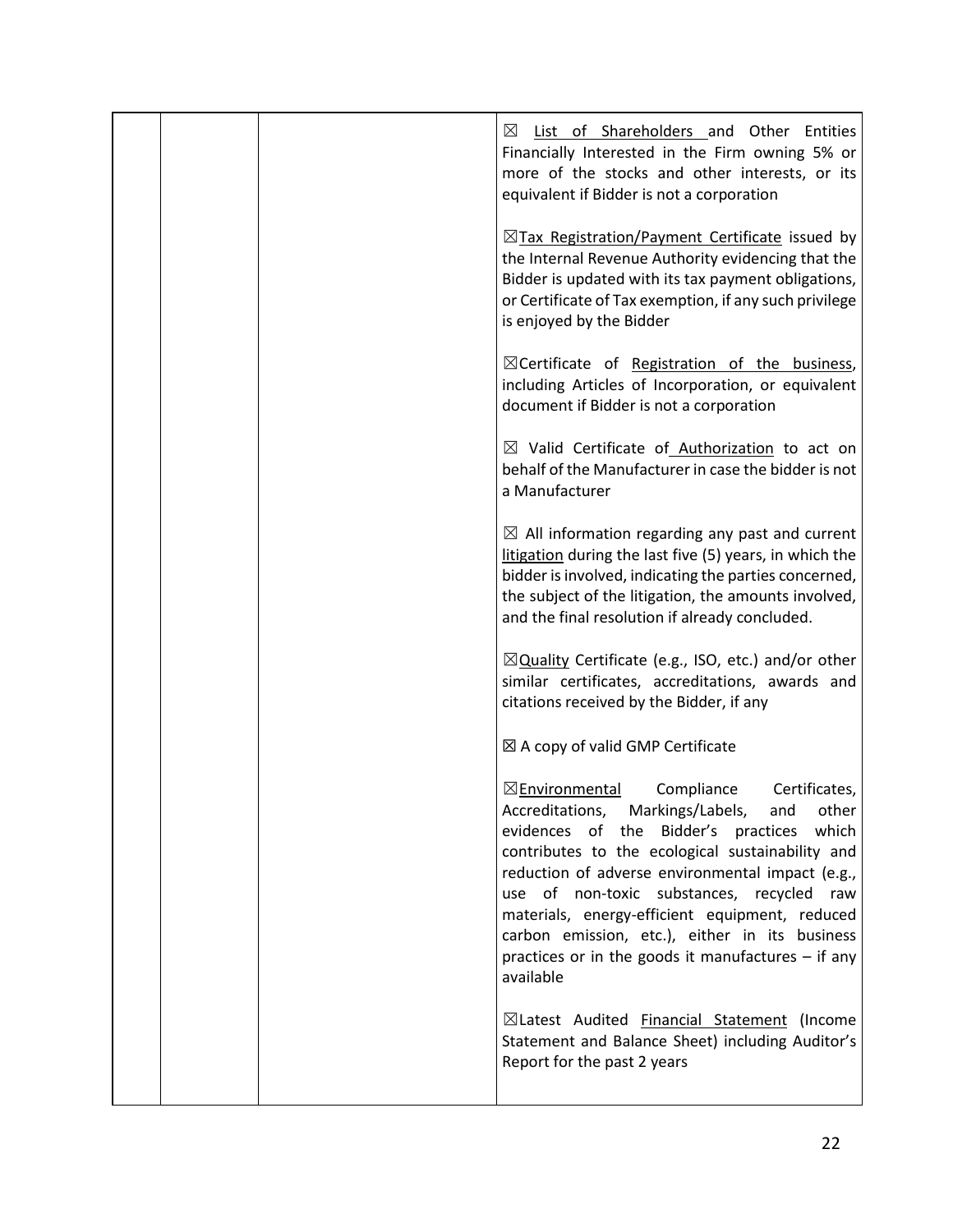☒Statement of Satisfactory Performance from the Top 3 Clients in terms of Contract Value the past *3 years.*

### **Product/s:**

☒ **Option 1** A copy of a valid registration certificate for every medicinal product quoted issued by the Ministry of Health of Ukraine. If a bid is submitted less than 90 days prior to the product's registration expiration date, a letter issued by MoH confirming the application and documents package for renewal by the owner must be provided at the time of the submission as part of the documents package. **OR**

2) **Option 2** If, at the moment of the bid submission, the quoted medicinal products are not registered in Ukraine but comply with the quality requirements of this ITB, a Commitment letter (Annex 2 to Section 3a) from the bidder acknowledging acceptance of the terms and conditions for undertaking a simplified registration procedure (see Section 3a for details) and confirming the ability to comply with submitting the package of documents for state registration will be required.

By submitting the Bid, the Bidder automatically agrees to maintain and renew registration of these products until their shelf life expiration.

 $\boxtimes$  Information on the following (as applicable):

Stringent National Medicines Regulatory Authority (SRA) approval of Pharmaceutical Inspection Convention (PIC) and the Pharmaceutical Inspection Co-operation Scheme (PIC Scheme) (PIC/S) countries and/or

Manufacturing facilities and products are in accordance with the latest Good Manufacturing Practice (GMP) Guidelines established by WHO or PIC/S, and/or

Registration documents with MOH of Ukraine, and /or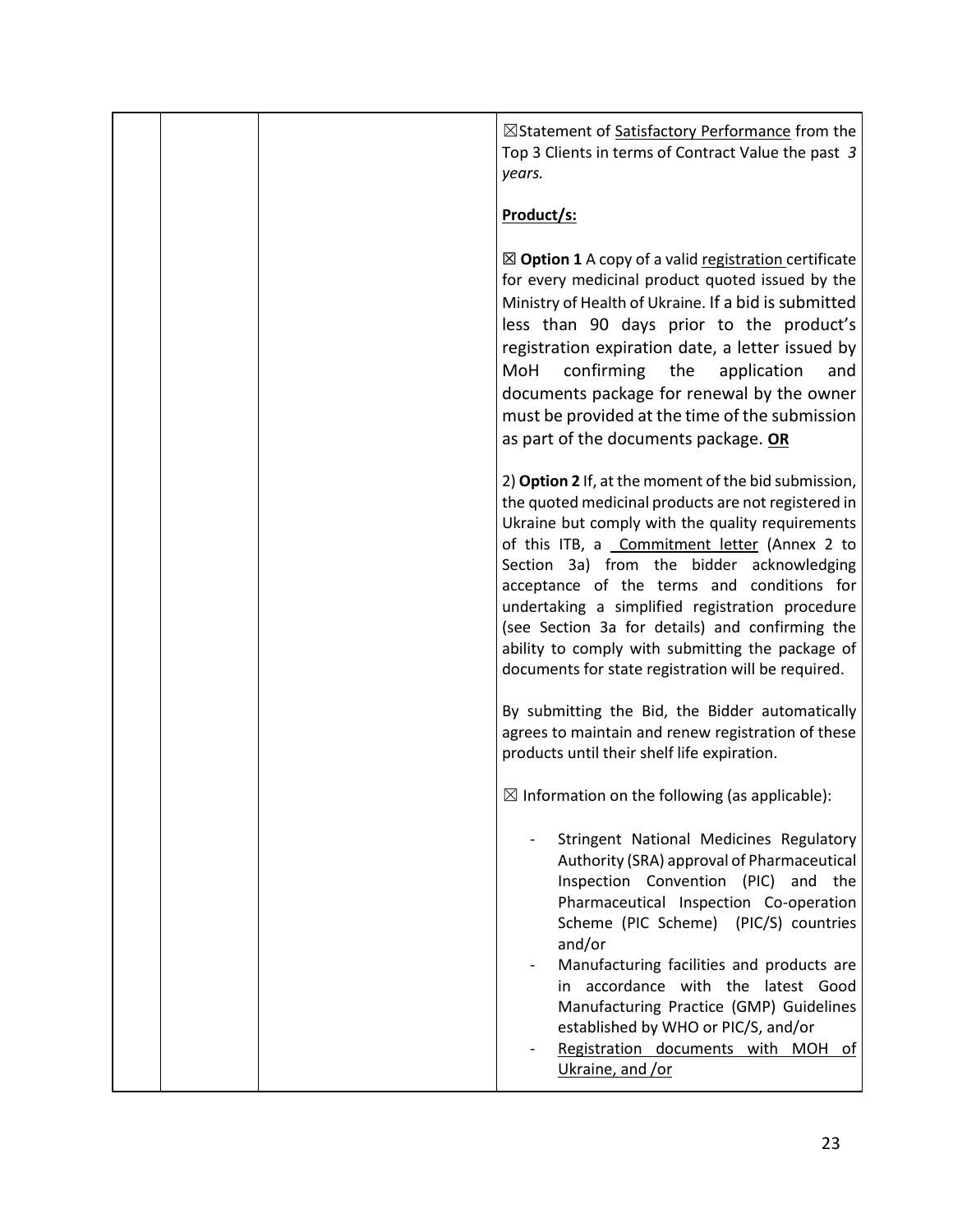|    |        |                                                                            | A list of previous contracts for similar<br>supply.                                                                                                                                                                                                                                                                                                                                                                                                                                                            |
|----|--------|----------------------------------------------------------------------------|----------------------------------------------------------------------------------------------------------------------------------------------------------------------------------------------------------------------------------------------------------------------------------------------------------------------------------------------------------------------------------------------------------------------------------------------------------------------------------------------------------------|
|    |        |                                                                            | $\boxtimes$ Instruction for medical use in accordance with<br>the legislation of Ukraine.<br>$\boxtimes$ Information on shelf life of each product quoted.<br>⊠ Proposed Delivery schedule.<br>$\boxtimes$ Patent Registration Certificate/s, in case any<br>product quoted has been patented by the Bidder.                                                                                                                                                                                                   |
| 27 |        | Other documents that may be<br>Submitted to Establish Eligibility          | N/A                                                                                                                                                                                                                                                                                                                                                                                                                                                                                                            |
| 28 | C.15   | Structure of the Technical Bid<br>and List of Documents to be<br>Submitted | As per DS # 26.                                                                                                                                                                                                                                                                                                                                                                                                                                                                                                |
| 29 | C.15.2 | Latest Expected date for<br>commencement of Contract                       | February 18, 2016                                                                                                                                                                                                                                                                                                                                                                                                                                                                                              |
| 30 | C.15.2 | Maximum Expected duration of<br>contract                                   | As per Deadlines described in the Specifications                                                                                                                                                                                                                                                                                                                                                                                                                                                               |
| 31 |        | UNDP will award the contract<br>to:                                        | $\Box$ One Bidder only<br>$\boxtimes$ One or more Bidders, depending on the<br>following factors: lowest-priced technically<br>responsive offer by medicine (item).<br>Based on the urgency for the specific product(s)<br>and to ensure best value for money, UNDP<br>reserves the right to award the contract in 25%<br>and 75% proportions to different companies.<br>In the event the 25% / 75 % options cannot be<br>sourced, the contract will be awarded to a bidder<br>quoting for 100% of quantities. |
| 32 | F.34   | Criteria for the Award and<br><b>Evaluation of Bid</b>                     | <b>Award Criteria</b><br>$\boxtimes$ Non-Discretionary "Pass/Fail" Qualifying<br>Criteria on the Technical Requirements; and<br>⊠ Lowest price offer of technically<br>qualified/responsive Bid;<br>$\boxtimes$ Compliance on the following qualification<br>requirements :<br><b>Bid Evaluation Criteria</b>                                                                                                                                                                                                  |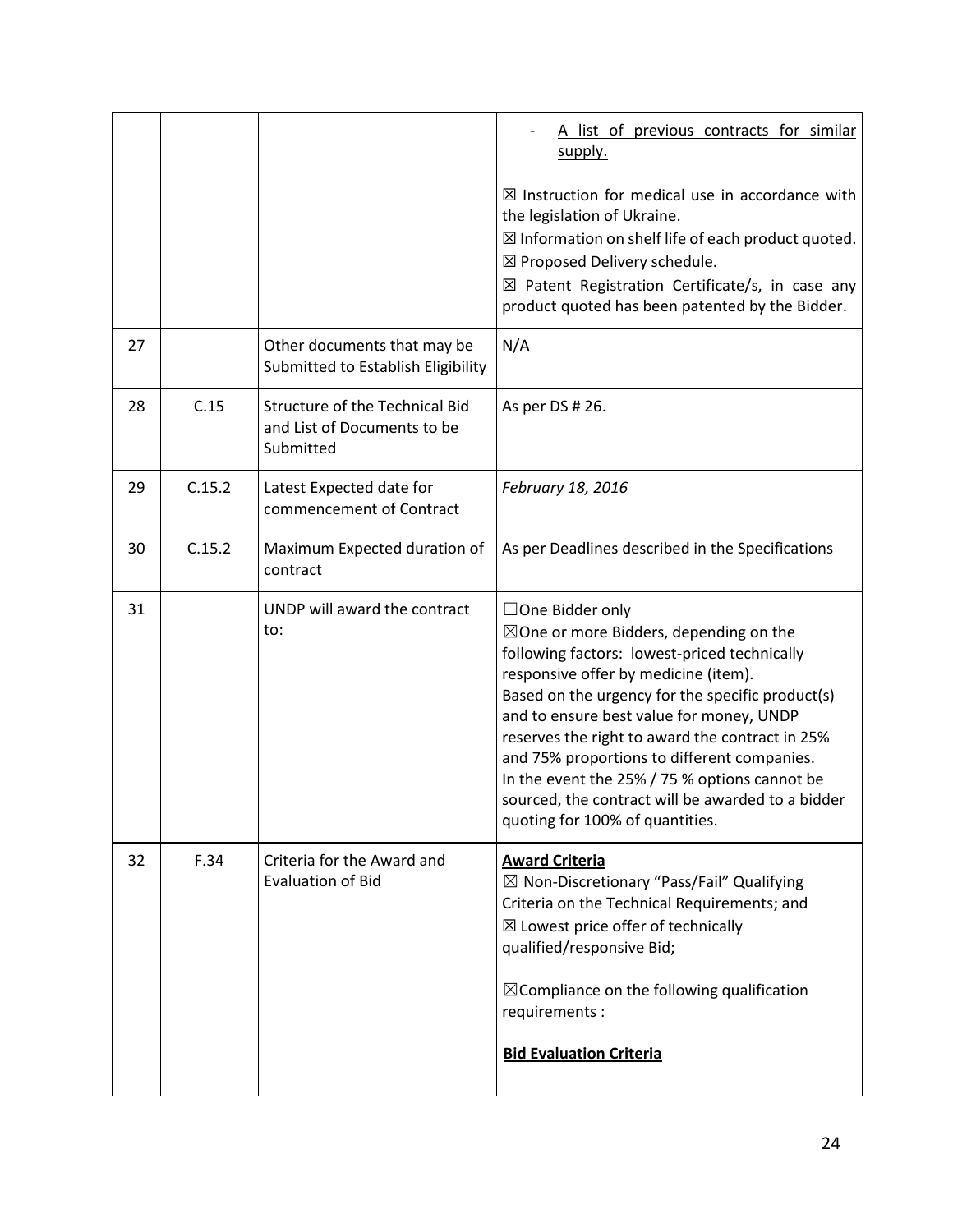|    |      |                                                           | $\boxtimes$ Minimum no. of years of experience in similar<br>nature and size contracts: 3 years<br>$\boxtimes$ Minimum annual turnover over the past 2 years<br>shall equal to no less than 75% of the total price<br>offer;<br>$\boxtimes$ Minimum no. of similar projects undertaken<br>over the past 3 years $-2$ contracts<br>$\boxtimes$ Full compliance of Bid to the Technical<br>Requirements;<br>$\boxtimes$ Compliance with quality standards as defined in<br>Section 3a, 2, Product Standards;<br>$\boxtimes$ Availability of valid registration in Ukraine at<br>the time of supply;<br>$\boxtimes$ Compliance with shelf life, packing and labelling<br>requirements<br>$\boxtimes$ Acceptability of the Transportation/Delivery<br>Schedule. |
|----|------|-----------------------------------------------------------|-------------------------------------------------------------------------------------------------------------------------------------------------------------------------------------------------------------------------------------------------------------------------------------------------------------------------------------------------------------------------------------------------------------------------------------------------------------------------------------------------------------------------------------------------------------------------------------------------------------------------------------------------------------------------------------------------------------------------------------------------------------|
| 33 | E.29 | Post qualification Actions                                | $\boxtimes$ Verification of accuracy, correctness<br>and<br>authenticity of the information provided by the<br>bidder on the legal, technical and financial<br>documents submitted;<br>$\boxtimes$ Validation of extent of compliance to the ITB<br>requirements and evaluation criteria based on<br>what has so far been found by the evaluation team;<br>$\boxtimes$ Inquiry and reference checking with other<br>previous clients on the quality of performance on<br>ongoing or previous contracts completed;                                                                                                                                                                                                                                           |
| 34 |      | <b>Conditions for Determining</b><br>Contract Effectivity | $\boxtimes$ Provision of Performance Security                                                                                                                                                                                                                                                                                                                                                                                                                                                                                                                                                                                                                                                                                                               |
| 35 |      | Other Information Related to<br>the ITB                   | <b>Administrative Requirements:</b><br>Submitted offers will be reviewed on "Pass" or<br>"Fail" basis to determine compliance with the<br>below formal criteria/requirements:<br>$\boxtimes$ Offers must be submitted within the stipulated<br>deadline;<br>⊠ Offers must meet required Offer Validity<br>$\boxtimes$ Offers have been signed by the proper authority<br>⊠Full compliance and agreement with UNDP<br>General terms and conditions available by the link:<br>http://www.undp.org/content/undp/en/home/op<br>erations/procurement/how we buy/contract ter<br>ms/<br>Other information is available on                                                                                                                                         |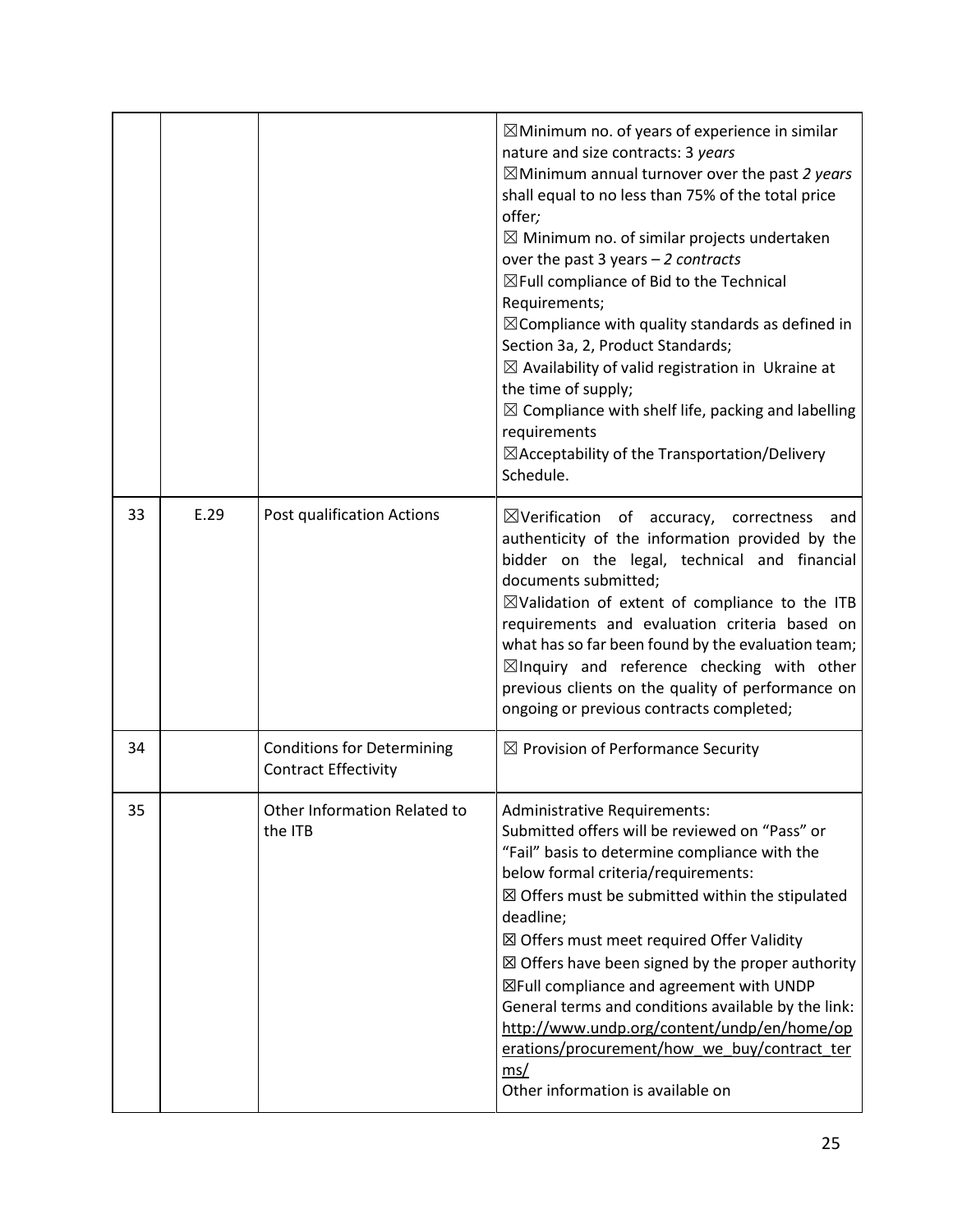|  | http://www.undp.org.ua/en/tenders<br>For information, please contact<br>procurement.ua@undp.org |
|--|-------------------------------------------------------------------------------------------------|
|  |                                                                                                 |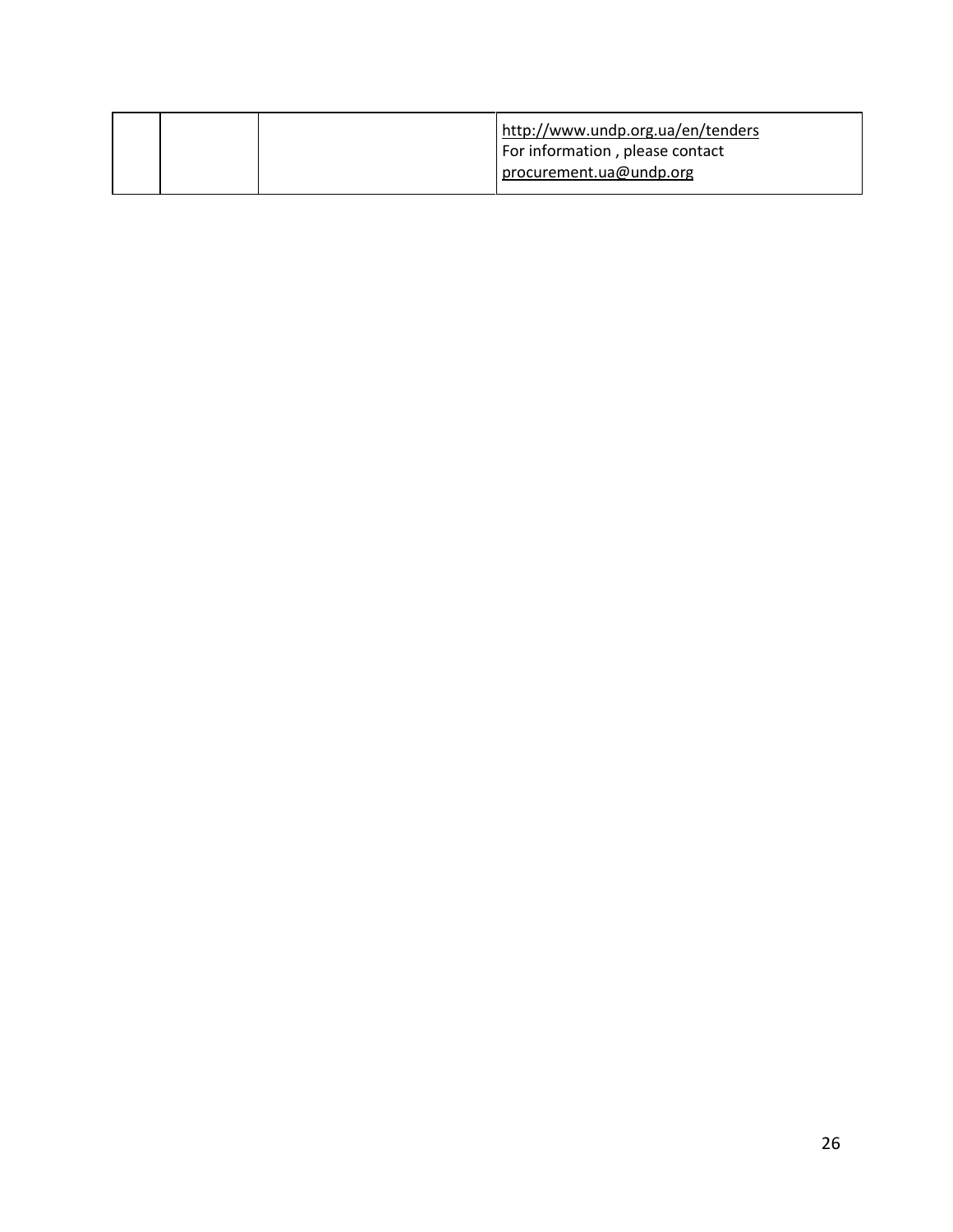#### **Section 3a: Schedule of Requirements and Technical Specifications**

#### **1. EXECUTIVE SUMMARY**

The Government of Ukraine is in urgent need to secure the availability of the State Programme medicines and essential health commodities at affordable prices and in sufficient quantities. Acknowledging the challenges of the State procurement and supply management system and following recently adopted legislation, allowing the selected international organizations to provide procurement support services, the Ministry of Health of Ukraine has requested the UN to support the procurement and distribution of a number of 2015 State Programme medicines and other medical products as an emergency measure.

UNDP in Ukraine is fully committed to play this role in resolving the immediate crisis and to support the Ministry of Health of Ukraine in its mid- and long-term efforts to reform its procurement and supply management system. UNDP will bring its extensive expertise in establishing the procurement system that corresponds to the highest standards of transparency, accountability, cost-efficiency, equity and sustainability. On 19 March 2015, the Law # 269-VIII was adopted which opens the possibility to outsource public procurement to international organizations that guarantee cost effectiveness, transparency and quality of procured drugs and commodities.

The main objective of this ITB is to source the high quality medical supplies from reliable suppliers and in accordance with the value-for-money principle. This ITB targets the medicines for children with hemophilia A and B or Willebrand disease.

#### **2. PRODUCT STANDARDS**

 $\overline{a}$ 

In view of the specific emergency situation that the country is in, and the urgency with which UNDP has been required to procure these medicines, these standards below are specific for this procurement action and in no way constitute an obligation from UNDP to use any of these standards in future procurement actions. UNDP will procure the medicines under the following product standards:

2.1. The product(s) will be procured on the condition that they are either:

b) Have valid registration in Ukraine and the supplier has successfully completed at least one supply contract for the proposed product in Ukraine within the past three years (since December 2012)

a) Approved by a Stringent National Medicines Regulatory Authority (SRA) (as defined by WHO)[1] AND/OR

<sup>[1]</sup> World Health Organisation (WHO) Definition of Stringent Drug Regulatory Authority (SRA): means a regulatory authority (in case of the European Union both EMA and national competent authorities are included) which is (a) a member of the International Conference on Harmonization of Technical Requirements for Registration of Pharmaceuticals for Human Use ICH (as specified on its website:); or (b) an ICH Observer, being the European Free Trade Association (EFTA) as represented by SwissMedic, Health Canada and World Health Organization (WHO) (as may be updated from time to time); or (c) a regulatory authority associated with an ICH member through a legally binding mutual recognition agreement including Australia, Norway, Iceland and Liechtenstein (as may be updated from time to time).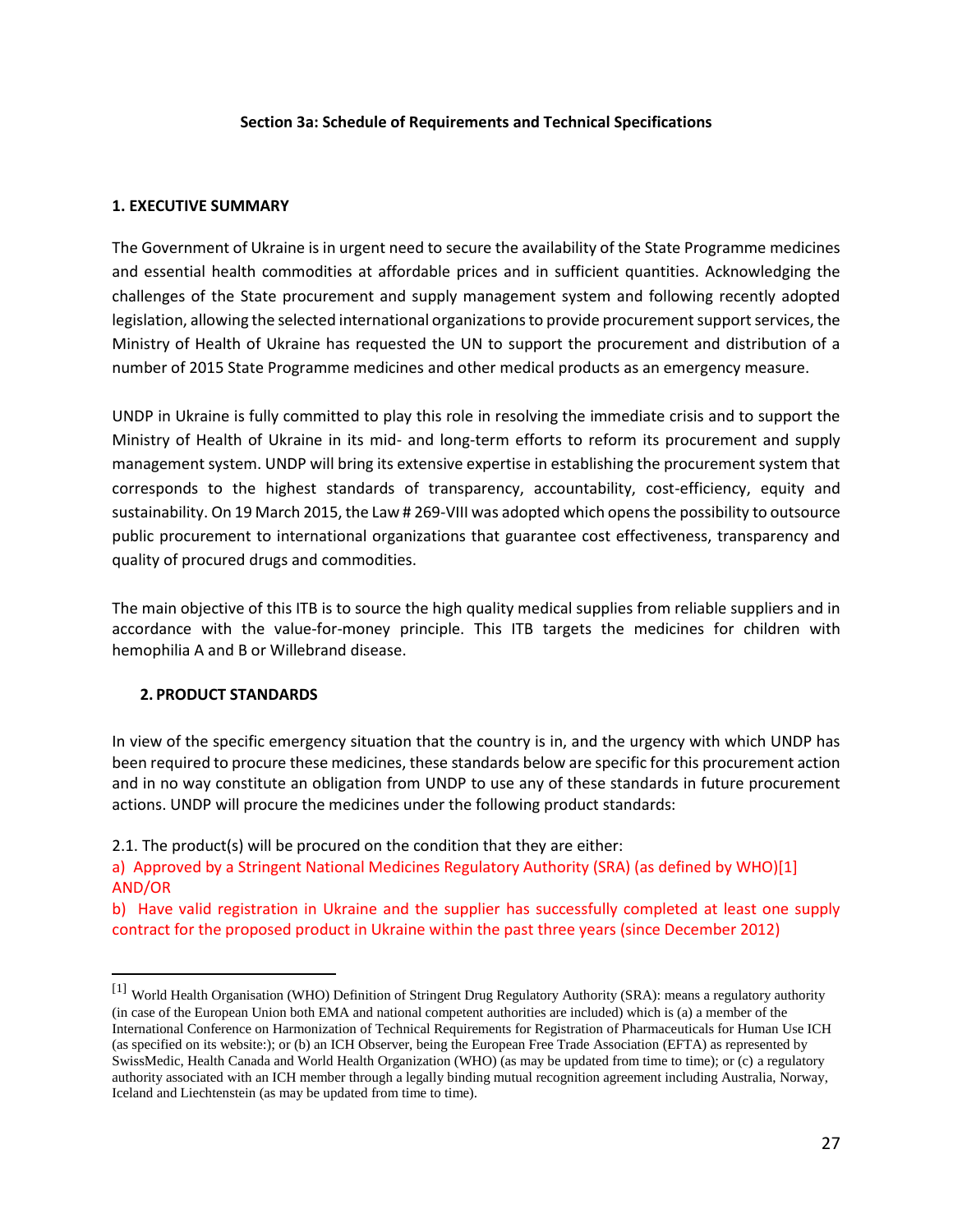#### AND Manufactured at sites with a GMP certificate provided by WHO or PIC/S authorities.

2.2. By the time of supply, the products must be fully registered with the Ministry of Health confirming their legal use in Ukraine. Bidders whose product(s) is registered with MOH at time of award will be issued a contract. Bidders whose product(s) complies with quality standards, but is not registered with MOH at time of award, will sign a conditional contract and will be required to register their products before supply.

A Certificate of Analysis and Certificate of Origin needs to be provided for each item and batch at the time of supply.

#### **3. REGISTRATION / AUTHORIZATION FOR USE IN UKRAINE**

1. The state registration procedure for medicinal products procured by the international organizations under the agreements with the Ministry of Health can be found below:

Law of Ukraine "On Medicines" <http://zakon2.rada.gov.ua/laws/show/123/96-%D0%B2%D1%80>

Decree of the Cabinet of Ministers of Ukraine dated 26.05.2005 № 376 <http://zakon5.rada.gov.ua/laws/show/376-2005-%D0%BF>

Decree of MOH of Ukraine dated 03.11.2015 № 721 <http://zakon2.rada.gov.ua/laws/show/z1453-15>

UNDP will evaluate offers for both registered and non-registered medicinal products. Non-registered products must meet one of the two quality standards listed above. Bidders offering non-registered products that are compliant with quality standards, must start the registration process with MOH preferably before, but not later than 3 days after, signing a conditional contract for the supply of product(s). Failure to obtain registration and submit the required documents to UNDP will serve, at no claim to UNDP, as a ground for contract termination, liquidating Bid or Performance Security amount and either awarding the next qualified Bidder or initiating a new bidding process. The decision to transfer the award or initiate a new ITB will be at the discretion of UNDP.

| ġ<br>Item    | Product<br>description                         | Pharmac<br>eutical<br>Presenta<br>tion | <b>Dosage</b><br>Form                                  | <b>Dosage</b><br>Strength | Unit of<br>Measure | <b>Total</b><br>Quantity<br>Required<br>100% | Partial<br>Quantity $-$<br>$25%$ of<br>total | Partial<br>Quantity $-$<br>75% of<br>total |
|--------------|------------------------------------------------|----------------------------------------|--------------------------------------------------------|---------------------------|--------------------|----------------------------------------------|----------------------------------------------|--------------------------------------------|
|              | Treatment for children with hemophilia A and B |                                        |                                                        |                           |                    |                                              |                                              |                                            |
| $\mathbf{1}$ | Coagulation<br>factor VIII<br>(recombinant)    | vials                                  | Powder and<br>solvent for<br>solution for<br>injection | 250 IU                    | IU                 | 627,000                                      | 156,750                                      | 470,250                                    |
| 2            | Coagulation<br>factor VIII                     | vials                                  | Powder and<br>solvent for                              | 500 IU                    | IU                 | 2,785,500                                    | 696,375                                      | 2,089,125                                  |

#### **4. LIST OF PRODUCTS:**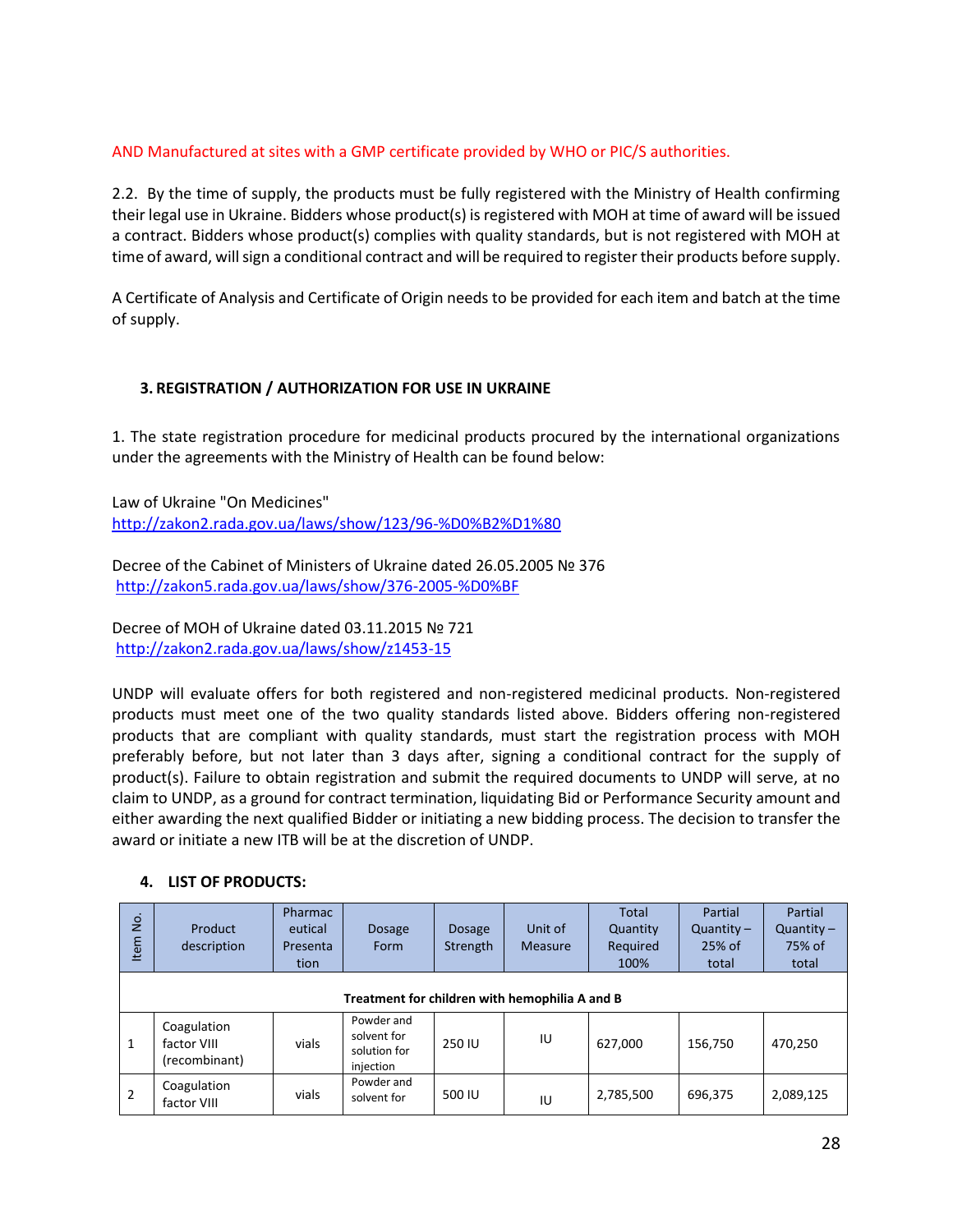|                | (recombinant)                                                             |       | solution for<br>injection                                |                                                 |    |            |           |            |
|----------------|---------------------------------------------------------------------------|-------|----------------------------------------------------------|-------------------------------------------------|----|------------|-----------|------------|
| 3              | Human<br>coagulation<br>factor VIII<br>(plasma)                           | vials | Powder and<br>solvent for<br>solution for<br>injection   | 250 IU                                          | IU | 1,196,250  | 299,062   | 897,188    |
| 4              | Human<br>coagulation<br>factor VIII<br>(plasma)                           | vials | Powder and<br>solvent for<br>solution for<br>injection   | 500 IU                                          | IU | 13,231,000 | 3,307,750 | 9,923,250  |
| 5              | Human<br>coagulation<br>factor IX                                         | vials | Powder and<br>solvent for<br>solution for<br>injection   | 500<br>and/or<br>600 IU                         | IU | 3,679,000  | 919,750   | 2,759,250  |
|                |                                                                           |       | Treatment for children with Willebrand disease, 2nd type |                                                 |    |            |           |            |
| 6              | Human<br>coagulation<br>factor VIII and<br>human von<br>Willebrand factor | vials | Powder and<br>solvent for<br>solution for<br>injection   | 500 IU                                          | IU | 1,944,000  | 486,000   | 1,458,000  |
| $\overline{7}$ | Human<br>coagulation<br>factor VIII and<br>human von<br>Willebrand factor | vials | Powder and<br>solvent for<br>solution for<br>injection   | 1000 IU                                         | IU | 860,000    | 215,000   | 645,000    |
|                |                                                                           |       | Treatment for children with Willebrand disease, 3rd type |                                                 |    |            |           |            |
| 8              | Human<br>coagulation<br>factor VIII and<br>human von<br>Willebrand factor | vials | Powder and<br>solvent for<br>solution for<br>injection   | 500 IU                                          | IU | 730,000    | 182,500   | 547,500    |
| 9              | Human<br>coagulation<br>factor VIII and<br>human von<br>Willebrand factor | vials | Powder and<br>solvent for<br>solution for<br>injection   | 1000 IU                                         | IU | 400,000    | 100,000   | 300,000    |
|                |                                                                           |       | Treatment for children with inhibitory hemophilia A or B |                                                 |    |            |           |            |
| 10             | Human<br>coagulation<br>factor VIII<br>(plasma)                           | vials | Powder and<br>solvent for<br>solution for<br>injection   | 1000 IU                                         | IU | 2,454,000  | 613,500   | 1,840,500  |
| 11             | Eptacog<br>alfa activated<br>(recombinant<br>factor VIIa)                 | vials | Powder and<br>solvent for<br>solution for<br>injection   | 2 mg<br>(100 KIU<br>or<br>100,000<br>IU)        | IU | 16,300,000 | 4,075,000 | 12,225,000 |
| 12             | Eptacog<br>alfa activated<br>(recombinant<br>factor VIIa)                 | vials | Powder and<br>solvent for<br>solution for<br>injection   | 5 mg<br><b>(250 KIU</b><br>or<br>250,000<br>IU) | IU | 10,500,000 | 2,500,000 | 8,000,000  |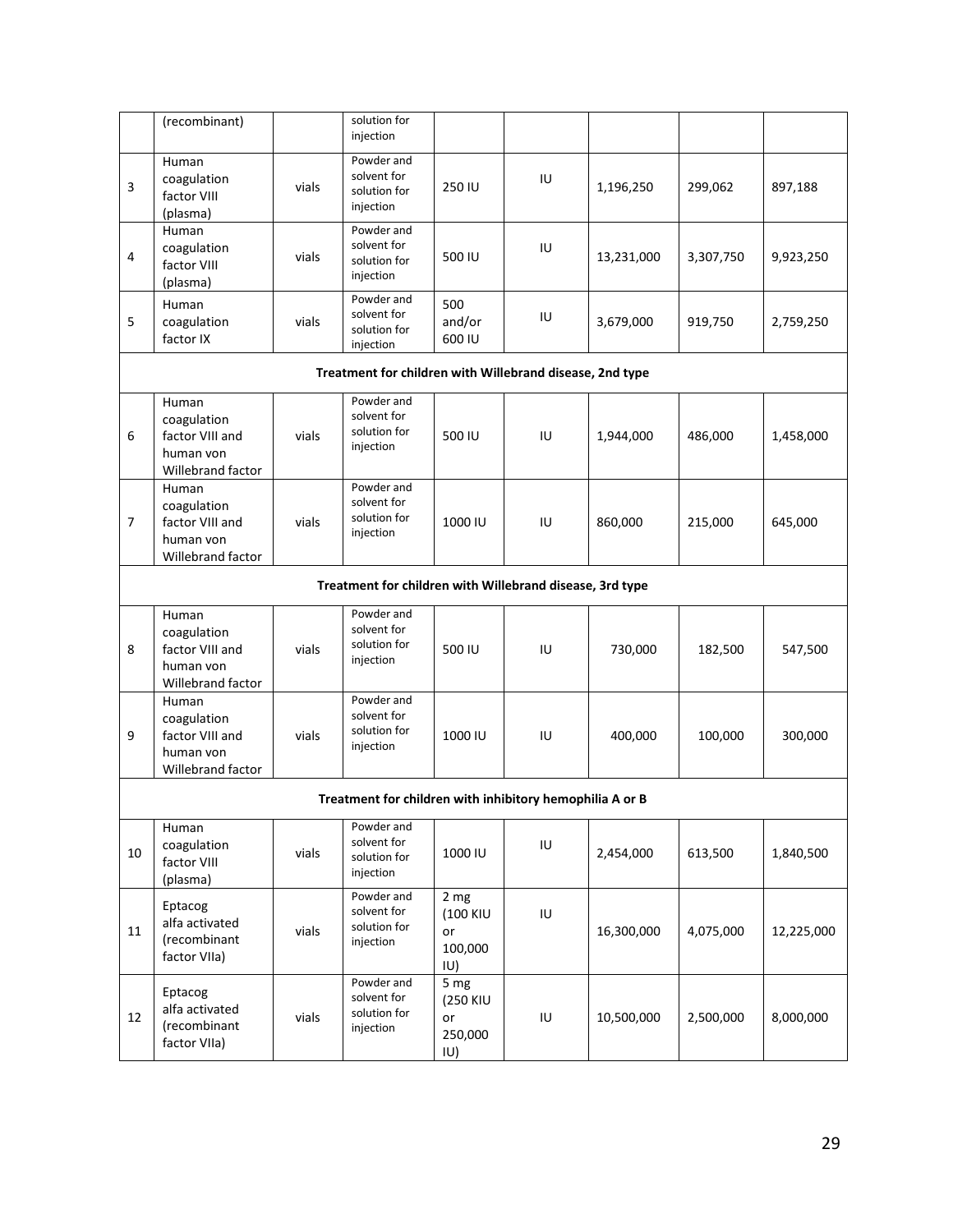| 13 | Anti-inhibitor<br>coagulant<br>complex | vials                        | Powder and<br>solvent for<br>solution for<br>injection | 500 IU                       | IU | 545,000 | 136,250 | 408,750 |
|----|----------------------------------------|------------------------------|--------------------------------------------------------|------------------------------|----|---------|---------|---------|
| 14 | Anti-inhibitor<br>coagulant<br>complex | vials                        | Powder and<br>solvent for<br>solution for<br>injection | 1000 IU                      | IU | 899,000 | 224,750 | 674,250 |
| 15 | Desmopressin                           | ampule,<br>vials,<br>syringe | Injection                                              | $15\mu$ g,<br>1 <sub>m</sub> | ml | 1,180   | 295     | 885     |

25% quantities must be delivered as early as possible, but not later than 25 April 2016. The bids with later delivery date for this quantity will be disqualified.

75% quantities must be delivered not later than 30 June 2016. The bids with later delivery dates will be disqualified.

**NB.** UNDP reserves the right to vary the quantity of the goods by up to a maximum twenty-five per cent (25%) of the total offer, without any change in the unit price or other terms and conditions.

#### **5. DELIVERY TIMEFRAMES**

Early delivery of medicines to Ukraine is critical therefore bidders are encouraged to propose delivery schedule where 25% of the total volumes for each procured medicine can be supplied before 25 April 2016. The bids with later delivery date for this portion, will be disqualified automatically for this specific portion of the lot. Bidders can offer different pricing for 25, 75 and 100 % of the quantities for each lot.

UNDP reserves the right to award the contracts based on 25% and 75% proportions to the same or different bidders.

#### **6. SHELF LIFE**

Products must have a minimum of 75% of the total product shelf life or should have 18 months shelf life remaining at the time of delivery and must bear the dates of manufacture and expiry. Shelf life shall be indicated for all products quoted in the offer submitted. Products must not have been subject to recall by the applicable regulatory authority due to unacceptable quality or an adverse drug reaction; and in every other respect fully comply in all respects with the Technical Specifications and with the conditions laid down in the Contract.

#### **7. PACKAGING, LABELLING, DELIVERY**

The individual packages shall be packed in carton boxes. Each carton shall contain only one product and one batch. Packing must be sufficiently strong to withstand rough handling and exposure to extreme temperatures and air moisture. All temperature restricted commodities shall be shipped with a minimum number of data loggers as specified below.

1. Minimum requirements for dataloggers / for PURCHASE ORDERS (international shipments)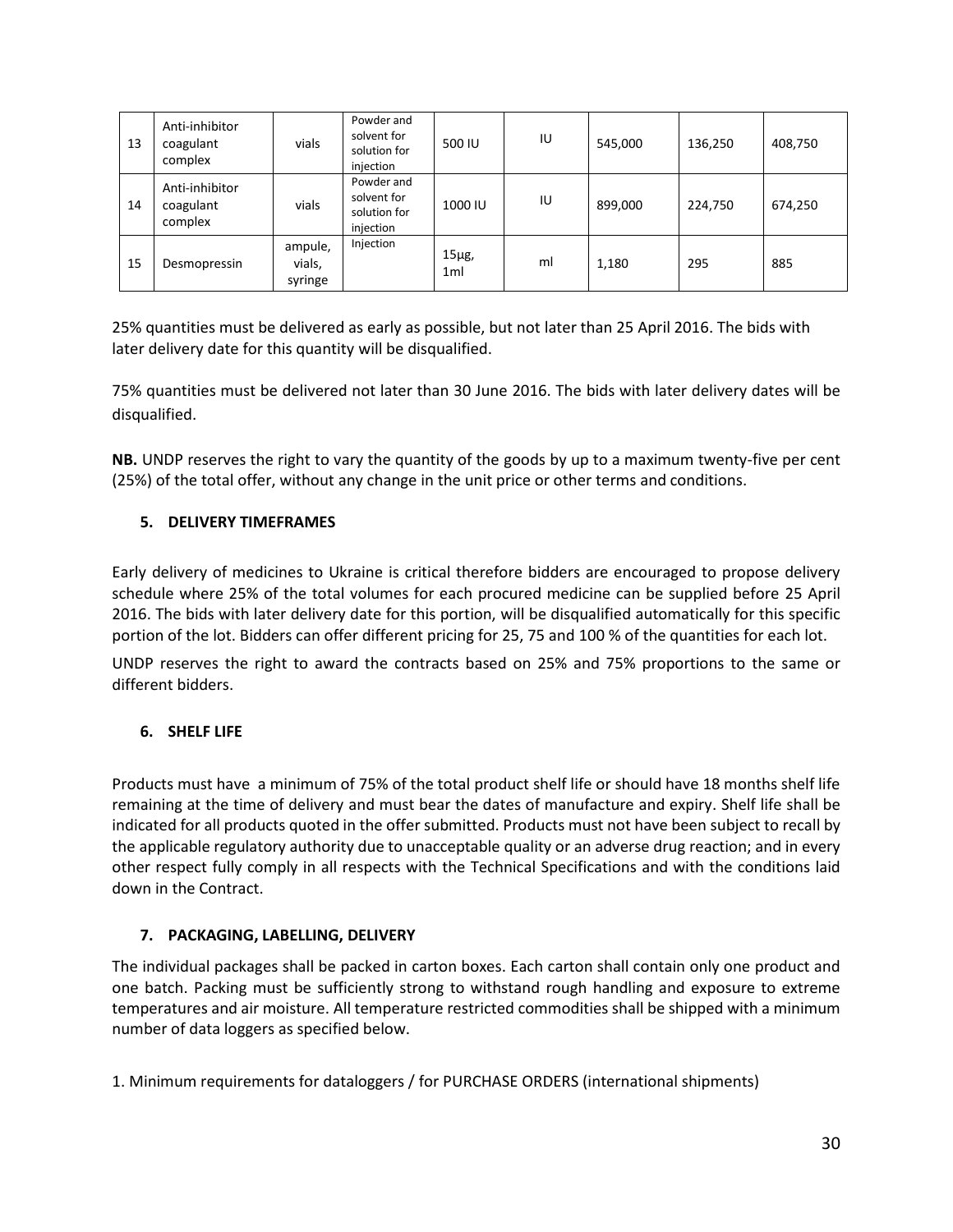Shipments of temperature sensitive health products, most particularly medicines and diagnostic products, should be accompanied by dataloggers.

The number of dataloggers should be 1 if shipment has 5 or less boxes, 2 if shipment has more than 5 boxes. If products are shipped in containers, each container should have 2 dataloggers.

Dataloggers should be activated, set up with adequate alarm levels and placed inside a box with the products. The boxes with dataloggers should be clearly identified with bright color stickers (ideally orange).

The minimum technical requirements for dataloggers are as follows:

- **Measures temperature (from -30° to 70°c, with accuracy +/-0.3°c).**
- Readings to include time and date
- **Single or multiple use**
- Direct USB interface, without need for additional cable
- Automatically creates PDF report when connected to computer.
- Rapid data download to graph
- Alarm levels set up before shipping according to manufacturer's storage requirements
- **EXECU FEAT LCD** featuring up to 1 decimal point readings
- **Alarm indication on LCD screen**
- Sampling rate: at least 1 measure per hour
- **Push button to activate and stop logging.**
- Easy to understand user's guide & instructions
- 2. All cases should be marked with/prominently indicate the following:
- A. Shipping marks;
- B. The generic name of the product;
- C. The dosage form (tablet, ampoule, syrup);
- D. Strength/ concentration of the product;
- E. Number of registration certificate
- F. Date of manufacture and expiry (in clear language not code);
- G. Batch number;
- H. Quantity per case;
- I. Special instructions for storage;
- J. Name of manufacturer;
- K. Carton numbering e.g. carton 1/40;
- L. Any additional cautionary statements.

3. Labelling of primary package at the moment of supply must correspond to the one in the product's state registration record.

4. Primary packaging must preserve quality, safety and stability of the product it contains. The entire package must be duly sealed and protected from spoiling. Each package shall contain instructions for the use of the medicinal product in Ukrainian (preferably) *or the original language.*

5. Pharmaceuticals shall be transported and stored in accordance with the temperature mode specified in the product instruction. All temperature restricted commodities must be shipped with clear marking the corresponding temperature conditions. It is the responsibility of the Bidder to provide complete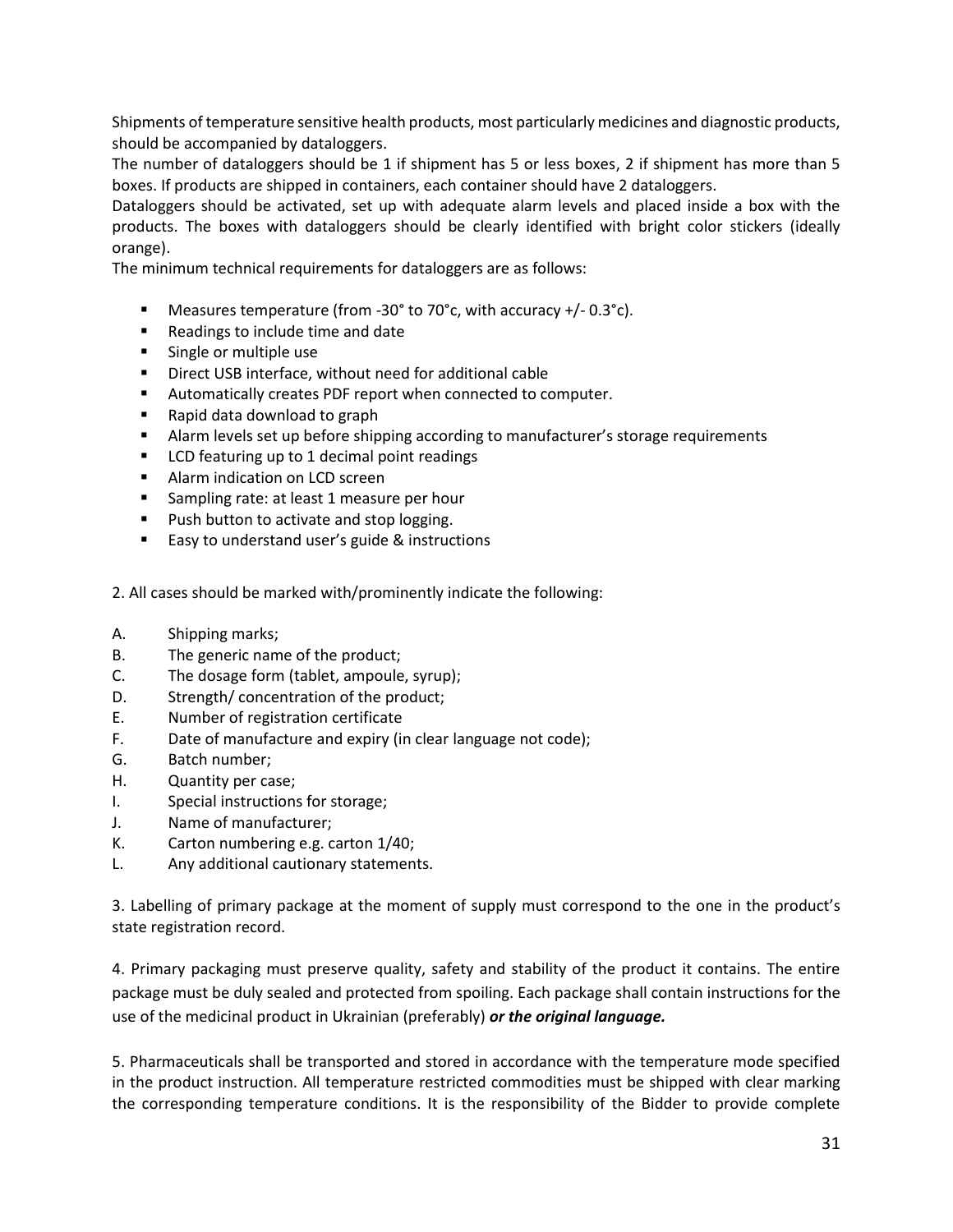packing as required for transportation. Bidders shall explain their capabilities and experience to handle temperature control items where applicable.

6. UNDP reserves the right to have at anytime the items inspected, tested for quality assurance and rejected if found not in compliance with the requested specifications.

#### 7. Pre-shipment inspection

When all the goods from a specific purchase order are ready for shipment with their final packing and marking, a pre-shipment inspection may be carried out by UNDP or its representative for verification of quality, quantity, packing, labeling, marking and sampling.

In cases when pre-shipment inspection is required, the corresponding Purchase Order will indicate this.

For this purpose, the Supplier will have to submit the applicable documentation to UNDP or its representative and allow UNDP or its representative access to all the goods. At least the packing list showing also the batch numbers per product and the full address of inspection should be made available to UNDP or its representative 7 working days before the pre-shipment inspection is requested to be carried out. Inspection/testing by UNDP or its representative in no way relieves the Supplier from the performance of full contractual obligations to UNDP. The cost of the pre-shipment inspection will be borne by UNDP. However, it is the responsibility of the supplier to assure that all facilities, to carry out a proper inspection are made available at their expense, and the goods for one shipment are presented at one location and on the date requested by UNDP or its representative. Furthermore, UNDP or its representative will charge the Supplier for the repeat, supplementary or abortive inspection visits necessitated by the fault of the supplier. UNDP or its representatives may inspect the production premises and the process of the manufacturer to make sure they meet Good Manufacturing Practices (GMP).

In case of the detection of a defective product either in the quality of a product or other defects such as packaging, the Supplier will be requested to replace the complete batch at its own cost within one (1) month. In the event of a dispute by the Supplier, a counter analysis will be carried out by an independent neutral laboratory agreed by both UNDP and the Supplier. If the counter analysis confirms the defect, the cost of such analysis will be borne by the Supplier as well as the replacement and disposal of the defective batch. In the event of the independent analysis confirming the quality of the product, UNDP will meet all costs for such analysis.

8. Stipulations concerning Supplier responsibility for Quality, Packaging and Warranty

- a) UNDP shall have the right to make claims under the above warranty for three months after the Goods have been delivered to the final destination indicated in the Purchase Order. Upon receipt of a written notice from UNDP, the Supplier shall, with all reasonable speed, replace the defective Goods without cost to Purchaser at the final location. The Supplier will be required to remove, at his own risk and cost, the defective Goods once the replacement Goods have been delivered. If the defective Goods are not removed within 30 days, UNDP will dispose on the Supplier's costs.
- b) The Supplier's responsibility for labelling and quantities of goods for every Purchase Order extends to the point at which the goods are inspected by UNDP or its representative and, if required, a Clean Report of Findings (CRF) is issued by UNDP or its representative, upon delivery, for the specific PO. Where discrepancies are found by UNDP or its representative in labelling and/or quantities, these shall be rectified promptly by the Supplier at its own cost.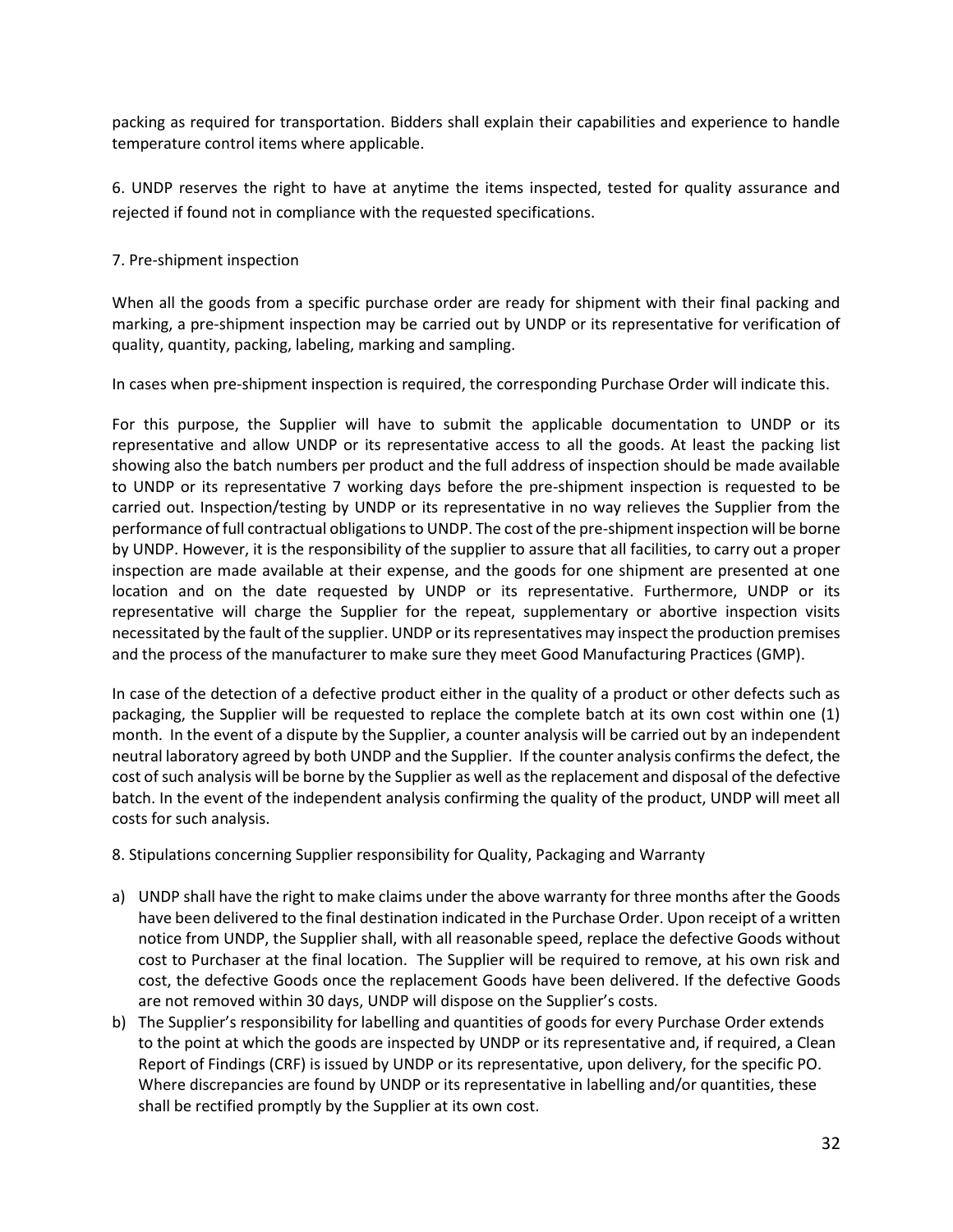c) The Supplier is responsible for the intrinsic quality of the finished dosage form of each product and for the intrinsic quality of the primary packaging of the product, prior to and after the CRF is issued. The Supplier's responsibility will be according to the Incoterms 2010 standards specified in the PO.

9. Stipulations concerning Recalls: In the event any of the Goods are recalled either by the National Regulatory Authority (NRA) of the country of production, the NRA of the recipient country or the Manufacturer, after the CRF related to the PO(s) covering the same Goods is issued, the Supplier shall notify UNDP within fourteen (14) days, providing full details of the reason for the recall and replace affected goods within one (1) month, at its own cost, the items covered by the recall with Goods that fully meet the requirements of the Technical Specifications and original PO(s) against which they were supplied, and arrange for collection or destruction of any defective Goods. If the Supplier fails to fulfill its recall obligation promptly, UNDP will, at the Supplier's expense, carry out the recall.

#### 10. Quality Assurance

Prior to shipment or upon arrival at the destination, some batches of the product may be tested (randomly) to ensure that the products meet Quality Assurance according to agreed contractual standards and requirements. Such tests might include, using an independent laboratory as service provider and or in-house quality checks and any consignment or batch(es) of goods not meeting the above mentioned standards would be rejected.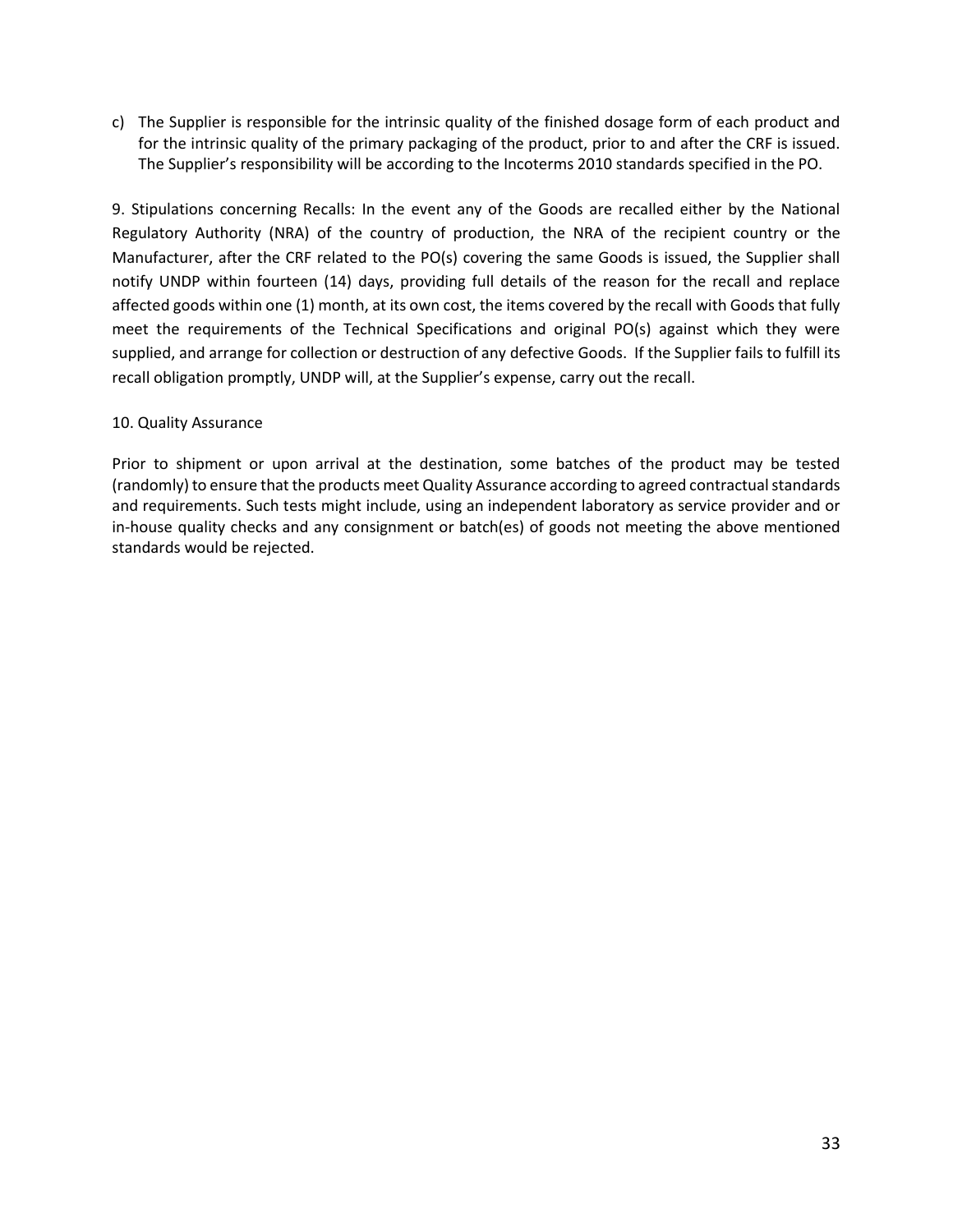#### **Annex 1**

#### **BRIEF SUMMARY**

#### **on the simplified procedure of state registration of medicinal products procured with involvement of the international organizations**

The procedure of state registration (re-registration) of medicinal products was approved by the Cabinet of Ministers of Ukraine Resolution No. 376 of 26.05.2005.

State registration of the medicinal products procured by international organizations is provided by the Ministry of Health of Ukraine pursuant to an application and subject to an opinion of the MoH State Expert Centre (hereinafter referred to as the Centre) drawn up on the basis of results of the expert examination of the registration materials for their authenticity, conducted according to the procedure specified by the MoH of Ukraine.

Information on the procedures for state registration may be found under the below links:

1. Law of Ukraine "On Medicines" <http://zakon2.rada.gov.ua/laws/show/123/96-%D0%B2%D1%80>

2. Decree of the Cabinet of Ministers of Ukraine dated 26.05.2005 № 376 <http://zakon5.rada.gov.ua/laws/show/376-2005-%D0%BF>

3. Decree of MOH of Ukraine dated 03.11.2015 № 721 <http://zakon2.rada.gov.ua/laws/show/z1453-15>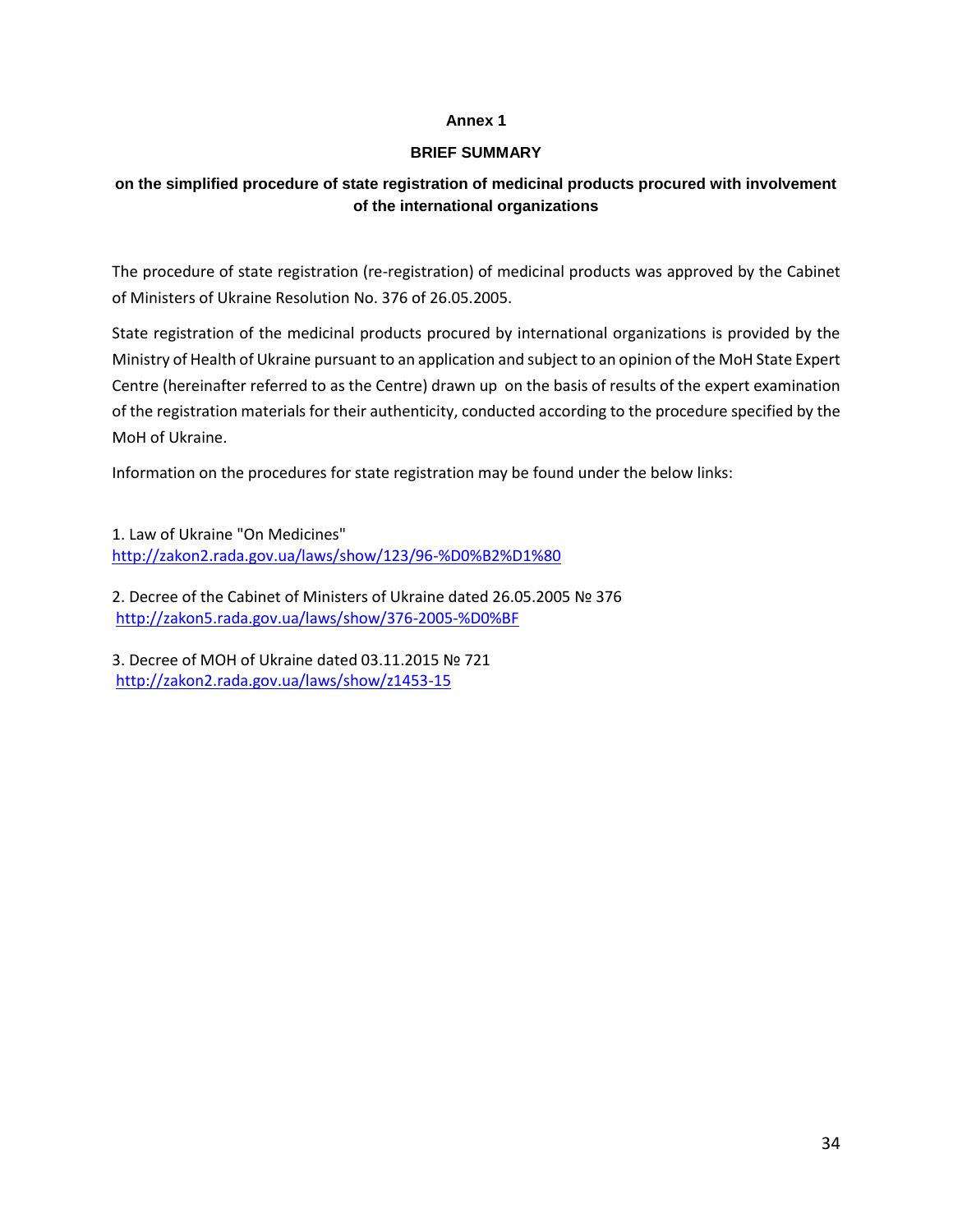### **3b: Delivery requirements**

Further to the Schedule of Requirements in the preceding Table, Bidders are requested to take note of the following additional requirements, conditions, and related services pertaining to the fulfillment of the requirements:

| <b>Delivery Term</b>               | DAP Kyiv                                                                                                                  |                                                                       |  |  |  |
|------------------------------------|---------------------------------------------------------------------------------------------------------------------------|-----------------------------------------------------------------------|--|--|--|
| [INCOTERMS 2010]                   |                                                                                                                           |                                                                       |  |  |  |
| (Pls. link this to price schedule) |                                                                                                                           | The products will be supplied to the Central Warehouse of MoH or      |  |  |  |
|                                    |                                                                                                                           | designated by them entity. Exact location of the warehouse will be    |  |  |  |
|                                    | notified at the time of contracting.                                                                                      |                                                                       |  |  |  |
|                                    |                                                                                                                           | Partial delivery is acceptable. Latest delivery date will be in       |  |  |  |
|                                    |                                                                                                                           | accordance with section 3a. Bidders should provide their forecasts    |  |  |  |
|                                    | regarding the delivery time in the bid.                                                                                   |                                                                       |  |  |  |
| Mode of Transport Preferred        | $\boxtimes$ AIR                                                                                                           | ⊠LAND                                                                 |  |  |  |
|                                    | $\boxtimes$ SEA                                                                                                           | $\Box$ OTHER [pls. specify]                                           |  |  |  |
|                                    |                                                                                                                           |                                                                       |  |  |  |
| <b>UNDP Preferred Freight</b>      |                                                                                                                           | Bidder should describe the capacity of Freight Forwarder              |  |  |  |
| Forwarder, if any                  |                                                                                                                           |                                                                       |  |  |  |
| Distribution of shipping           |                                                                                                                           |                                                                       |  |  |  |
| documents (if using freight        | N/A                                                                                                                       |                                                                       |  |  |  |
| forwarder)<br><b>Delivery Date</b> | As per technical specification                                                                                            |                                                                       |  |  |  |
| Customs, if needed, clearing       | ⊠UNDP                                                                                                                     |                                                                       |  |  |  |
| shall be done by:                  | $\Box$ Supplier                                                                                                           |                                                                       |  |  |  |
|                                    | $\Box$ Freight Forwarder                                                                                                  |                                                                       |  |  |  |
| Ex factory / Pre-shipment          |                                                                                                                           | A pre-shipment inspection may be carried out by UNDP or its           |  |  |  |
| inspection                         |                                                                                                                           | representative for verification of quality, quantity, packing,        |  |  |  |
|                                    |                                                                                                                           | labeling, marking and sampling. In cases when pre-shipment            |  |  |  |
|                                    |                                                                                                                           | inspection is required, the corresponding Purchase Order will         |  |  |  |
|                                    | specify this condition.                                                                                                   |                                                                       |  |  |  |
| Inspection upon delivery           |                                                                                                                           | MoH/UNDP will conduction inspection upon delivery. Quality            |  |  |  |
|                                    |                                                                                                                           | Control may be required upon discretion of UNDP/MoH. Payment          |  |  |  |
|                                    |                                                                                                                           | of invoices will then subject to testing satisfactory results.        |  |  |  |
|                                    |                                                                                                                           | Within 30 calendar days after delivery subject to written             |  |  |  |
| <b>Payment Terms</b>               | acceptance of goods delivery duly signed and stamped by<br>UNDP/MoH and provision of original invoice. In case testing is |                                                                       |  |  |  |
|                                    |                                                                                                                           | required, satisfactory testing results is a prerequisite for payment  |  |  |  |
|                                    | release. Progress payments could be provided in case of partial                                                           |                                                                       |  |  |  |
|                                    | delivery.                                                                                                                 |                                                                       |  |  |  |
|                                    |                                                                                                                           |                                                                       |  |  |  |
| Conditions for Release of          |                                                                                                                           | $\boxtimes$ Written Acceptance of Goods based on full compliance with |  |  |  |
| Payment                            | requirements                                                                                                              |                                                                       |  |  |  |
|                                    |                                                                                                                           |                                                                       |  |  |  |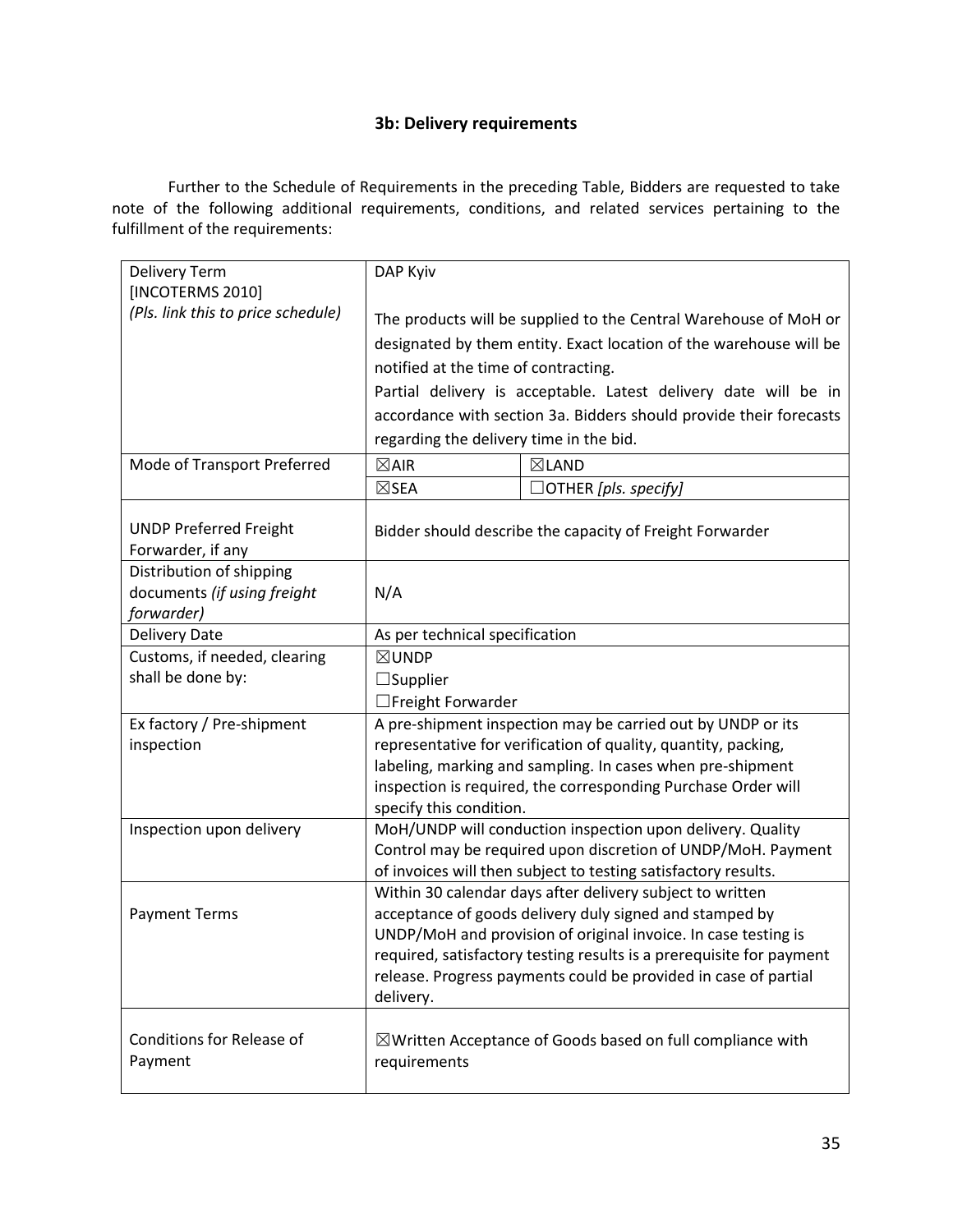| After-sale services required   | In case any product defects, such as damaged or expired products,   |
|--------------------------------|---------------------------------------------------------------------|
|                                | are discovered upon the fact of supply, the Contractor is to either |
|                                | replace the product or reimburse the losses.                        |
| All documentations, including  | $\boxtimes$ English                                                 |
| catalogs, instructions and     | $\Box$ French                                                       |
| operating manuals, shall be in | $\Box$ Spanish                                                      |
| this language                  | ⊠Others Ukrainian/Russian                                           |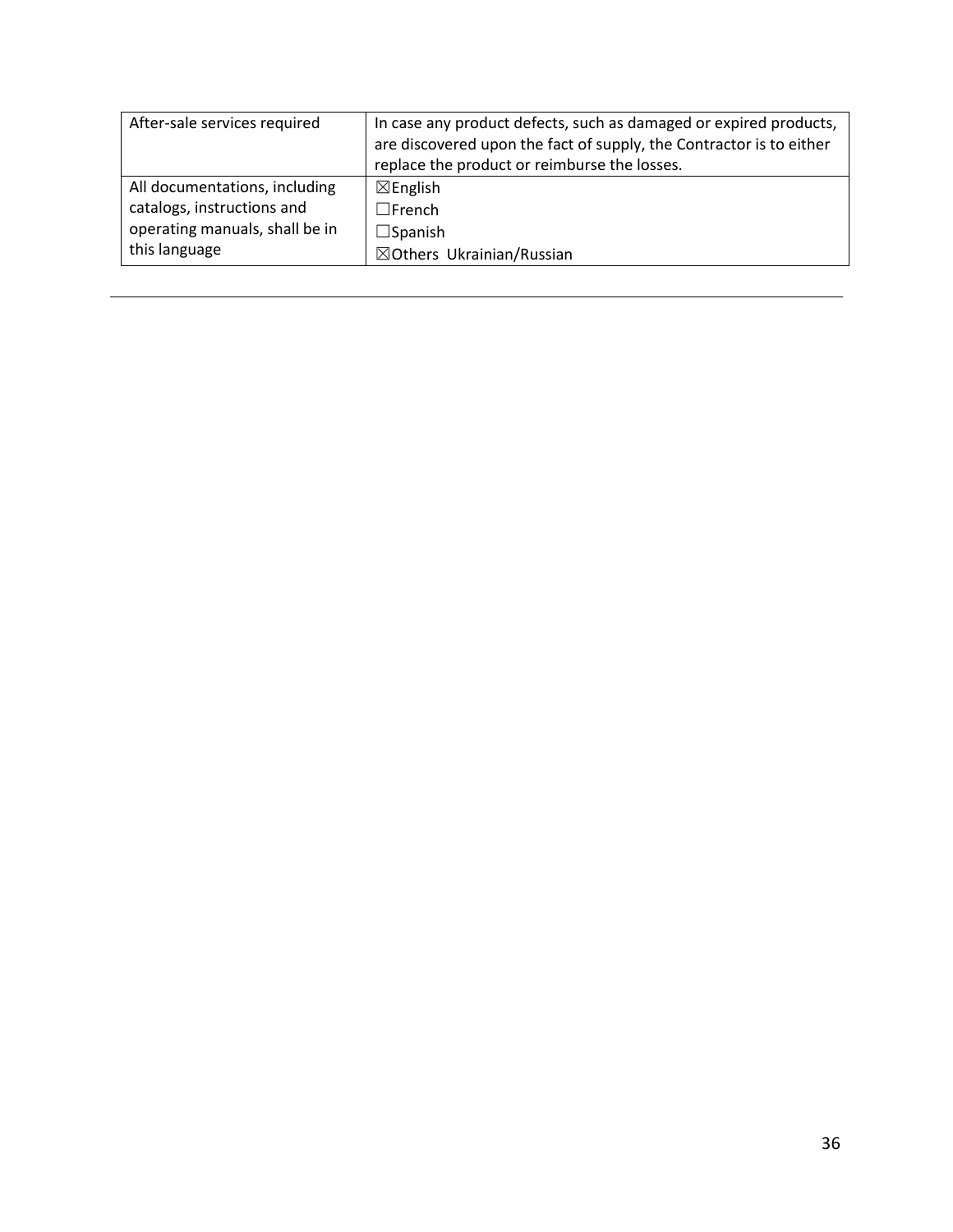**Annex 2.**

#### **Commitment letter**

## *(This should be written in the Letterhead of the Bidder. Except for indicated fields, no changes may be made in this template.)*

Insert: Location Insert: Date

To: [*insert: Name and Address of UNDP focal point]*

Dear Sir/Madam:

We, the undersigned, hereby offer to supply the goods required for [*insert: title of goods and services required as per ITB*] in accordance with your Invitation to Bid dated **.**

We hereby commit to register the below listed products with Ukranian registration authorities as the current legislation requires.

| Products: |
|-----------|
|           |
|           |
| .         |

We fully understand and recognize that UNDP is not bound to accept this Bid, that we shall bear all costs associated with its preparation and submission, registration fees and that UNDP will in no case be responsible or liable for those costs, regardless of the conduct or outcome of the evaluation.

| We remain,<br>Yours sincerely,               |  |
|----------------------------------------------|--|
| Authorized Signature [In full and initials]: |  |
|                                              |  |
| Name of Firm:                                |  |
| <b>Contact Details:</b>                      |  |

*[please mark this letter with your corporate seal, if available]*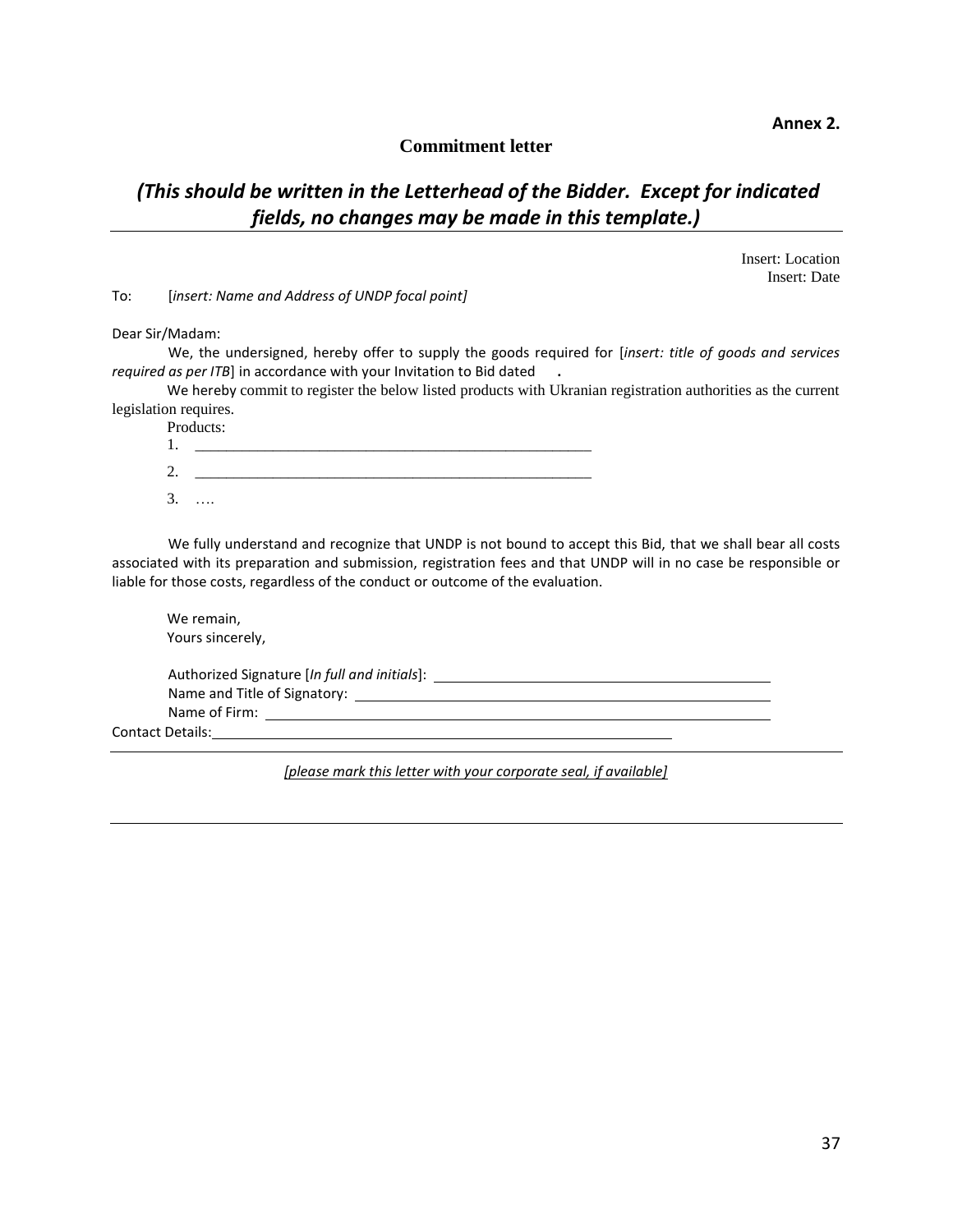**Additional relevant information on VAT for bidders. This information is provided for references only and UNDP should not be hold accountable for any details. Bidders are encouraged to check the details with relevant authorities directly.** 

#### **Exemption of Operations on Supply of Goods from VAT**

Operations on supply (transfer) of pharmaceuticals and medical products shall be temporarily, until March 31, 2019, exempt from VAT, if importation and/or supply is done under contracts with specialized procurement organizations listed in the Law of Ukraine 'On Public Procurement', concluded with the objective of implementing agreements between the central executive body of Ukraine in charge of developing and implementing the national health policy and a relevant specialized procurement organization within the framework of budget programmes for implementation of public health action plans and/or comprehensive programme activities in the health sector.

#### *I. On confirmation of grounds for exemption of operations from VAT by importers*

In order to confirm the grounds for exemption of operations from VAT, the importers shall submit to a revenues and duties authority a certificate confirming that goods are imported under agreements (contracts) between MoH and the specialized organization, issued by MoH.

With the objective of receiving such certificate, the importers shall submit to MoH within no more than 10 working days from the day of importing a product the following documents in hard and electronic copies:

- 1. Application for a certificate confirming that goods are imported under agreements (contracts) between MoH and the specialized organization;
- 2. A copy of a foreign economic agreement (contract) certified in accordance with a defined procedure, under which it is planned to import goods;
- 3. A letter of commitment to import such goods solely for the supply at the customs area of Ukraine within the framework of an agreement (contract) between MoH and the specialized organization;
- 4. Certified copies of quality certificates (certificates of analysis, test reports, etc.) issued by the producer for the series of pharmaceuticals to be imported.

Within five working days from receiving the documents, MoH shall issue for the importer a relevant certificate or send a written refusal notice indicating the reasons for refusal.

The certificate shall be made in three copies, signed by an authorized representative of MoH and sealed with an official stamp. Two copies of the certificate shall be given to the importer: one of them shall be submitted to the revenues and duties authority during customs clearance of goods, while the other one shall stay with the importer. The third copy of the certificate shall be kept at MoH.

In case of changes in the data of the certificate, the importer shall address MoH with an application to issue a new certificate. The former certificate is to be cancelled and MoH shall immediately inform revenues and duties authorities hereof.

#### *II. On confirmation of grounds for exemption of operations on supply of goods at the customs area of Ukraine from VAT by suppliers*

In order to confirm exemption of operations on supply of goods at the customs area of Ukraine from VAT, carried out under the agreement (contract), within no more than five working days following the last calendar day of the reporting (tax) period, when such operations took place, the supplier of goods shall submit to MoH the following: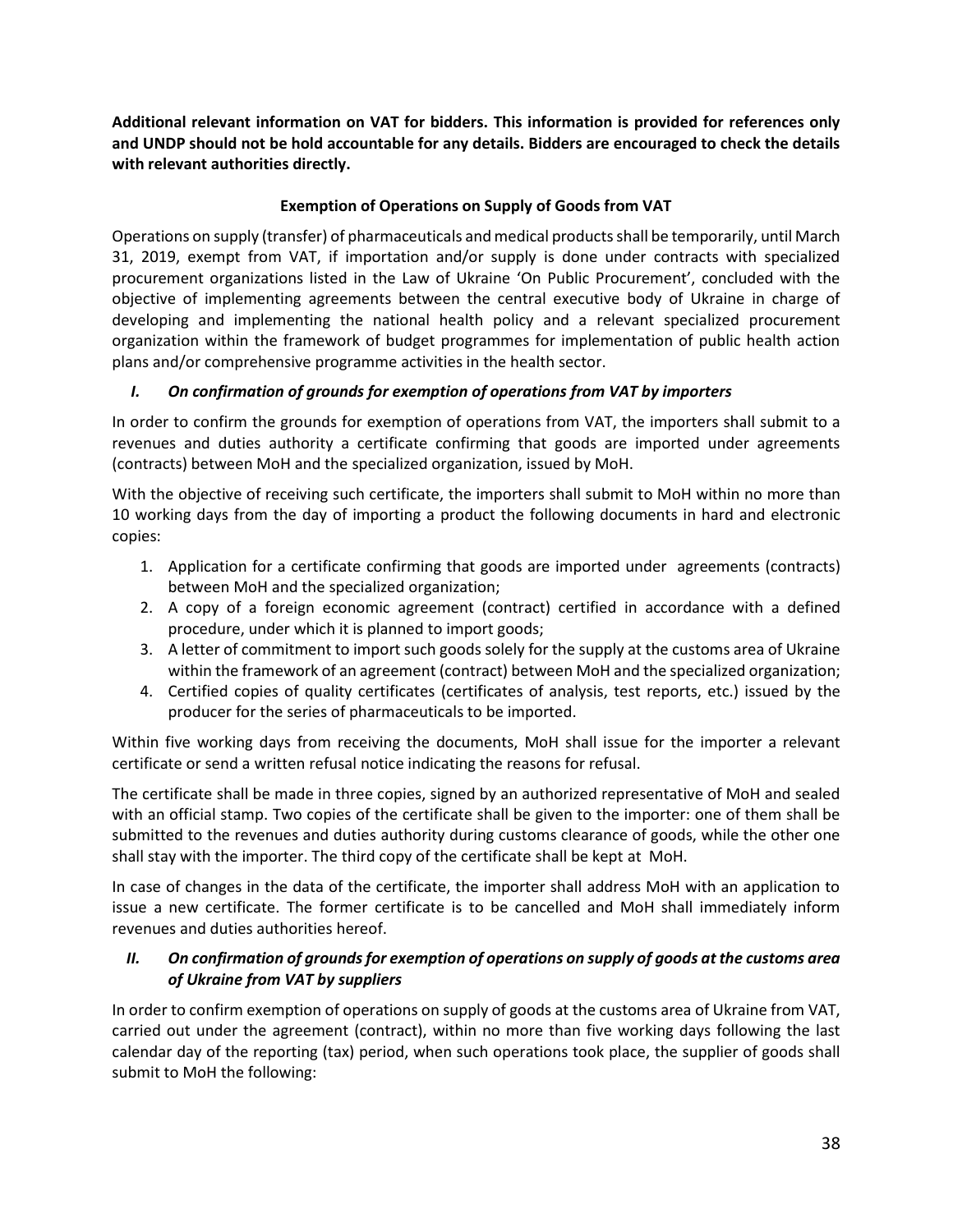- 1. Application for a certificate confirming that the goods are paid under agreements (contracts) between MoH and the specialized organization;
- 2. Copies certified in accordance with the legislation:
	- a contract between the supplier and specialized organization;
	- $\blacksquare$  a certificate about inclusion of the supplier of goods into EDRPOU<sup>3</sup> (for a permanent representation office);
	- tax invoices issued by the supplier of goods during the reporting (tax) period under agreements (contracts) between MoH and the specialized organization without VAT;
- 3. Copy of the extract from the Register of VAT Payers.

Within five working days from receiving the documents, MoH shall issue for the importer a relevant certificate or send a written refusal notice indicating the reasons for refusal.

The certificate shall be made in three copies, signed by an authorized representative of MoH and sealed with an official stamp. Two copies of the certificate shall be given to the importer: one of them shall be submitted to the revenues and duties authority during customs clearance of goods, while the other one shall stay with the importer. The third copy of the certificate shall be kept at MoH.

The supplier of goods shall submit a confirmation certificate to the revenues and duties authority, where it is registered as a tax payer, within no more than 10 working days after the deadline for submission of VAT declaration for a relevant reporting (tax) period.

<sup>&</sup>lt;sup>3</sup> EDRPOU stands for a Unified State Register of Enterprises and Organizations of Ukraine.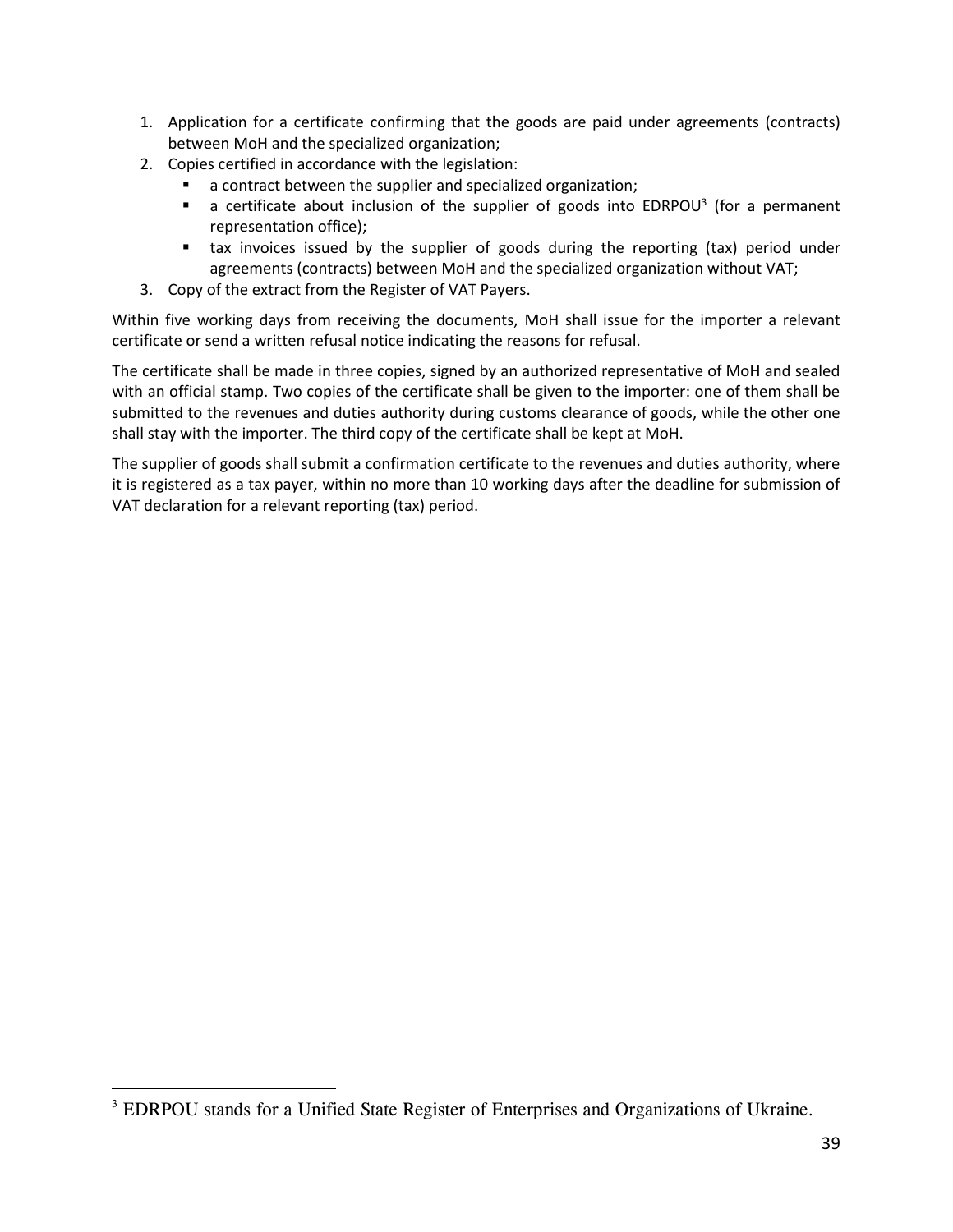# **Section 4: Bid Submission Form<sup>4</sup>**

# *(This should be written in the Letterhead of the Bidder. Except for indicated fields, no changes may be made in this template.)*

Insert: Location Insert: Date

To: [*insert: Name and Address of UNDP focal point]*

Dear Sir/Madam:

We, the undersigned, hereby offer to supply the goods and related services required for [*insert: title of goods and services required as per ITB*]in accordance with your Invitation to Bid dated **.**We are hereby submitting our Bid, which includes the Technical Bid and Price Schedule.

We hereby declare that :

- a) All the information and statements made in this Bid are true and we accept that any misrepresentation contained in it may lead to our disqualification;
- b) We are currently not on the removed or suspended vendor list of the UN or other such lists of other UN agencies, nor are we associated with, any company or individual appearing on the 1267/1989 list of the UN Security Council;
- c) We have no outstanding bankruptcy or pending litigation or any legal action that could impair our operation as a going concern; and
- d) We do not employ, nor anticipate employing, any person who is or was recently employed by the UN or UNDP.

We confirm that we have read, understood and hereby fully accept the Schedule of Requirements and Technical Specifications describing the duties and responsibilities required of us in this ITB, and the General Terms and Conditions of UNDP's Standard Contract for this ITB.

We agree to abide by this Bid for **120 days***.* 

We undertake, if our Bid is accepted, to initiate the supply of goods and provision of related services not later than the date indicated in the Data Sheet.

We fully understand and recognize that UNDP is not bound to accept this Bid, that we shall bear all costs associated with its preparation and submission, and that UNDP will in no case be responsible or liable for those costs, regardless of the conduct or outcome of the evaluation.

We remain, Yours sincerely,

| Authorized Signature [In full and initials]:                           |  |
|------------------------------------------------------------------------|--|
| Name and Title of Signatory: Name of Signatory and Title of Signatory: |  |
| Name of Firm:                                                          |  |
| <b>Contact Details:</b>                                                |  |
|                                                                        |  |

<sup>4</sup>*No deletion or modification may be made in this form. Any such deletion or modification may lead to the rejection of the Bid.*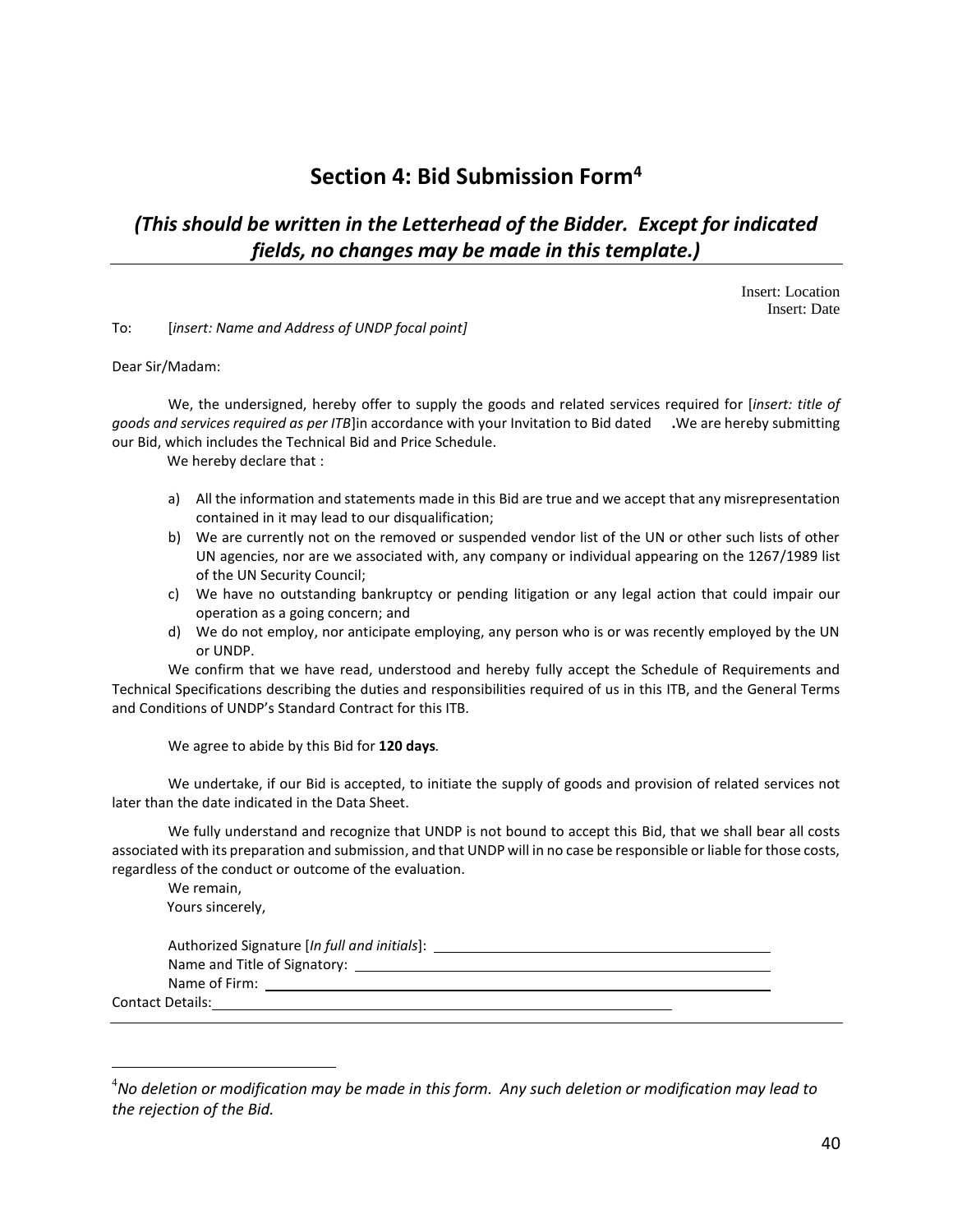# **Section 5: Documents Establishing the Eligibility and Qualifications of the Bidder**

# Bidder Information Form<sup>5</sup>

Date: *[insert date (as day, month and year]of Bid Submission*] ITB No.: *[insert number of bidding process]*

Page \_\_\_\_\_\_\_\_of \_\_\_\_\_\_\_\_ pages

| 1. Bidder's Legal Name [insert Bidder's legal name]                                                                                                                                                                                                                |                                 |                                       |  |  |  |  |  |  |  |  |  |
|--------------------------------------------------------------------------------------------------------------------------------------------------------------------------------------------------------------------------------------------------------------------|---------------------------------|---------------------------------------|--|--|--|--|--|--|--|--|--|
| 2. In case of Joint Venture (JV), legal name of each party: [insert legal name of each party in JV]                                                                                                                                                                |                                 |                                       |  |  |  |  |  |  |  |  |  |
| 3. Actual or intended Country/ies of Registration/Operation: [insert actual or intended Country of Registration]                                                                                                                                                   |                                 |                                       |  |  |  |  |  |  |  |  |  |
| 4. Year of Registration in its Location: <i>[insert Bidder's year of registration]</i>                                                                                                                                                                             |                                 |                                       |  |  |  |  |  |  |  |  |  |
| 5. Countries of Operation                                                                                                                                                                                                                                          | 6. No. of staff in each Country | 7. Years of Operation in each Country |  |  |  |  |  |  |  |  |  |
| 8. Legal Address/es in Country/ies of Registration/Operation: [insert Bidder's legal address in country of<br>registration]                                                                                                                                        |                                 |                                       |  |  |  |  |  |  |  |  |  |
| 9. Value and Description of Top three (3) Biggest Contract for the past five (5) years                                                                                                                                                                             |                                 |                                       |  |  |  |  |  |  |  |  |  |
| 10. Latest Credit Rating (Score and Source, if any)                                                                                                                                                                                                                |                                 |                                       |  |  |  |  |  |  |  |  |  |
| 11. Brief description of litigation history (disputes, arbitration, claims, etc.), indicating current status and<br>outcomes, if already resolved.                                                                                                                 |                                 |                                       |  |  |  |  |  |  |  |  |  |
| 12. Bidder's Authorized Representative Information                                                                                                                                                                                                                 |                                 |                                       |  |  |  |  |  |  |  |  |  |
| Name: [insert Authorized Representative's name]<br>Address: [insert Authorized Representative's Address]<br>Telephone/Fax numbers: [insert Authorized Representative's telephone/fax numbers]<br>Email Address: [insert Authorized Representative's email address] |                                 |                                       |  |  |  |  |  |  |  |  |  |
| 13. Are you in the UNPD List 1267.1989 or UN Ineligibility List ? $\Box$ YES or $\Box$ NO                                                                                                                                                                          |                                 |                                       |  |  |  |  |  |  |  |  |  |

<sup>5</sup> *The Bidder shall fill in this Form in accordance with the instructions. Apart from providing additional information, no alterations to its format shall be permitted and no substitutions shall be accepted.*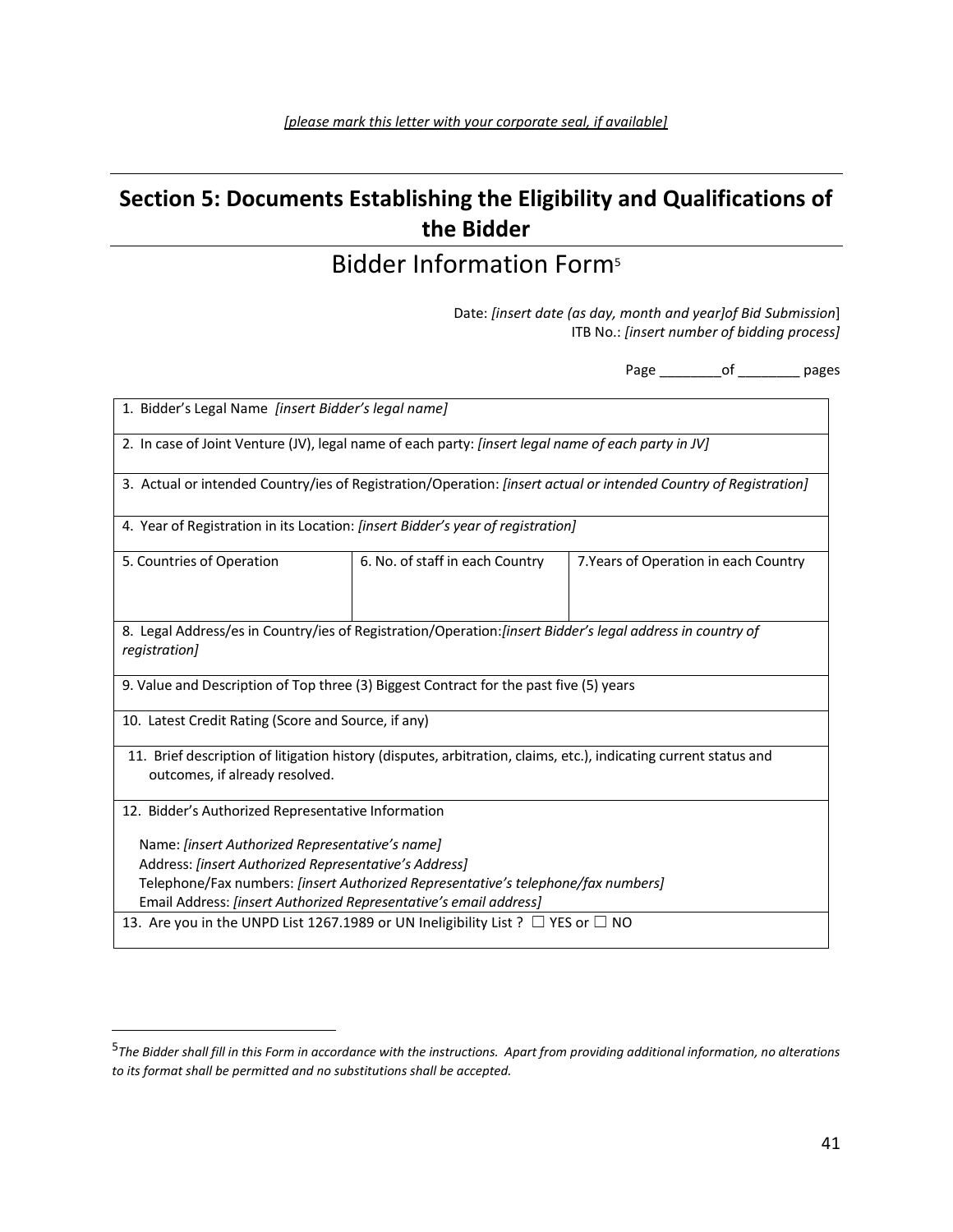14. Attached are copies of original documents of:

 $\overline{a}$ 

☐All eligibility document requirements listed in the Data Sheet

 $\Box$ If Joint Venture/Consortium – copy of the Memorandum of Understanding/Agreement or Letter of Intent to form a JV/Consortium, or Registration of JV/Consortium, if registered  $\Box$ If case of Government corporation or Government-owned/controlled entity, documents establishing legal and financial autonomy and compliance with commercial law.

# Joint Venture Partner Information Form (if Registered)<sup>6</sup>

Date: *[insert date (as day, month and year) of Bid Submission*] ITB No.: *[insert number of bidding process]*

Page of pages

| 1.<br>Bidder's Legal Name: [insert Bidder's legal name]                               |                                                                                                                  |                                          |  |  |  |  |  |  |  |  |
|---------------------------------------------------------------------------------------|------------------------------------------------------------------------------------------------------------------|------------------------------------------|--|--|--|--|--|--|--|--|
| JV's Party legal name: [insert JV's Party legal name]<br>2.                           |                                                                                                                  |                                          |  |  |  |  |  |  |  |  |
| 3.<br>JV's Party Country of Registration: [insert JV's Party country of registration] |                                                                                                                  |                                          |  |  |  |  |  |  |  |  |
| 4. Year of Registration: <i>[insert Party's year of registration]</i>                 |                                                                                                                  |                                          |  |  |  |  |  |  |  |  |
| 5. Countries of Operation                                                             | 6. No. of staff in each Country                                                                                  | 7. Years of Operation in each<br>Country |  |  |  |  |  |  |  |  |
| registration]                                                                         | 8. Legal Address/es in Country/ies of Registration/Operation: <i>[insert Party's legal address in country of</i> |                                          |  |  |  |  |  |  |  |  |
|                                                                                       | 9. Value and Description of Top three (3) Biggest Contract for the past five (5) years                           |                                          |  |  |  |  |  |  |  |  |
| 10. Latest Credit Rating (if any) : Click here to enter text.                         |                                                                                                                  |                                          |  |  |  |  |  |  |  |  |
| 1.<br>outcomes, if already resolved. Click here to enter text.                        | Brief description of litigation history (disputes, arbitration, claims, etc.), indicating current status and     |                                          |  |  |  |  |  |  |  |  |

<sup>6</sup>*The Bidder shall fill in this Form in accordance with the instructions. Apart from providing additional information, no alterations to its format shall be permitted and no substitutions shall be accepted.*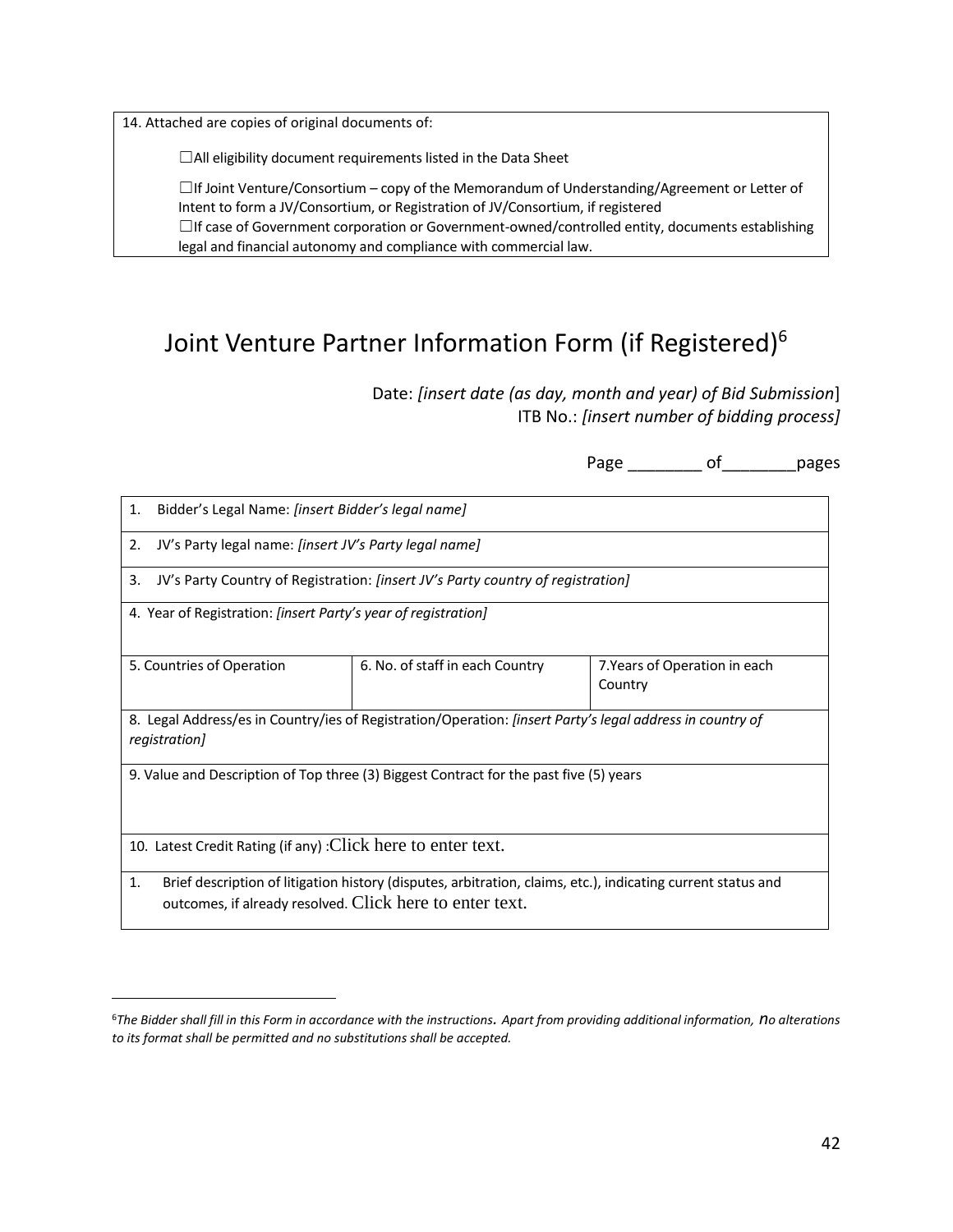13. JV's Party Authorized Representative Information

Name: *[insert name of JV's Party authorized representative]* Address: *[insert address of JV's Party authorized representative]* Telephone/Fax numbers: *[insert telephone/fax numbers of JV's Party authorized representative]* Email Address: *[insert email address of JV's Party authorized representative]*

14. Attached are copies of original documents of:*[check the box(es) of the attached original documents]*

☐All eligibility document requirements listed in the Data Sheet

☐Articles of Incorporation or Registration of firm named in 2.

☐In case of government owned entity, documents establishing legal and financial autonomy and compliance with commercial law.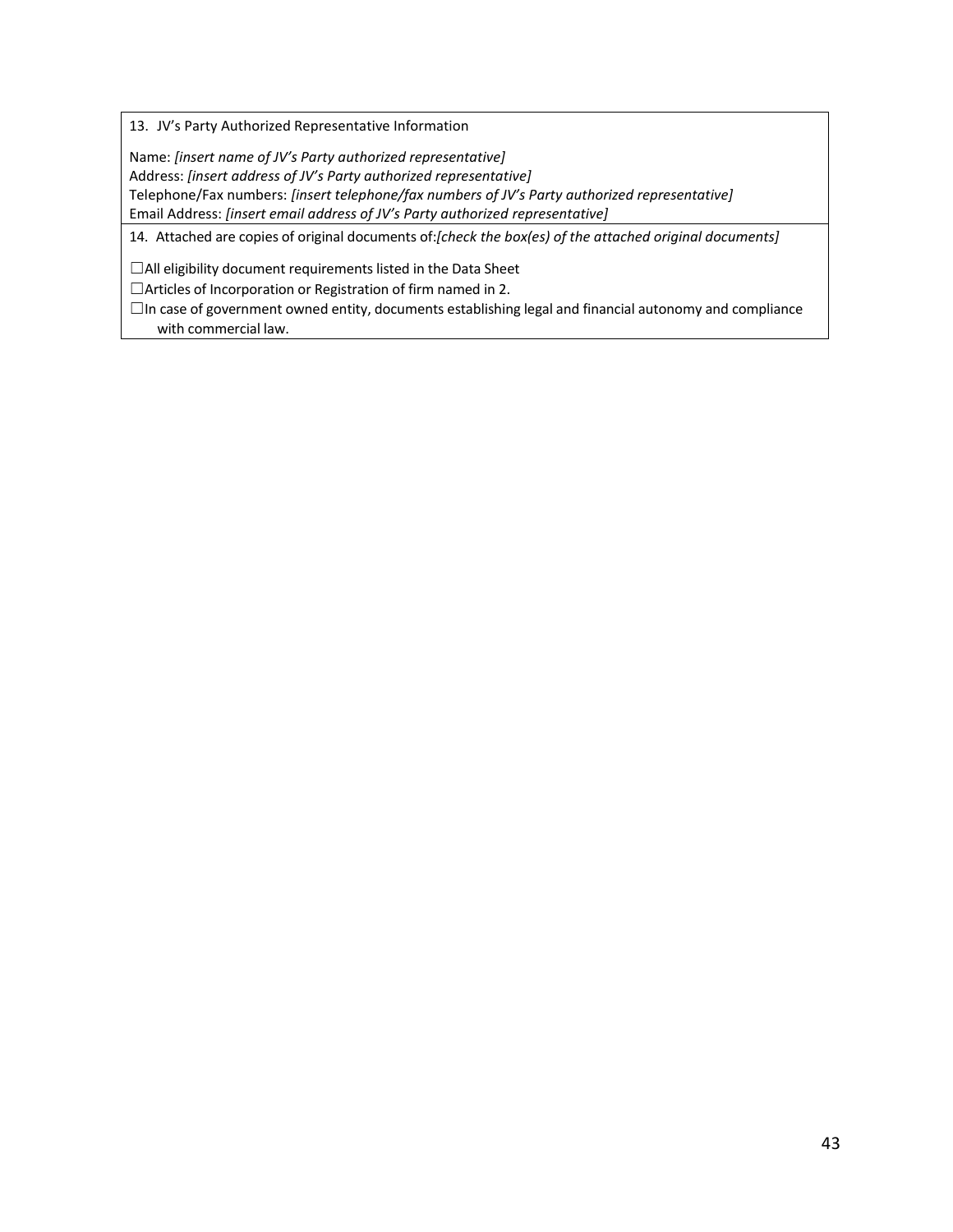# **Section 6: Technical Bid Form<sup>7</sup>**

#### *ITB-UKR-2015-122*

*Procurement of medicines for children with hemophilia A and B or Willebrand disease*

| Name of Bidding Organization / Firm: |  |
|--------------------------------------|--|
| <b>Country of Registration:</b>      |  |
| Name of Contact Person for this Bid: |  |
| <b>Address:</b>                      |  |
| Phone / Fax:                         |  |
| Email:                               |  |

#### **SECTION 1: EXPERTISE OF FIRM/ ORGANISATION**

*This section should fully explain the Bidder's resources in terms of personnel and facilities necessary for the performance of this requirement.*

1.1 Brief Description of Bidder as an Entity: Provide a brief description of the organization / firm submitting the Bid, its legal mandates/authorized business activities, the year and country of incorporation, and approximate annual budget, etc. Include reference to reputation, or any history of litigation and arbitration in which the organisation / firm has been involved that could adversely affect or impact the delivery of goods and/or performance of related services, indicating the status/result of such litigation/arbitration.

1.2. Financial Capacity:Based on the latest Audited Financial Statement (Income Statement and Balance Sheet) describe the financial capacity (liquidity, stand-by credit lines, etc.) of the bidder to engage into the contract. Include any indication of credit rating, industry rating, etc.

1.3. Track Record and Experiences: Provide the following information regarding corporate experience within at least the last five (5) years which are related or relevant to those required for this Contract.

| Name of<br>project | <b>Client</b> | <b>Contract</b><br>Value | Period of<br>activity | <b>Types of</b><br>activities<br>undertaken | <b>Status or Date</b><br>Completed | <b>References</b><br><b>Contact Details</b><br>(Name, Phone,<br>Email) |
|--------------------|---------------|--------------------------|-----------------------|---------------------------------------------|------------------------------------|------------------------------------------------------------------------|
|                    |               |                          |                       |                                             |                                    |                                                                        |
|                    |               |                          |                       |                                             |                                    |                                                                        |
|                    |               |                          |                       |                                             |                                    |                                                                        |
|                    |               |                          |                       |                                             |                                    |                                                                        |
|                    |               |                          |                       |                                             |                                    |                                                                        |
|                    |               |                          |                       |                                             |                                    |                                                                        |

#### **SECTION 2 - SCOPE OF SUPPLY, TECHNICAL SPECIFICATIONS, AND RELATED SERVICES**

<sup>7</sup> *Technical Bids not submitted in this format may be rejected.*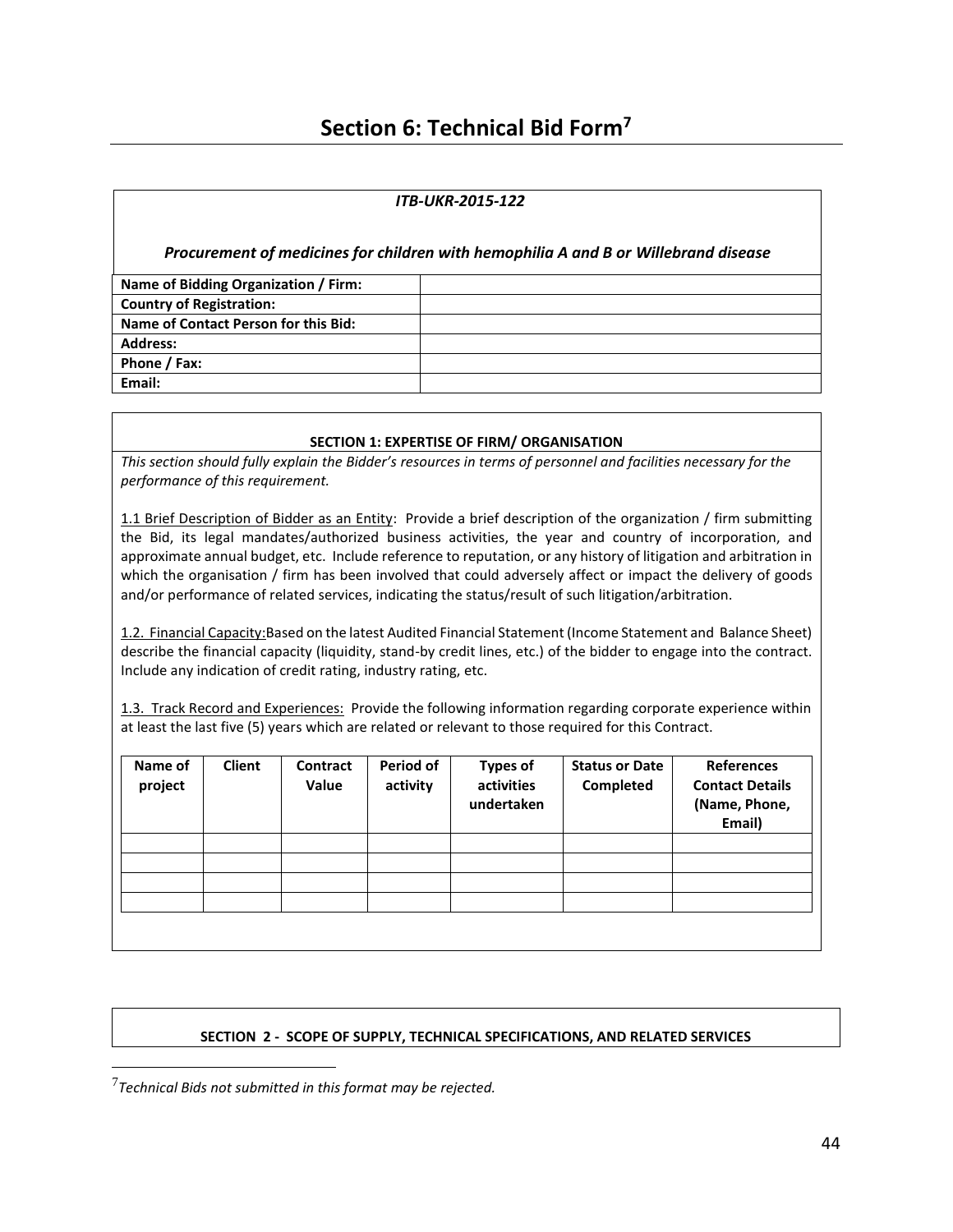*This section should demonstrate the Bidder's responsiveness to the specification by identifying the specific components proposed, addressing the requirements, as specified, point by point; providing a detailed description of the essential performance characteristics proposed; and demonstrating how the proposed bid meets or exceeds the specifications.*

2.1. Scope of Supply: Please provide a detailed description of the goods to be supplied, indicating clearly how they comply with the technical specifications required by the ITB **(please see below)**; describe how the organisation/firm will supply the goods and any related services, keeping in mind the appropriateness to local conditions and project environment. 2.1.1 Please describe the Freight Forwarder details and Arrangements.

2.1.2 Please provide the detailed Implementation Schedule. **Delivery lead time is a factor of a crucial importance in this project. Please make all possible efforts to propose supply of all requested quantities within shortest timeframe possible. In case partial delivery is proposed, please provide suggested time schedule.** 

*A supporting document with full details may be annexed to this section.*

2.2. Technical Quality Assurance Mechanisms: The bid shall also include details of the Bidder's internal technical and quality assurance review mechanisms, all the appropriate quality certificates, export licenses and other documents attesting to the superiority of the quality of the goods and technologies to be supplied.

2.8 Statement of Full Disclosure: This is intended to disclose any potential conflict in accordance with the definition of "conflict" under Section 4 of this document, if any. 2.9 Other: Any other comments or information regarding the bid and its implementation.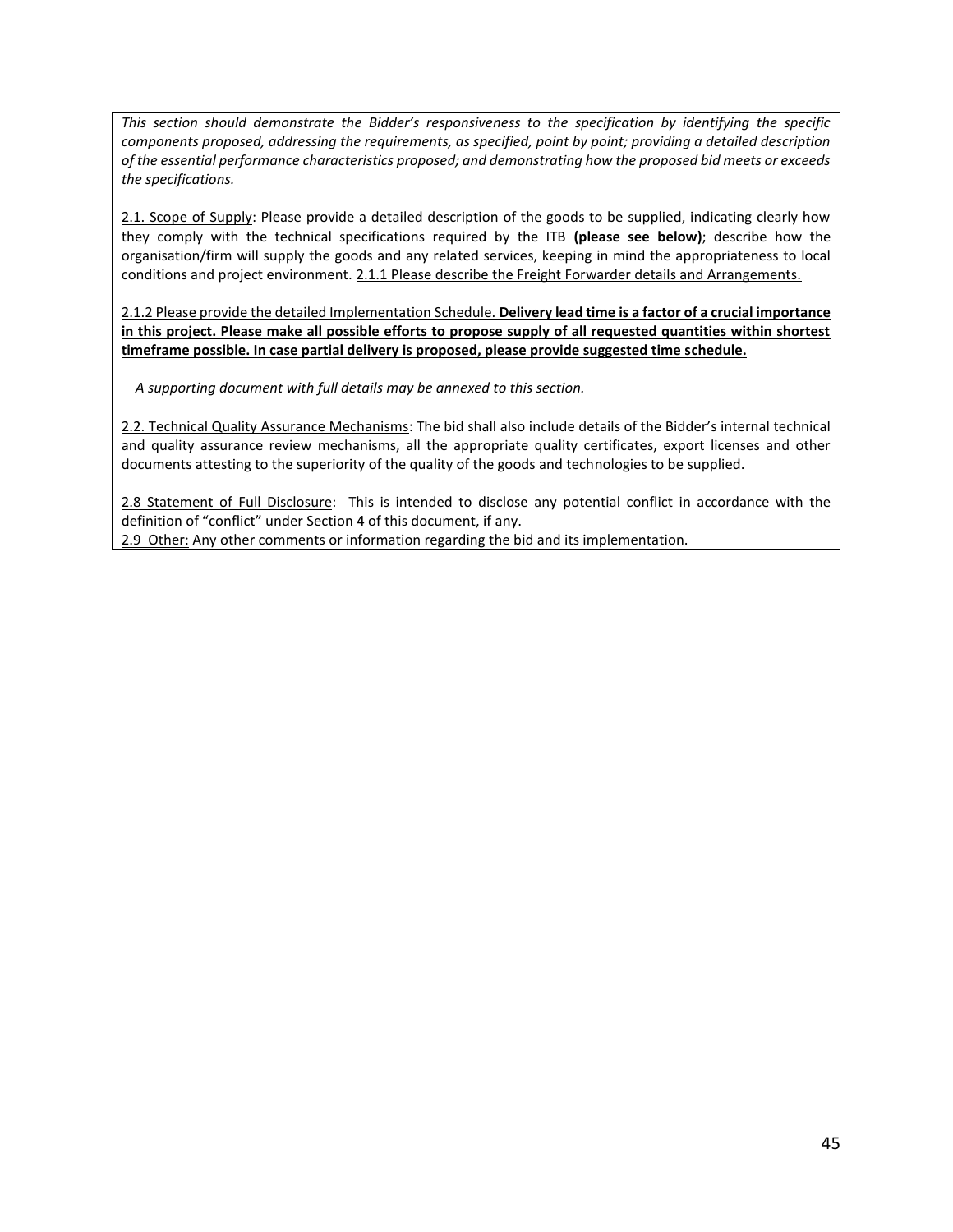| Item No.       | Product<br>description                                                       | Pharmac<br>eutical<br>Presenta<br>tion | Dosage Form                                            | Dosage<br>Strength      | Unit of<br>measure | <b>Total</b><br>Quantity<br>Required<br>100% | Supplier data<br>Compliance<br>with technical<br>specification<br>(Y/N), indicate<br>manufacturer<br>name and<br>country of<br>origin | Shelf<br>life | Expected<br>delivery date<br>(If delivered in<br>one<br>consignment) | Partial<br>Quantity<br>$-25%$ of<br>total | Available<br>at stock<br>(Y/N)<br>Expected<br>delivery<br>date | Partial<br>$Quantity -$<br>75% of<br>total | Expected<br>delivery<br>date |
|----------------|------------------------------------------------------------------------------|----------------------------------------|--------------------------------------------------------|-------------------------|--------------------|----------------------------------------------|---------------------------------------------------------------------------------------------------------------------------------------|---------------|----------------------------------------------------------------------|-------------------------------------------|----------------------------------------------------------------|--------------------------------------------|------------------------------|
|                |                                                                              |                                        |                                                        |                         |                    |                                              | Treatment for children with hemophilia A and B                                                                                        |               |                                                                      |                                           |                                                                |                                            |                              |
| $\mathbf{1}$   | Coagulation<br>factor VIII<br>(recombinant)                                  | vials                                  | Powder and<br>solvent for<br>solution for<br>injection | 250 IU                  | IU                 | 627,000                                      |                                                                                                                                       |               |                                                                      | 156,750                                   |                                                                | 470,250                                    |                              |
| $\overline{2}$ | Coagulation<br>factor VIII<br>(recombinant)                                  | vials                                  | Powder and<br>solvent for<br>solution for<br>injection | 500 IU                  | IU                 | 2,785,500                                    |                                                                                                                                       |               |                                                                      | 696,375                                   |                                                                | 2,089,125                                  |                              |
| $\overline{3}$ | Human<br>coagulation<br>factor VIII<br>(plasma)                              | vials                                  | Powder and<br>solvent for<br>solution for<br>injection | 250 IU                  | IU                 | 1,196,250                                    |                                                                                                                                       |               |                                                                      | 299,062                                   |                                                                | 897,188                                    |                              |
| 4              | Human<br>coagulation<br>factor VIII<br>(plasma)                              | vials                                  | Powder and<br>solvent for<br>solution for<br>injection | 500 IU                  | IU                 | 13,231,000                                   |                                                                                                                                       |               |                                                                      | 3,307,750                                 |                                                                | 9,923,250                                  |                              |
| 5              | Human<br>coagulation<br>factor IX                                            | vials                                  | Powder and<br>solvent for<br>solution for<br>injection | 500<br>and/or<br>600 IU | $\sf I\sf U$       | 3,679,000                                    |                                                                                                                                       |               |                                                                      | 919,750                                   |                                                                | 2,759,250                                  |                              |
|                |                                                                              |                                        |                                                        |                         |                    |                                              | Treatment for children with Willebrand disease, 2nd type                                                                              |               |                                                                      |                                           |                                                                |                                            |                              |
| 6              | Human<br>coagulation<br>factor VIII and<br>human von<br>Willebrand<br>factor | vials                                  | Powder and<br>solvent for<br>solution for<br>injection | 500 IU                  | IU                 | 1,944,000                                    |                                                                                                                                       |               |                                                                      | 486,000                                   |                                                                | 1,458,000                                  |                              |
| $\overline{7}$ | Human<br>coagulation<br>factor VIII and<br>human von<br>Willebrand           | vials                                  | Powder and<br>solvent for<br>solution for<br>injection | 1000 IU                 | IU                 | 860,000                                      |                                                                                                                                       |               |                                                                      | 215,000                                   |                                                                | 645,000                                    |                              |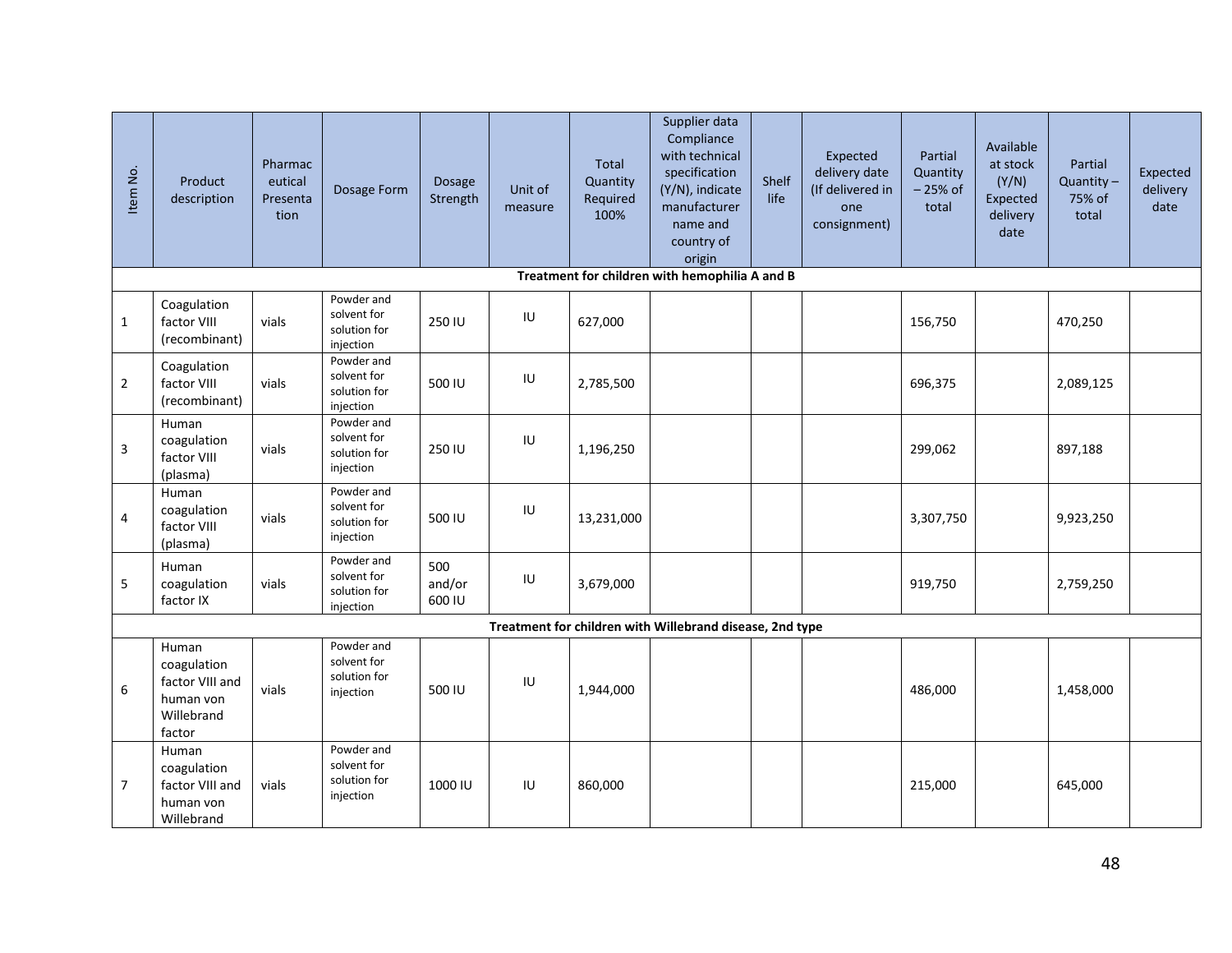|    | factor                                                                       |                              |                                                        |                                          |              |            |                                                          |  |           |            |  |
|----|------------------------------------------------------------------------------|------------------------------|--------------------------------------------------------|------------------------------------------|--------------|------------|----------------------------------------------------------|--|-----------|------------|--|
|    |                                                                              |                              |                                                        |                                          |              |            | Treatment for children with Willebrand disease, 3rd type |  |           |            |  |
| 8  | Human<br>coagulation<br>factor VIII and<br>human von<br>Willebrand<br>factor | vials                        | Powder and<br>solvent for<br>solution for<br>injection | 500 IU                                   | IU           | 730,000    |                                                          |  | 182,500   | 547,500    |  |
| 9  | Human<br>coagulation<br>factor VIII and<br>human von<br>Willebrand<br>factor | vials                        | Powder and<br>solvent for<br>solution for<br>injection | 1000 IU                                  | $\sf I\sf U$ | 400,000    |                                                          |  | 100,000   | 300,000    |  |
|    |                                                                              |                              |                                                        |                                          |              |            | Treatment for children with inhibitory hemophilia A or B |  |           |            |  |
| 10 | Human<br>coagulation<br>factor VIII<br>(plasma)                              | vials                        | Powder and<br>solvent for<br>solution for<br>injection | 1000 IU                                  | $\sf I\sf U$ | 2,454,000  |                                                          |  | 613,500   | 1,840,500  |  |
| 11 | Eptacog<br>alfa activated<br>(recombinant<br>factor VIIa)                    | vials                        | Powder and<br>solvent for<br>solution for<br>injection | 2 mg<br>(100 KIU<br>or<br>100,000<br>IU) | IU           | 16,300,000 |                                                          |  | 4,075,000 | 12,225,000 |  |
| 12 | Eptacog<br>alfa activated<br>(recombinant<br>factor VIIa)                    | vials                        | Powder and<br>solvent for<br>solution for<br>injection | 5 mg<br>(250 KIU<br>or<br>250,000<br>IU) | IU           | 10,500,000 |                                                          |  | 2,500,000 | 8,000,000  |  |
| 13 | Anti-inhibitor<br>coagulant<br>complex                                       | vials                        | Powder and<br>solvent for<br>solution for<br>injection | 500 IU                                   | IU           | 545,000    |                                                          |  | 136,250   | 408,750    |  |
| 14 | Anti-inhibitor<br>coagulant<br>complex                                       | vials                        | Powder and<br>solvent for<br>solution for<br>injection | 1000 IU                                  | $\sf I\sf U$ | 899,000    |                                                          |  | 224,750   | 674,250    |  |
| 15 | Desmopressin                                                                 | ampule,<br>vials,<br>syringe | Injection                                              | $15\mu g$ ,<br>1ml                       | ml           | 1,180      |                                                          |  | 295       | 885        |  |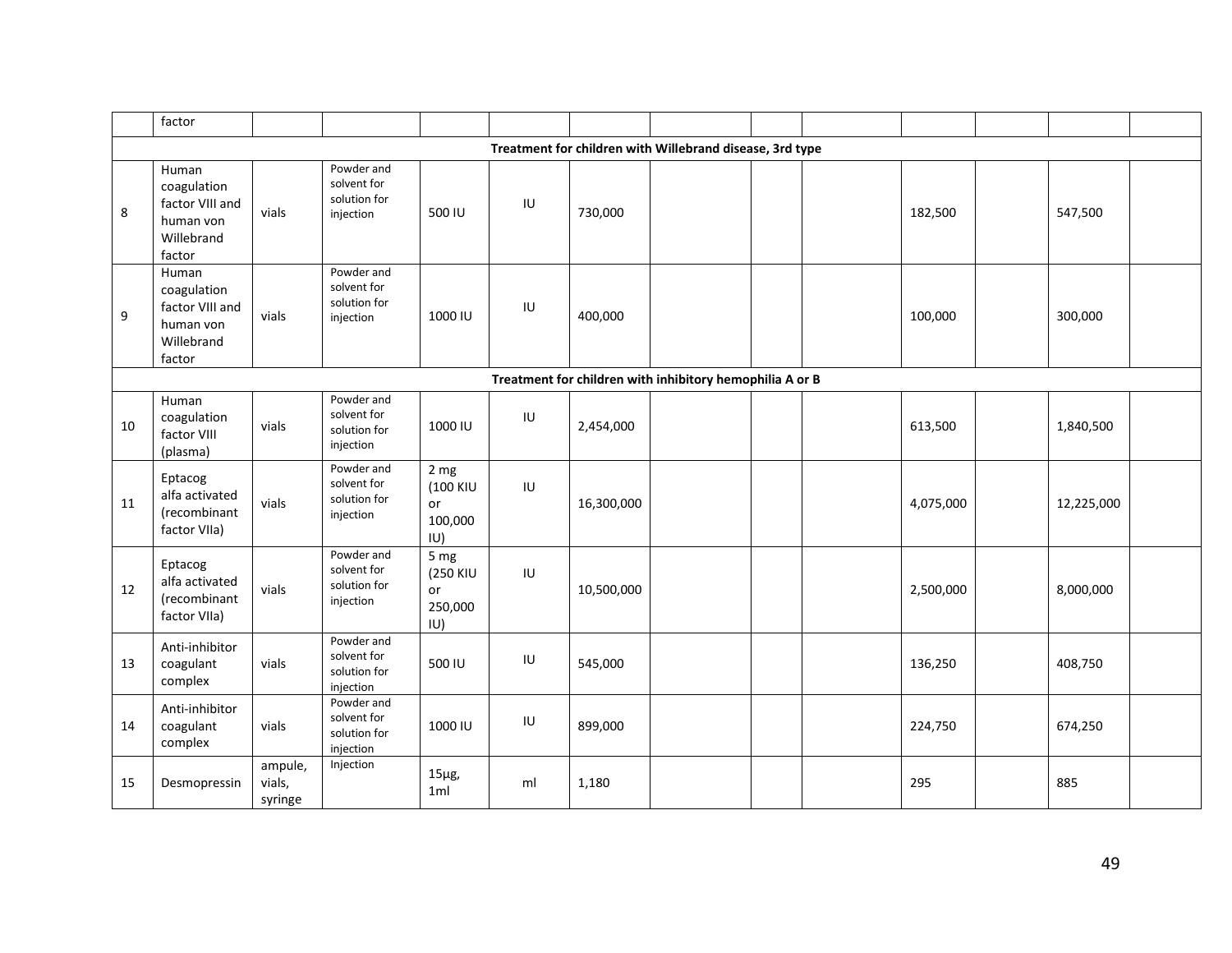#### **SECTION 3: PERSONNEL**

3.1 Management Structure: Describe the overall management approach toward planning and implementing the contract. Include an organization chart for the management of the contract, if awarded.

3.2 Staff Time Allocation: Provide a spreadsheet will be included to show the activities of each personnel involved in the implementation of the contract. Where the expertise of the personnel is critical to the success of the contract, UNDP will not allow substitution of personnel whose qualifications had been reviewed and accepted during the bid evaluation. (If substitution of such a personnel is unavoidable, substitution or replacement will be subject to the approval of UNDP. No increase in costs will be considered as a result of any substitution).

3.3 Qualifications of Key Personnel. Provide the CVs for key personnel (Team Leader) that will be provided to support the implementation of this project. CVs should demonstrate qualifications in area of expertise relevant to the Contract. Please use the format below:

| Role in Contract Implementation:                                  |                                                                                                                                               |                                                                                                                                                                                                                                                                                                                                                                                                                                                                                                                   |  |  |  |  |  |
|-------------------------------------------------------------------|-----------------------------------------------------------------------------------------------------------------------------------------------|-------------------------------------------------------------------------------------------------------------------------------------------------------------------------------------------------------------------------------------------------------------------------------------------------------------------------------------------------------------------------------------------------------------------------------------------------------------------------------------------------------------------|--|--|--|--|--|
|                                                                   |                                                                                                                                               |                                                                                                                                                                                                                                                                                                                                                                                                                                                                                                                   |  |  |  |  |  |
|                                                                   |                                                                                                                                               |                                                                                                                                                                                                                                                                                                                                                                                                                                                                                                                   |  |  |  |  |  |
|                                                                   |                                                                                                                                               |                                                                                                                                                                                                                                                                                                                                                                                                                                                                                                                   |  |  |  |  |  |
|                                                                   |                                                                                                                                               |                                                                                                                                                                                                                                                                                                                                                                                                                                                                                                                   |  |  |  |  |  |
|                                                                   |                                                                                                                                               |                                                                                                                                                                                                                                                                                                                                                                                                                                                                                                                   |  |  |  |  |  |
|                                                                   |                                                                                                                                               |                                                                                                                                                                                                                                                                                                                                                                                                                                                                                                                   |  |  |  |  |  |
|                                                                   |                                                                                                                                               |                                                                                                                                                                                                                                                                                                                                                                                                                                                                                                                   |  |  |  |  |  |
|                                                                   |                                                                                                                                               | <b>Job Title and Activities</b><br>undertaken/Description of<br>actual role performed:                                                                                                                                                                                                                                                                                                                                                                                                                            |  |  |  |  |  |
|                                                                   |                                                                                                                                               |                                                                                                                                                                                                                                                                                                                                                                                                                                                                                                                   |  |  |  |  |  |
|                                                                   |                                                                                                                                               |                                                                                                                                                                                                                                                                                                                                                                                                                                                                                                                   |  |  |  |  |  |
|                                                                   |                                                                                                                                               |                                                                                                                                                                                                                                                                                                                                                                                                                                                                                                                   |  |  |  |  |  |
| References (minimum of 3):<br>Name<br>Designation<br>Organization |                                                                                                                                               |                                                                                                                                                                                                                                                                                                                                                                                                                                                                                                                   |  |  |  |  |  |
|                                                                   |                                                                                                                                               |                                                                                                                                                                                                                                                                                                                                                                                                                                                                                                                   |  |  |  |  |  |
|                                                                   |                                                                                                                                               | Date Signed                                                                                                                                                                                                                                                                                                                                                                                                                                                                                                       |  |  |  |  |  |
|                                                                   | <b>Countries of Relevant Work Experience:</b><br><b>Education and other Qualifications:</b><br><b>Relevant Experience (From most recent):</b> | Highlight experience in the region and on similar projects.<br>Name of activity/ Project/ funding<br>organization, if applicable:<br>Contact Information - Address; Phone; Email; etc.<br>I confirm my intention to serve in the stated position and present availability to serve for the term of the<br>proposed contract. I also understand that any willful misstatement described above may lead to my<br>disqualification, before or during my engagement.<br>Signature of the Nominated Team Leader/Member |  |  |  |  |  |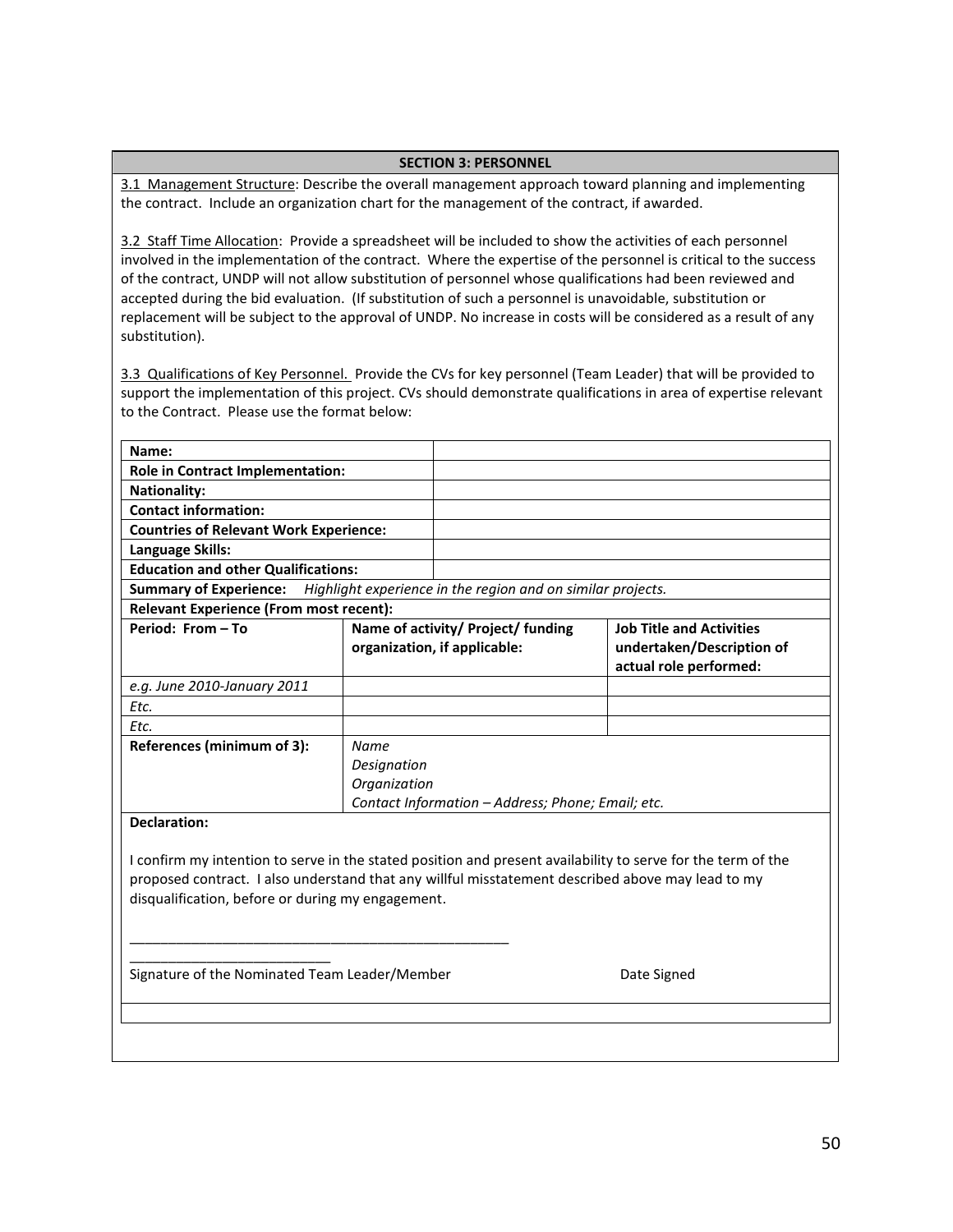The Bidder is required to prepare the Price Schedule as indicated in the Instruction to Bidders.

The Price Schedule must provide a detailed cost breakdown of all goods and related services to be provided, from unit price to lot prices. Separate figures must be provided for each functional grouping or category, if any.

#### **Cost Breakdown by Cost Component:**

 $\overline{a}$ 

The Bidders are requested to provide the cost breakdown for the above given prices for each deliverable based on the following format. UNDP shall use the cost breakdown for the price reasonability assessment purposes as well as the calculation of price in the event that both parties have agreed for additional set of goods and/or related services.

| $\overline{5}$<br>Item | Product<br>description                          | Pharm-cal <br>Presentati<br><b>on</b> | Dosage Form                                                | Dosage<br>Strength | Unit of<br>measure | Total<br>Quantity<br>Required<br>100% | Unit price Freight<br>exclude.<br><b>VAT</b> | <b>Ins</b> | Total<br>Amount<br>for 100%,<br>exclude<br><b>VAT</b> | Partial<br>$\alpha$ uantity –<br>25% of<br>total | Unit price<br>exclude.<br><b>VAT</b> | Freight<br>In <sub>S</sub> | <b>Total</b><br>Amount<br>for 25%,<br>exclude<br><b>VAT</b> | <b>Partial</b><br>Quantity $-$<br>75% of<br>total | Unit<br>price<br>exclude.<br><b>VAT</b> | Freight<br>In <sub>S</sub> | Total<br>Amount<br>for 75%,<br>exclude<br><b>VAT</b> |
|------------------------|-------------------------------------------------|---------------------------------------|------------------------------------------------------------|--------------------|--------------------|---------------------------------------|----------------------------------------------|------------|-------------------------------------------------------|--------------------------------------------------|--------------------------------------|----------------------------|-------------------------------------------------------------|---------------------------------------------------|-----------------------------------------|----------------------------|------------------------------------------------------|
|                        | Treatment for children with hemophilia A and B  |                                       |                                                            |                    |                    |                                       |                                              |            |                                                       |                                                  |                                      |                            |                                                             |                                                   |                                         |                            |                                                      |
|                        | Coagulation<br>factor VIII<br>(recombinant)     | vials                                 | Powder and<br>solvent for solution 250 IU<br>for injection |                    | IU                 | 627,000                               |                                              |            |                                                       | 156,750                                          |                                      |                            |                                                             | 470,250                                           |                                         |                            |                                                      |
| $\overline{2}$         | Coagulation<br>factor VIII<br>(recombinant)     | vials                                 | Powder and<br>solvent for solution 500 IU<br>for injection |                    | IU                 | 2,785,500                             |                                              |            |                                                       | 696,375                                          |                                      |                            |                                                             | 2,089,125                                         |                                         |                            |                                                      |
| $\mathbf{R}$           | Human<br>coagulation<br>factor VIII<br>(plasma) | vials                                 | Powder and<br>solvent for solution<br>for injection        | 250 IU             | IU                 | 1,196,250                             |                                              |            |                                                       | 299,062                                          |                                      |                            |                                                             | 897,188                                           |                                         |                            |                                                      |
|                        | Human                                           | vials                                 | Powder and                                                 | 500 IU             |                    | 13,231,000                            |                                              |            |                                                       | 3,307,750                                        |                                      |                            |                                                             | 9,923,250                                         |                                         |                            |                                                      |

#### **The bidders should quote prices for each product and in a separate column freight costs. All items must be quoted in USD or UAH on DAP Kyiv basis. Bid currency should be clearly indicated.**

8 *No deletion or modification may be made in this form. Any such deletion or modification may lead to the rejection of the Bid.*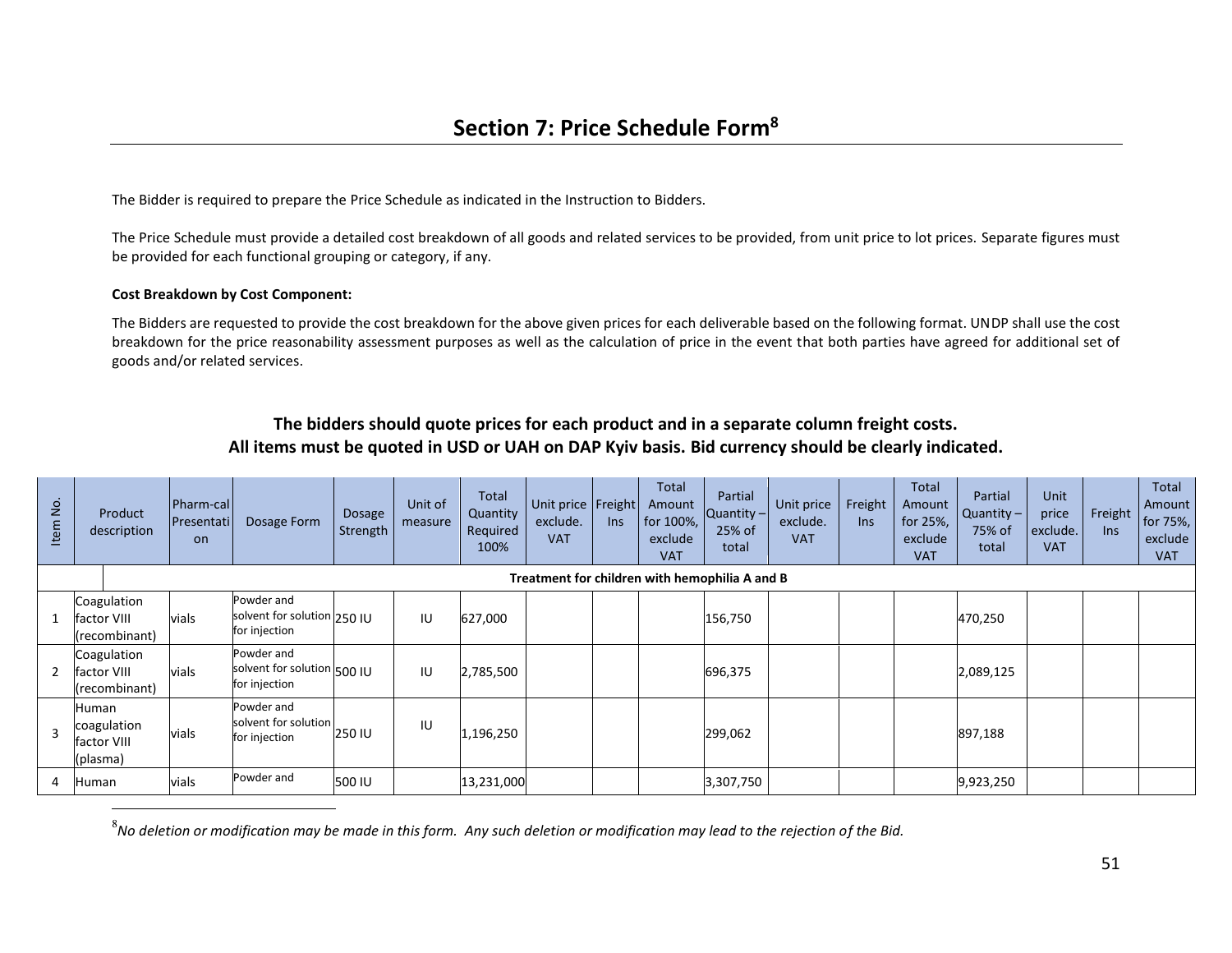|                                                          | coagulation<br>factor VIII                                         |       | solvent for solution<br>for injection               |                 | IU           |            |  |  |  |           |  |         |            |  |  |
|----------------------------------------------------------|--------------------------------------------------------------------|-------|-----------------------------------------------------|-----------------|--------------|------------|--|--|--|-----------|--|---------|------------|--|--|
|                                                          | (plasma)                                                           |       |                                                     |                 |              |            |  |  |  |           |  |         |            |  |  |
|                                                          | Human                                                              |       | Powder and<br>solvent for solution and/or           | 500             |              |            |  |  |  |           |  |         |            |  |  |
| 5                                                        | coagulation<br>factor IX                                           | vials | for injection                                       | 600 IU          | IU           | 3,679,000  |  |  |  | 919,750   |  |         | 2,759,250  |  |  |
|                                                          | Treatment for children with Willebrand disease, 2nd type           |       |                                                     |                 |              |            |  |  |  |           |  |         |            |  |  |
|                                                          | Human                                                              |       | Powder and                                          |                 |              |            |  |  |  |           |  |         |            |  |  |
| 6                                                        | coagulation<br>factor VIII and                                     |       | solvent for solution<br>for injection               | IU<br>500 IU    |              |            |  |  |  |           |  |         |            |  |  |
|                                                          | human von                                                          | vials |                                                     |                 |              | 2,674,000  |  |  |  | 668,500   |  |         | 2,005,500  |  |  |
|                                                          | Willebrand                                                         |       |                                                     |                 |              |            |  |  |  |           |  |         |            |  |  |
|                                                          | factor                                                             |       |                                                     |                 |              |            |  |  |  |           |  |         |            |  |  |
| $\overline{7}$                                           | Human<br>coagulation                                               |       | Powder and<br>solvent for solution<br>for injection | 1000 IU         | IU           | 1,260,000  |  |  |  | 315,000   |  |         |            |  |  |
|                                                          | factor VIII and                                                    |       |                                                     |                 |              |            |  |  |  |           |  |         |            |  |  |
|                                                          | human von                                                          | vials |                                                     |                 |              |            |  |  |  |           |  | 945,000 |            |  |  |
|                                                          | Willebrand                                                         |       |                                                     |                 |              |            |  |  |  |           |  |         |            |  |  |
|                                                          | factor<br>Treatment for children with Willebrand disease, 3rd type |       |                                                     |                 |              |            |  |  |  |           |  |         |            |  |  |
|                                                          |                                                                    |       |                                                     |                 |              |            |  |  |  |           |  |         |            |  |  |
|                                                          | Human<br>coagulation                                               |       | Powder and<br>solvent for solution                  |                 |              |            |  |  |  |           |  |         |            |  |  |
|                                                          | factor VIII and                                                    |       | for injection                                       |                 | IU           |            |  |  |  |           |  |         |            |  |  |
| 8                                                        | human von                                                          | vials |                                                     | 500 IU          |              | 730,000    |  |  |  | 182,500   |  |         | 547,500    |  |  |
|                                                          | Willebrand                                                         |       |                                                     |                 |              |            |  |  |  |           |  |         |            |  |  |
|                                                          | factor<br>Human                                                    |       | Powder and                                          |                 |              |            |  |  |  |           |  |         |            |  |  |
|                                                          | coagulation                                                        |       | solvent for solution                                |                 |              |            |  |  |  |           |  |         |            |  |  |
| 9                                                        | factor VIII and                                                    | vials | for injection                                       | 1000 IU         | $\sf I\sf U$ | 400,000    |  |  |  | 100,000   |  |         | 300,000    |  |  |
|                                                          | human von<br>Willebrand                                            |       |                                                     |                 |              |            |  |  |  |           |  |         |            |  |  |
|                                                          | factor                                                             |       |                                                     |                 |              |            |  |  |  |           |  |         |            |  |  |
| Treatment for children with inhibitory hemophilia A or B |                                                                    |       |                                                     |                 |              |            |  |  |  |           |  |         |            |  |  |
|                                                          | Human                                                              |       | Powder and                                          |                 |              |            |  |  |  |           |  |         |            |  |  |
| 10                                                       | coagulation                                                        | vials | solvent for solution<br>for injection               | 1000 IU         |              | 2,454,000  |  |  |  | 613,500   |  |         | 1,840,500  |  |  |
|                                                          | factor VIII<br>(plasma)                                            |       |                                                     |                 | IU           |            |  |  |  |           |  |         |            |  |  |
|                                                          | Eptacog                                                            |       | Powder and                                          | 2 <sub>mg</sub> |              |            |  |  |  |           |  |         |            |  |  |
| 11                                                       | alfa activated                                                     | vials | solvent for solution (100                           |                 |              | 16,300,000 |  |  |  | 4,075,000 |  |         | 12,225,000 |  |  |
|                                                          | (recombinant                                                       |       | for injection                                       | KIU or          | IU           |            |  |  |  |           |  |         |            |  |  |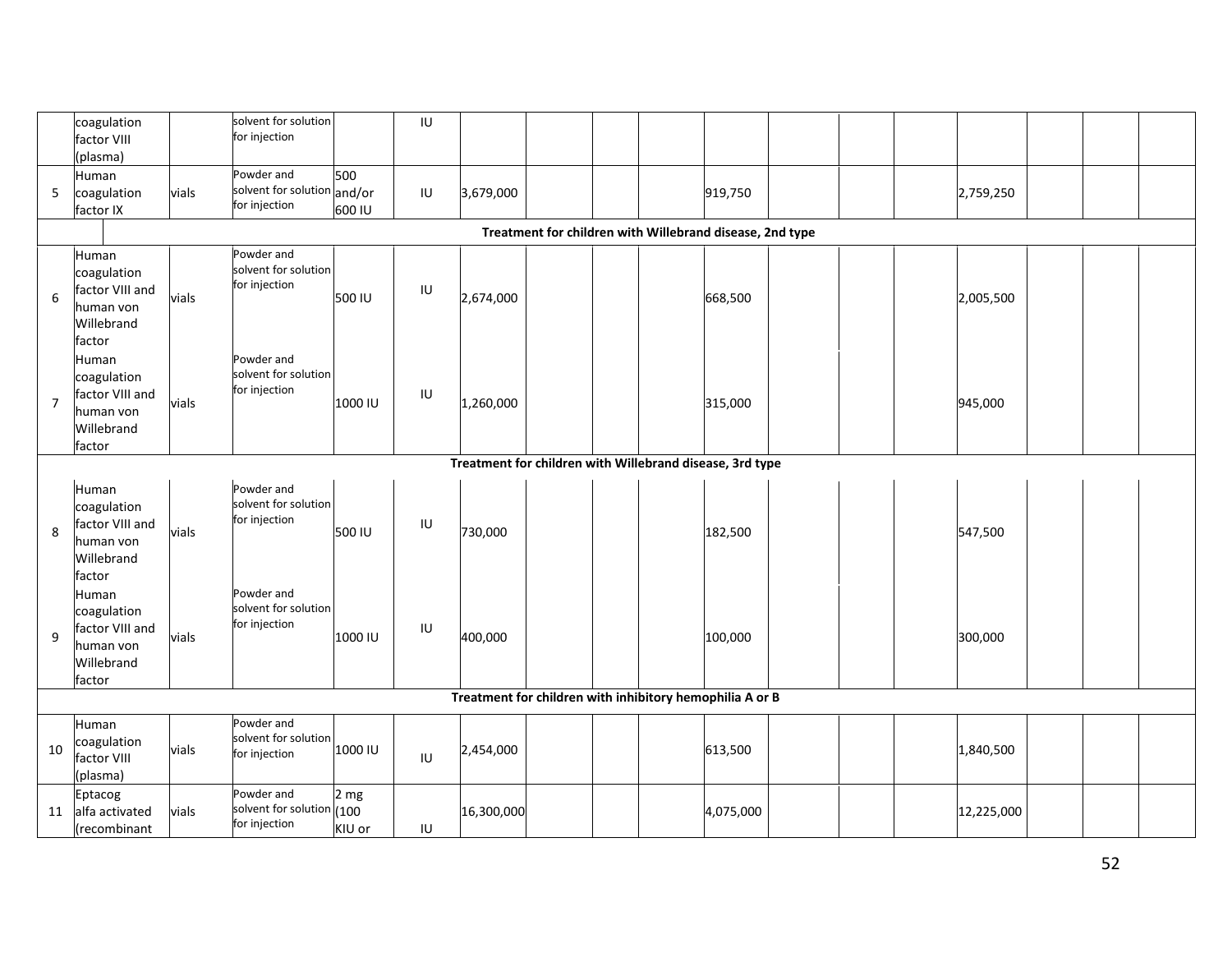|    | factor VIIa)                                              |                              |                                                             | 100,000<br>IU)                     |    |            |  |           |  |           |  |  |
|----|-----------------------------------------------------------|------------------------------|-------------------------------------------------------------|------------------------------------|----|------------|--|-----------|--|-----------|--|--|
| 12 | Eptacog<br>alfa activated<br>(recombinant<br>factor VIIa) | vials                        | Powder and<br>solvent for solution (250<br>for injection    | 5 $mg$<br>KIU or<br>250,000<br>IU) | IU | 10,500,000 |  | 2,500,000 |  | 8,000,000 |  |  |
| 13 | Anti-inhibitor<br>coagulant<br>complex                    | vials                        | Powder and<br>solvent for solution 500 IU<br>for injection  |                                    | IU | 545,000    |  | 136,250   |  | 408,750   |  |  |
| 14 | Anti-inhibitor<br>coagulant<br>complex                    | vials                        | Powder and<br>solvent for solution 1000 IU<br>for injection |                                    | IU | 899,000    |  | 224,750   |  | 674,250   |  |  |
| 15 | Desmopressin                                              | ampule,<br>vials,<br>syringe | Injection                                                   | $15\mu g$ ,<br>1ml                 | ml | 1,180      |  | 295       |  | 885       |  |  |
|    | Volume discounts if awarded more than item (if any)       |                              |                                                             |                                    |    |            |  |           |  |           |  |  |
|    | Total                                                     |                              |                                                             |                                    |    |            |  |           |  |           |  |  |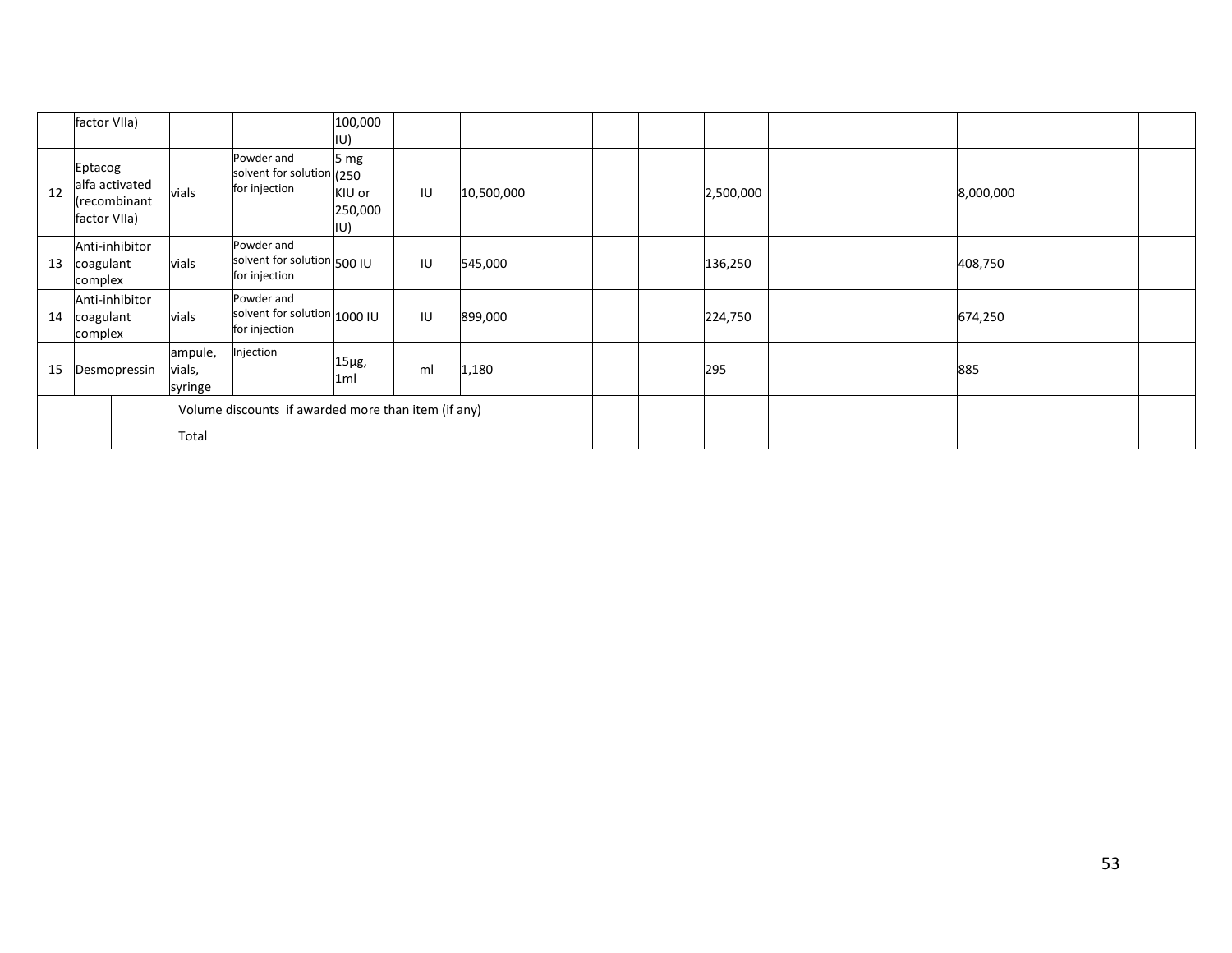# **Section 8: FORM FOR PERFORMANCE SECURITY**

## *(This must be finalized using the official letterhead of the Issuing Bank. Except for indicated fields, no changes may be made in this template.)*

To: UNDP

*[Insert contact information as provided in Data Sheet]*

WHEREAS [*name and address of Contractor*] (hereinafter called "the Contractor") has undertaken, in pursuance of Contract No. ……………. dated ………. , to deliver the goods and execute related services …………….. (hereinafter called "the Contract"):

AND WHEREAS it has been stipulated by you in the said Contract that the Contractor shall furnish you with a Bank Guarantee by a recognized bank for the sum specified therein as security for compliance with his obligations in accordance with the Contract:

AND WHEREAS we have agreed to give the Contractor such a Bank Guarantee:

NOW THEREFORE we hereby affirm that we are the Guarantor and responsible to you, on behalf of the Contractor, up to a total of [*amount of guarantee*] [*in words and numbers*], such sum being payable in the types and proportions of currencies in which the Contract Price is payable, and we undertake to pay you, upon your first written demand and without cavil or argument, any sum or sums within the limits of *[amount of guarantee as aforesaid*] without your needing to prove or to show grounds or reasons for your demand for the sum specified therein.

This guarantee shall be valid until a date 30 days from the date of issue by UNDP of a certificate of satisfactory performance and full completion of services by the Contractor.

#### **SIGNATURE AND SEAL OF THE GUARANTOR BANK**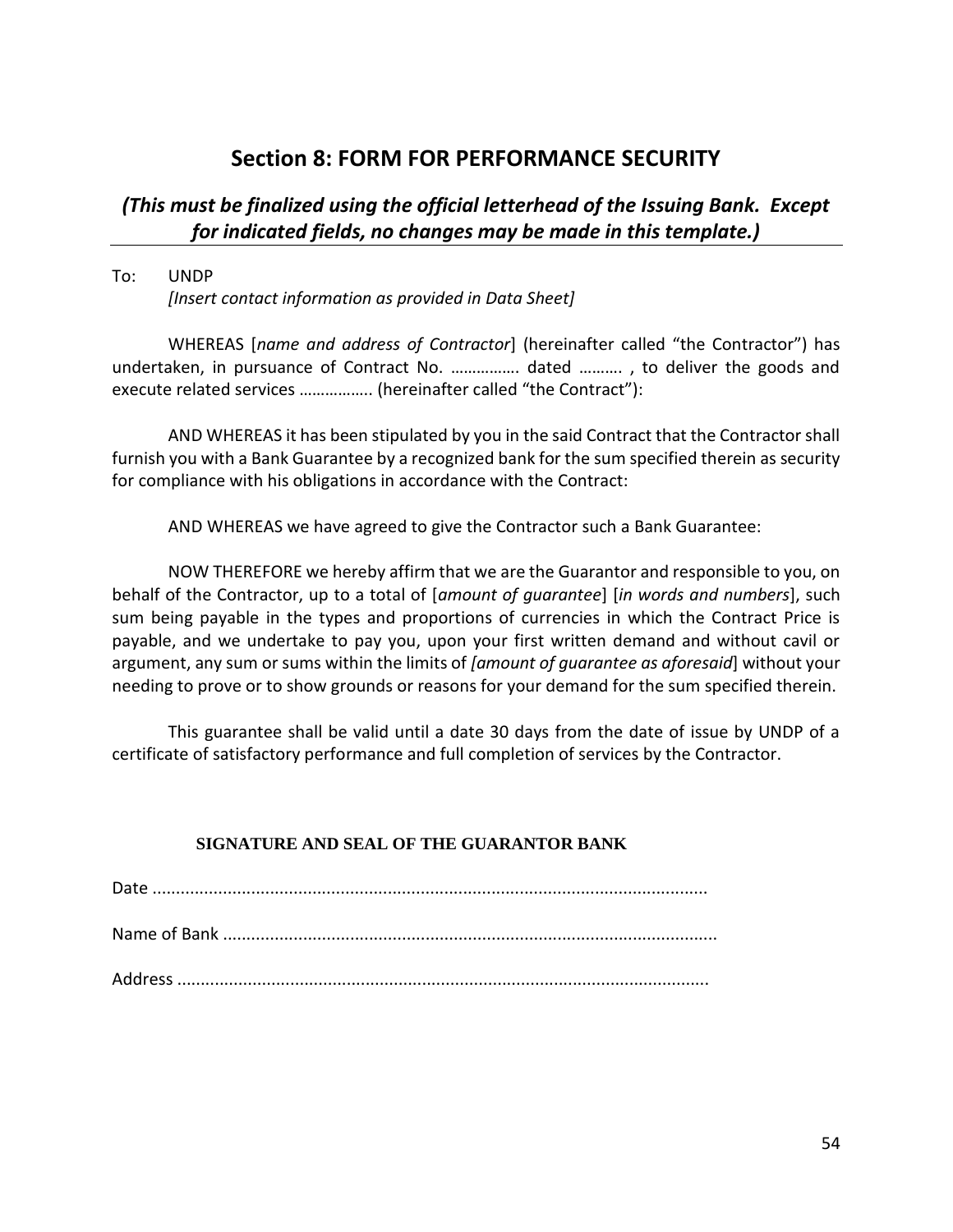#### **1. ACCEPTANCE OF THE PURCHASE ORDER**

This Purchase Order may only be accepted by the Supplier's signing and returning an acknowledgement copy of it or by timely delivery of the goods in accordance with the terms of this Purchase Order, as herein specified. Acceptance of this Purchase Order shall effect a contract between the Parties under which the rights and obligations of the Parties shall be governed solely by the terms and conditions of this Purchase Order, including these General Conditions. No additional or inconsistent provisions proposed by the Supplier shall bind UNDP unless agreed to in writing by a duly authorized official of UNDP.

#### **2. PAYMENT**

- 2.1.1 UNDP shall, on fulfillment of the Delivery Terms, unless otherwise provided in this Purchase Order, make payment within 30 days of receipt of the Supplier's invoice for the goods and copies of the shipping documents specified in this Purchase Order.
- 2.1.2 Payment against the invoice referred to above will reflect any discount shown under the payment terms of this Purchase Order, provided payment is made within the period required by such payment terms.
- 2.1.3 Unless authorized by UNDP, the Supplier shall submit one invoice in respect of this Purchase Order, and such invoice must indicate the Purchase Order's identification number.
- 2.1.4 The prices shown in this Purchase Order may not be increased except by express written agreement of UNDP.

#### **3. TAX EXEMPTION**

3.1 Section 7 of the Convention on the Privileges and Immunities of the United Nations provides, inter alia, that the United Nations, including its subsidiary organs, is exempt from all direct taxes, except charges for utilities services, and is exempt from customs duties and charges of a similar nature in respect of articles imported or exported for its official use. In the event any governmental authority refuses to recognize UNDP's exemption from such taxes, duties or charges, the Supplier shall immediately consult with UNDP to determine a mutually acceptable procedure.

 3.2 Accordingly, the Supplier authorizes UNDP to deduct from the Supplier's invoice any amount representing such taxes, duties or charges, unless the Supplier has consulted with UNDP before the payment thereof and UNDP has, in each instance, specifically authorized the Supplier to pay such taxes, duties or charges under protest. In that event, the Supplier shall provide UNDP with written evidence that payment of such taxes, duties or charges has been made and appropriately authorized.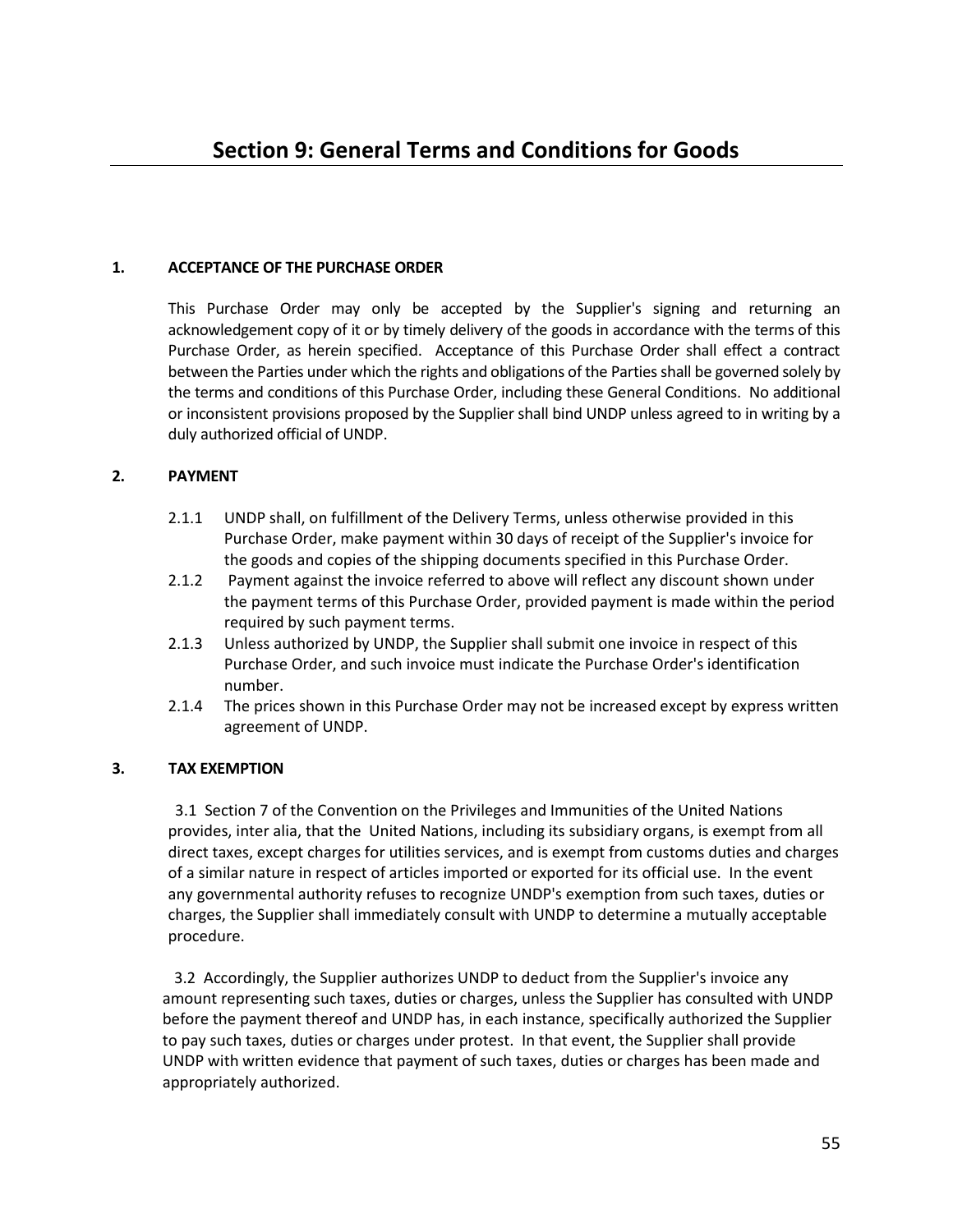#### **4. RISK OF LOSS**

Risk of loss, damage to or destruction of the goods shall be governed in accordance with DDU Incoterms 2000, unless otherwise agreed upon by the Parties on the front side of this Purchase Order.

#### **5. EXPORT LICENCES**

Notwithstanding any INCOTERM 2000 used in this Purchase Order, the Supplier shall obtain any export licences required for the goods.

#### **6. FITNESS OF GOODS/PACKAGING**

The Supplier warrants that the goods, including packaging, conform to the specifications for the goods ordered under this Purchase Order and are fit for the purposes for which such goods are ordinarily used and for purposes expressly made known to the Supplier by UNDP, and are free from defects in workmanship and materials. The Supplier also warrants that the goods are contained or packaged adequately to protect the goods.

#### **7. INSPECTION**

1. UNDP shall have a reasonable time after delivery of the goods to inspect them and to reject and refuse acceptance of goods not conforming to this Purchase Order; payment for goods pursuant to this Purchase Order shall not be deemed an acceptance of the goods.

2. Inspection prior to shipment does not relieve the Supplier from any of its contractual obligations.

#### **8. INTELLECTUAL PROPERTY INFRINGEMENT**

The Supplier warrants that the use or supply by UNDP of the goods sold under this Purchase Order does not infringe any patent, design, trade-name or trade-mark. In addition, the Supplier shall, pursuant to this warranty, indemnify, defend and hold UNDP and the United Nations harmless from any actions or claims brought against UNDP or the United Nations pertaining to the alleged infringement of a patent, design, trade-name or trade-mark arising in connection with the goods sold under this Purchase Order.

#### **9. RIGHTS OF UNDP**

In case of failure by the Supplier to fulfil its obligations under the terms and conditions of this Purchase Order, including but not limited to failure to obtain necessary export licences, or to make delivery of all or part of the goods by the agreed delivery date or dates, UNDP may, after giving the Supplier reasonable notice to perform and without prejudice to any other rights or remedies, exercise one or more of the following rights:

- a) Procure all or part of the goods from other sources, in which event UNDP may hold the Supplier responsible for any excess cost occasioned thereby.
- b) Refuse to accept delivery of all or part of the goods.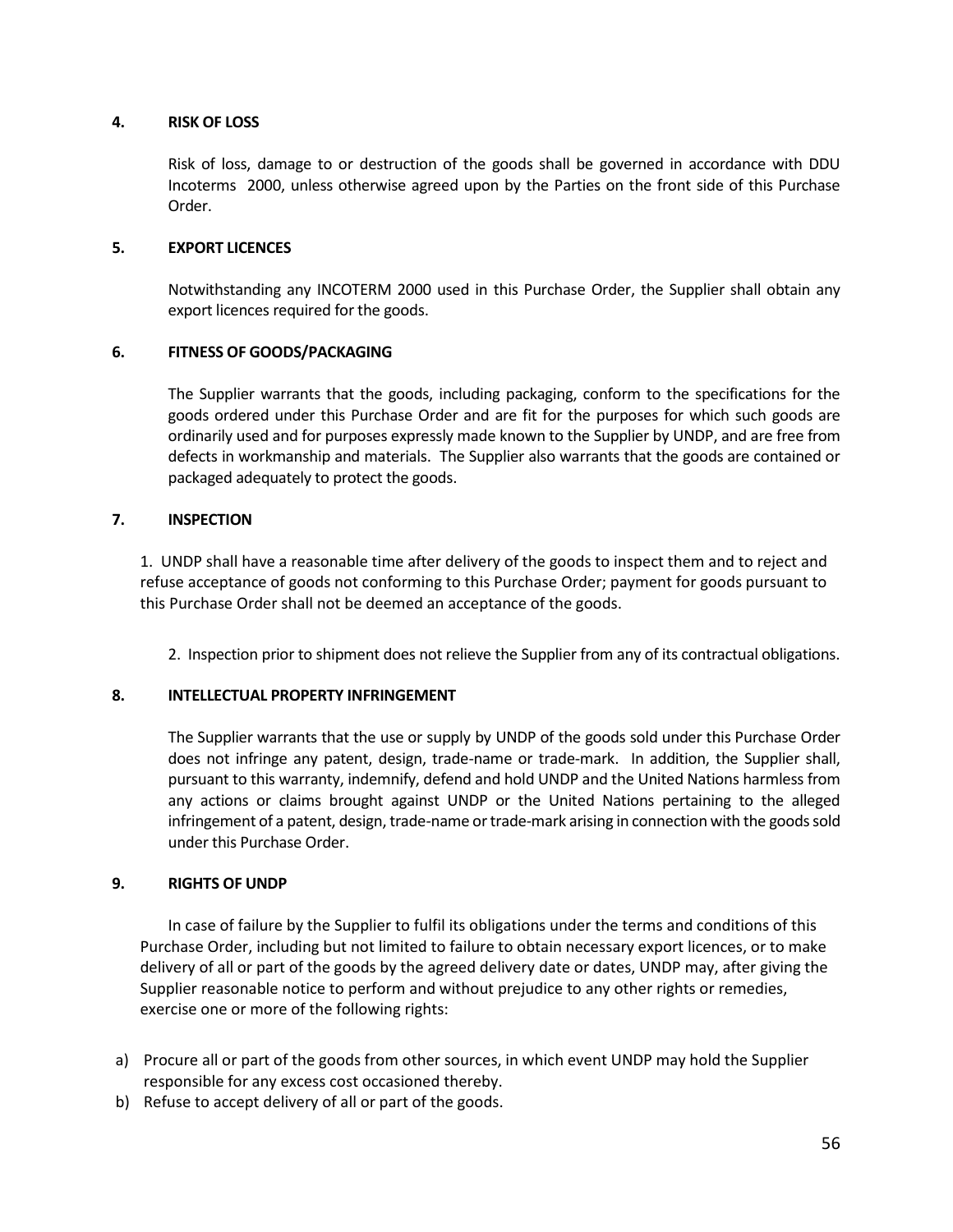c) Cancel this Purchase Order without any liability for termination charges or any other liability of any kind of UNDP.

#### **10. LATE DELIVERY**

Without limiting any other rights or obligations of the parties hereunder, if the Supplier will be unable to deliver the goods by the delivery date(s) stipulated in this Purchase Order, the Supplier shall (i) immediately consult with UNDP to determine the most expeditious means for delivering the goods and (ii) use an expedited means of delivery, at the Supplier's cost (unless the delay is due to Force Majeure), if reasonably so requested by UNDP.

#### **11. ASSIGNMENT AND INSOLVENCY**

- 11.1. The Supplier shall not, except after obtaining the written consent of UNDP, assign, transfer, pledge or make other disposition of this Purchase Order, or any part thereof, or any of the Supplier's rights or obligations under this Purchase Order.
- 11.2. Should the Supplier become insolvent or should control of the Supplier change by virtue of insolvency, UNDP may, without prejudice to any other rights or remedies, immediately terminate this Purchase Order by giving the Supplier written notice of termination.

#### **12. USE OF UNDP OR UNITED NATIONS NAME OR EMBLEM**

The Supplier shall not use the name, emblem or official seal of UNDP or the United Nations for any purpose.

#### **13. PROHIBITION ON ADVERTISING**

The Supplier shall not advertise or otherwise make public that it is furnishing goods or services to UNDP without specific permission of UNDP in each instance.

#### **14. CHILD LABOUR**

The Supplier represents and warrants that neither it nor any of its affiliates is engaged in any practice inconsistent with the rights set forth in the Convention on the Rights of the Child, including Article 32 thereof, which, inter alia, requires that a child shall be protected from performing any work that is likely to be hazardous or to interfere with the child's education, or to be harmful to the child's health or physical, mental, spiritual, moral or social development.

Any breach of this representation and warranty shall entitle UNDP to terminate this Purchase Order immediately upon notice to the Supplier, without any liability for termination charges or any other liability of any kind of UNDP.

#### **15. MINES**

The Supplier represents and warrants that neither it nor any of its affiliates is actively and directly engaged in patent activities, development, assembly, production, trade or manufacture of mines or in such activities in respect of components primarily utilized in the manufacture of Mines. The term "Mines" means those devices defined in Article 2, Paragraphs 1, 4 and 5 of Protocol II annexed to the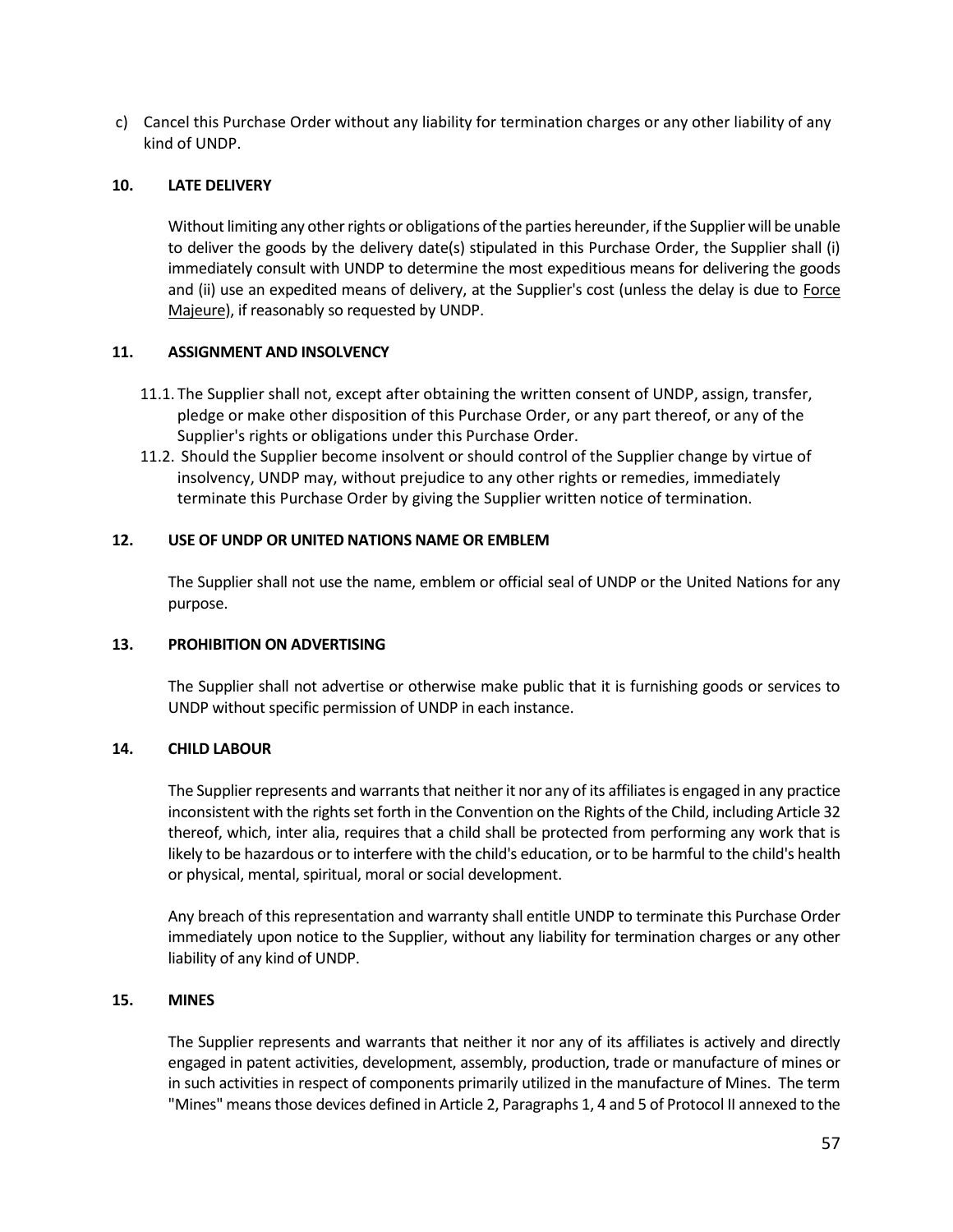Convention on Prohibitions and Restrictions on the Use of Certain Conventional Weapons Which May Be Deemed to Be Excessively Injurious or to Have Indiscriminate Effects of 1980.

Any breach of this representation and warranty shall entitle UNDP to terminate this Purchase Order immediately upon notice to the Supplier, without any liability for termination charges or any other liability of any kind of UNDP.

#### **16. SETTLEMENT OF DISPUTES**

#### **16.1 Amicable Settlement**

The Parties shall use their best efforts to settle amicably any dispute, controversy or claim arising out of, or relating to this Purchase Order or the breach, termination or invalidity thereof. Where the Parties wish to seek such an amicable settlement through conciliation, the conciliation shall take place in accordance with the UNCITRAL Conciliation Rules then obtaining, or according to such other procedure as may be agreed between the Parties.

#### **16.2 Arbitration**

Unless, any such dispute, controversy or claim between the Parties arising out of or relating to this Purchase Order or the breach, termination or invalidity thereof is settled amicably under the preceding paragraph of this Section within sixty (60) days after receipt by one Party of the other Party's request for such amicable settlement, such dispute, controversy or claim shall be referred by either Party to arbitration in accordance with the UNCITRAL Arbitration Rules then obtaining, including its provisions on applicable law. The arbitral tribunal shall have no authority to award punitive damages. The Parties shall be bound by any arbitration award rendered as a result of such arbitration as the final adjudication of any such controversy, claim or dispute.

#### **17. PRIVILEGES AND IMMUNITIES**

Nothing in or related to these General Terms and Conditions or this Purchase Order shall be deemed a waiver of any of the privileges and immunities of the United Nations, including its subsidiary organs.

#### **18. SEXUAL EXPLOITATION:**

18.1 The Contractor shall take all appropriate measures to prevent sexual exploitation or abuse of anyone by it or by any of its employees or any other persons who may be engaged by the Contractor to perform any services under the Contract. For these purposes, sexual activity with any person less than eighteen years of age, regardless of any laws relating to consent, shall constitute the sexual exploitation and abuse of such person. In addition, the Contractor shall refrain from, and shall take all appropriate measures to prohibit its employees or other persons engaged by it from, exchanging any money, goods, services, offers of employment or other things of value, for sexual favors or activities, or from engaging in any sexual activities that are exploitive or degrading to any person. The Contractor acknowledges and agrees that the provisions hereof constitute an essential term of the Contract and that any breach of this representation and warranty shall entitle UNDP to terminate the Contract immediately upon notice to the Contractor, without any liability for termination charges or any other liability of any kind.